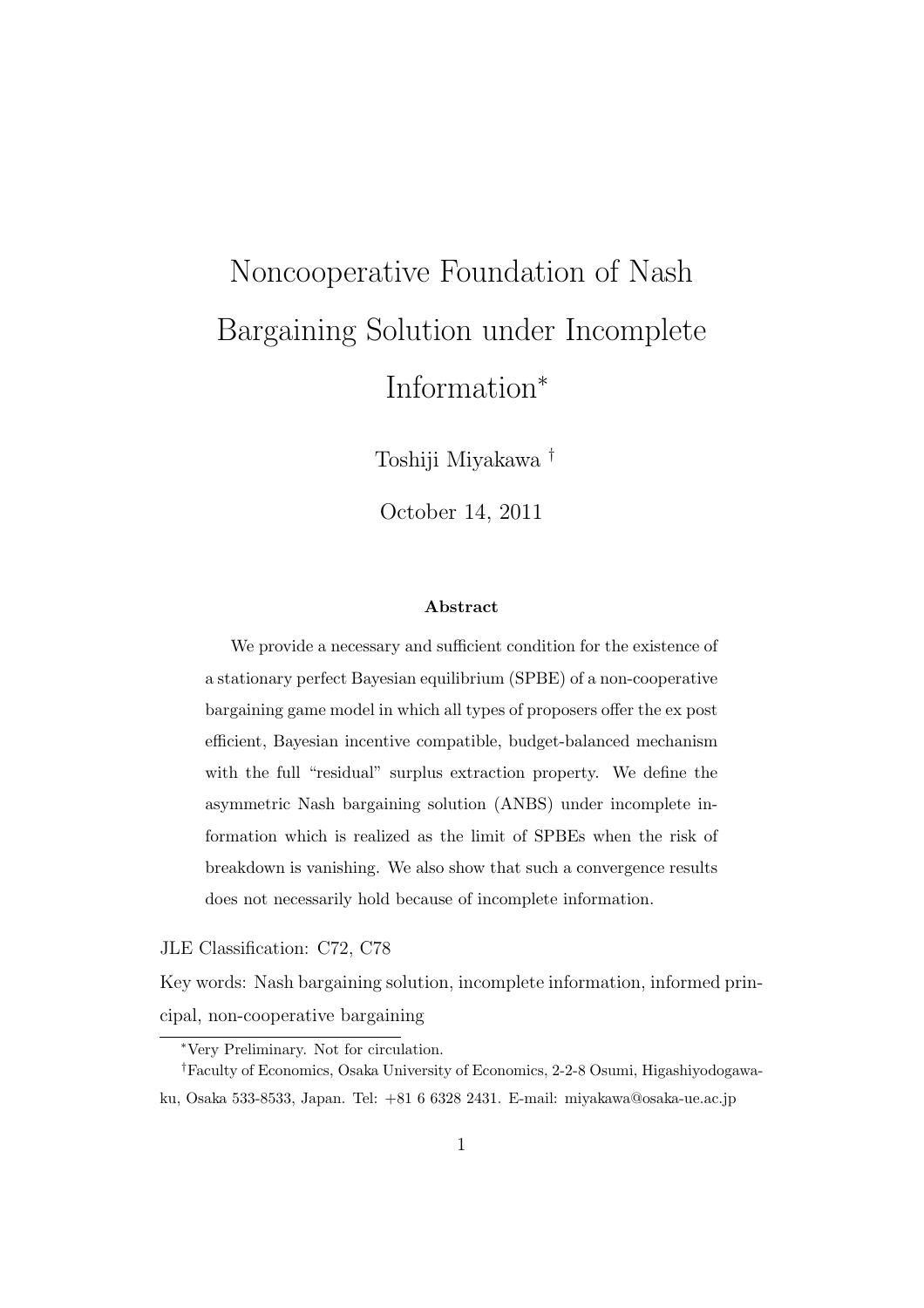# **1 Introduction**

This paper examines the relationships between the equilibrium outcome of a noncooperative bargaining game and the Nash bargaining solution (NBS) under incomplete information. We extend a *n*-person complete information bargaining game model in which the correspondence between the stationary subgame perfect equilibrium (SSPE) and the asymmetric NBS exists to the bargaining problem with incomplete information. We consider a variation of a noncooperative bargaining game model with random proposers by Hart and Mas-Colell (1996) and Okada (1996). The bargaining procedure is described as follows: One player is selected as a proposer according to some probability distribution among *n* players. The selected player proposes a feasible allocation rule, i.e., a "mechanism". If the proposal is accepted unanimously, all players play a communication game under the mechanism. If some player rejects the proposal, the game ends with some exogenously given probability of breakdown. With the complementary probability, the game goes to the next round.

We consider a bargaining problem with incomplete information, in which each player has a private information about his type and proposes a mechanism when he becomes a proposer. Thus, an informed player designs a mechanism about bargaining outcomes. Therefore, our bargaining game includes the problem of mechanism design by an informed principal in Myerson (1983).

Since the seminal work by Nash (1953), there is a vast number of studies on the relationships between an equilibrium outcome of a noncooperative bargaining game and an NBS under complete information. Rubinstein (1982) provides the alternating-offers bargaining game where the payoff allocations in every subgame perfect equilibrium (SPE) converge to the NBS in the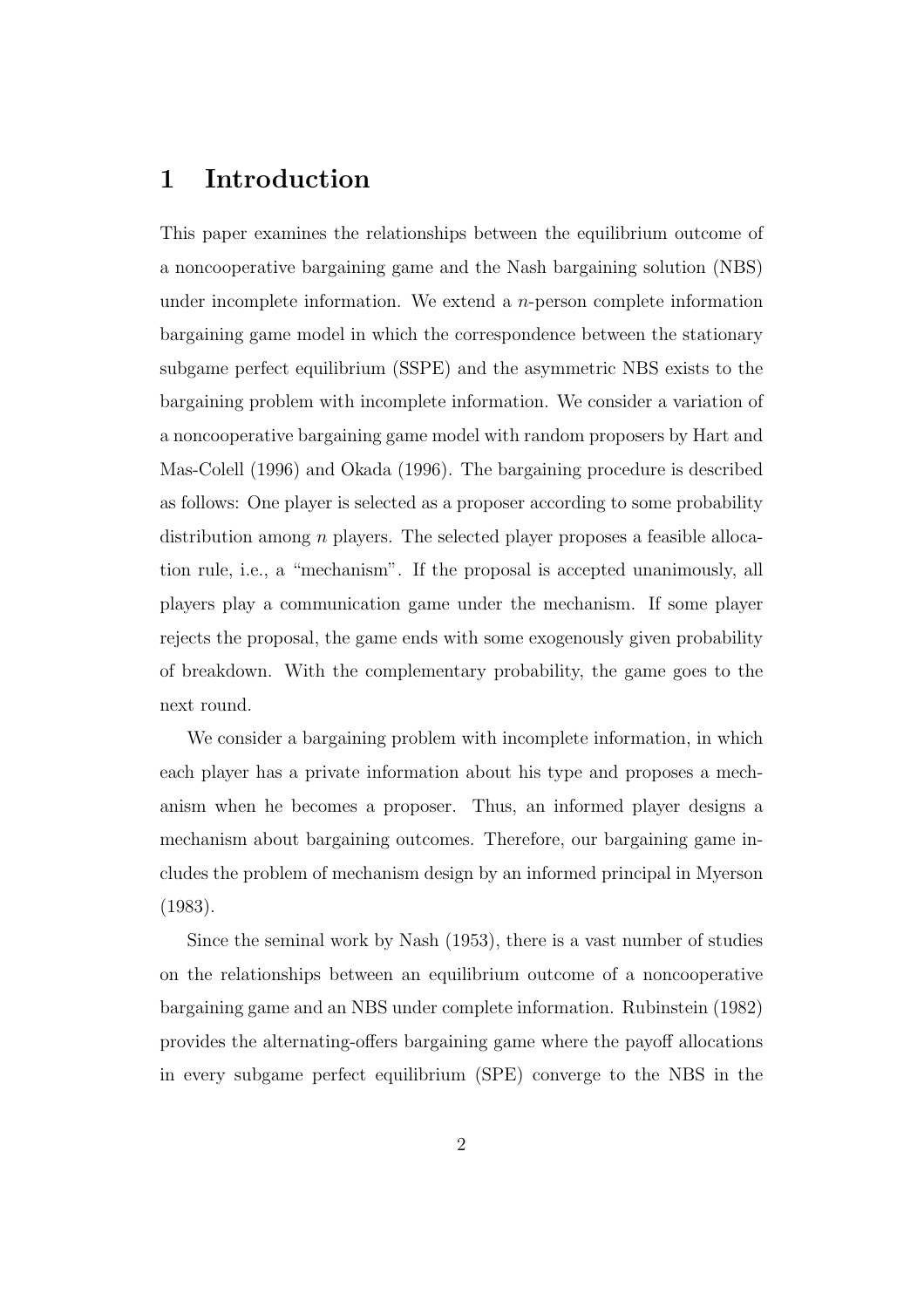limit as players become perfectly patient. Binmore, Rubinstein and Wolinsky (1986) obtain the Nash bargaining solution in the limit if the exogenous risk of breakdown is vanishing. Binmore (1987) obtains the asymmetric NBS as an SPE outcome in the bargaining game with a generalized probability distribution under which a player is selected as a proposer.

The extensions to the *n*-person NBS has been pursued by Hart and Mas-Colell (1996) and Krishna and Serrano (1996). Krishna and Serrano (1996) provides a noncooperative bargaining game model in which players can exit after partial agreements and their bargaining procedure does not contain the chance moves and stochastic elements. On the other hand, in Hart and Mas-Colell (1996), a proposer is randomly selected with equal probability and the proposal is agreed to by unanimous consent among the players. If the proposal is rejected by some players, players face a risk of breakdown of the negotiations to continue the next bargaining round. Our bargaining game model is an extension of Hart and Mas-Colell's model to a general probability distribution. Recently, some noncooperative multilateral bargaining game models are provided to support the *n*-person asymmetric NBS by Miyakawa (2008), Okada (2007), Laruelle and Valenciano (2008), Kultti and Vartiainen (2010), and Britz, Herings and Predtetchinski (2010). Our bargaining game model is reduced to the model in Miyakawa (2008) if the game is in complete information.

The NBS for the bargaining problem with incomplete information has been examined by Harsanyi and Selten (1972), Myerson (1984), Weidner (1992) and de Clippel and Minelli (2004). Harsanyi and Selten derived the generalized NBS in incomplete information bargaining problem as a Bayesian Nash equilibrium of a noncooperative game satisfying axioms. Myerson defined the generalization of the NBS using three axioms: a probabilityinvariance axiom, a variant axiom of independence of irrelevant alternatives,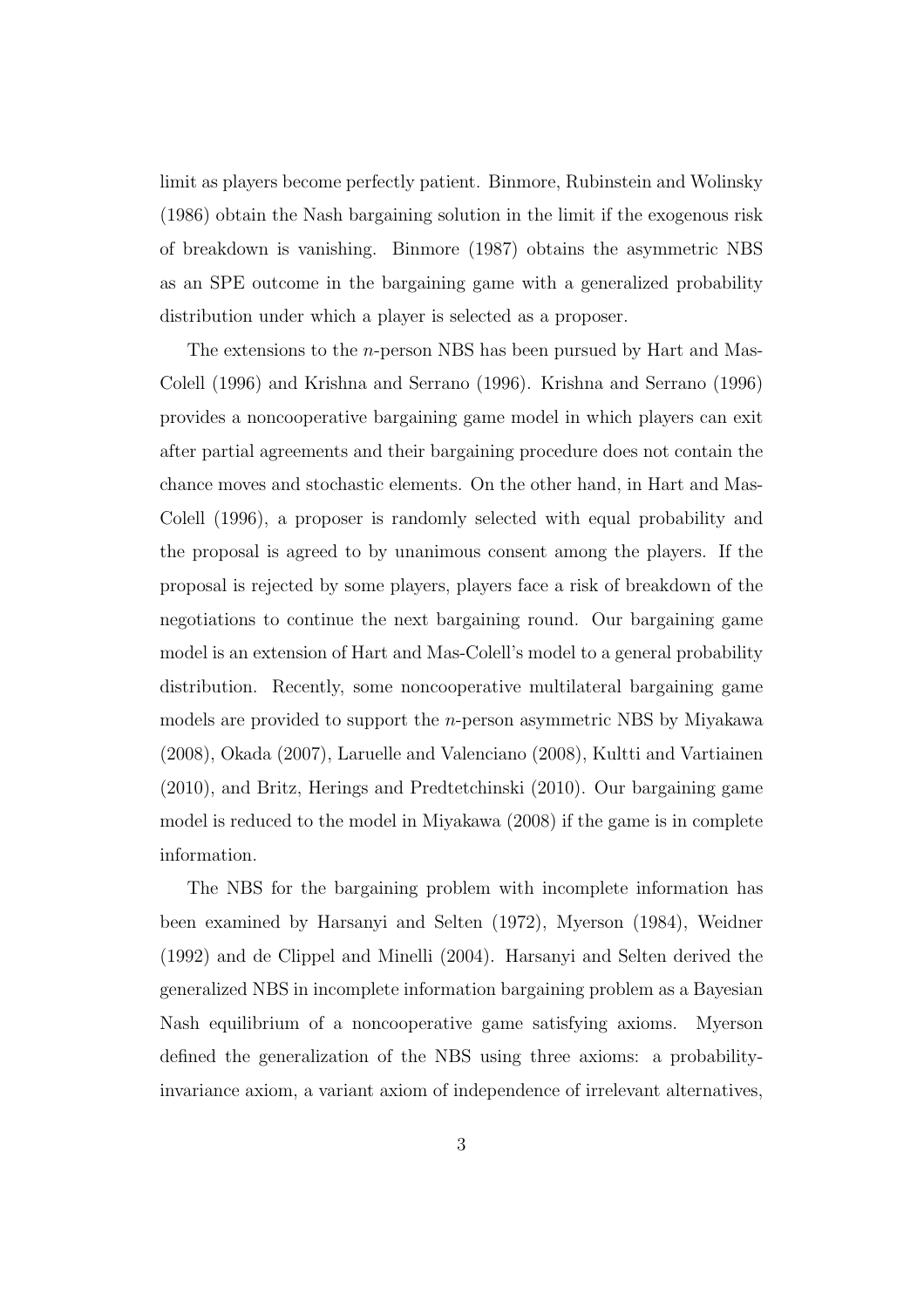and a random-dictatorship axiom. Weidner considered the relationships between two studies. de Clippel and Minelli considered the incomplete information bargaining game with verifiable types. All these studies refine the set of Bayesian Nash equilibria of the noncooperative game using some axioms. We focus on a noncooperative foundation of the NBS rather than the refinement through axioms. Thus, we adopt an appropriate extensive form game of bargaining to have a relationship to the NBS under incomplete information. In addition, we consider *n*-person, precisely more than 2 person, bargaining game problem. The previous studies examined only a 2 person bargaining game. Recently, Okada (2009) investigates the concept of core under incomplete information and the *n*-person noncooperative bargaining game with verifiable types and with coalition formations. We exclude the problem of coalition formation, but consider the game with unverifiable types.

It is noteworthy to mention the reason why we consider more than 2 player game. Our purpose is not a generalization of the number of players in a bargaining game. In general, the NBS under incomplete information necessitates the interim efficient (IE) mechanism to realize the NBS allocation. However, as Myerson and Satterthwaite (1983) pointed out, even a ex post efficient (EPE) mechanism fails to exist, satisfying Bayesian incentive compatibility (BIC), interim individual rationality (IR) and ex post budget balance (BB). To achieve the NBS under incomplete information as an equilibrium outcome, we need to consider a situation where at least an EPE mechanism always exists in the bargaining game. Precisely, we assume that the joint probability distribution of types satisfies Cremer-McLean condition in Cremer and MacLean (1988) and McAfee and Reny (1992) and Identifiability condition in Kosenok and Severinov (2008) and Severinov (2008). Under these assumptions, types of players must be correlated and there must be more than 2 players in the bargaining game to satisfy both conditions.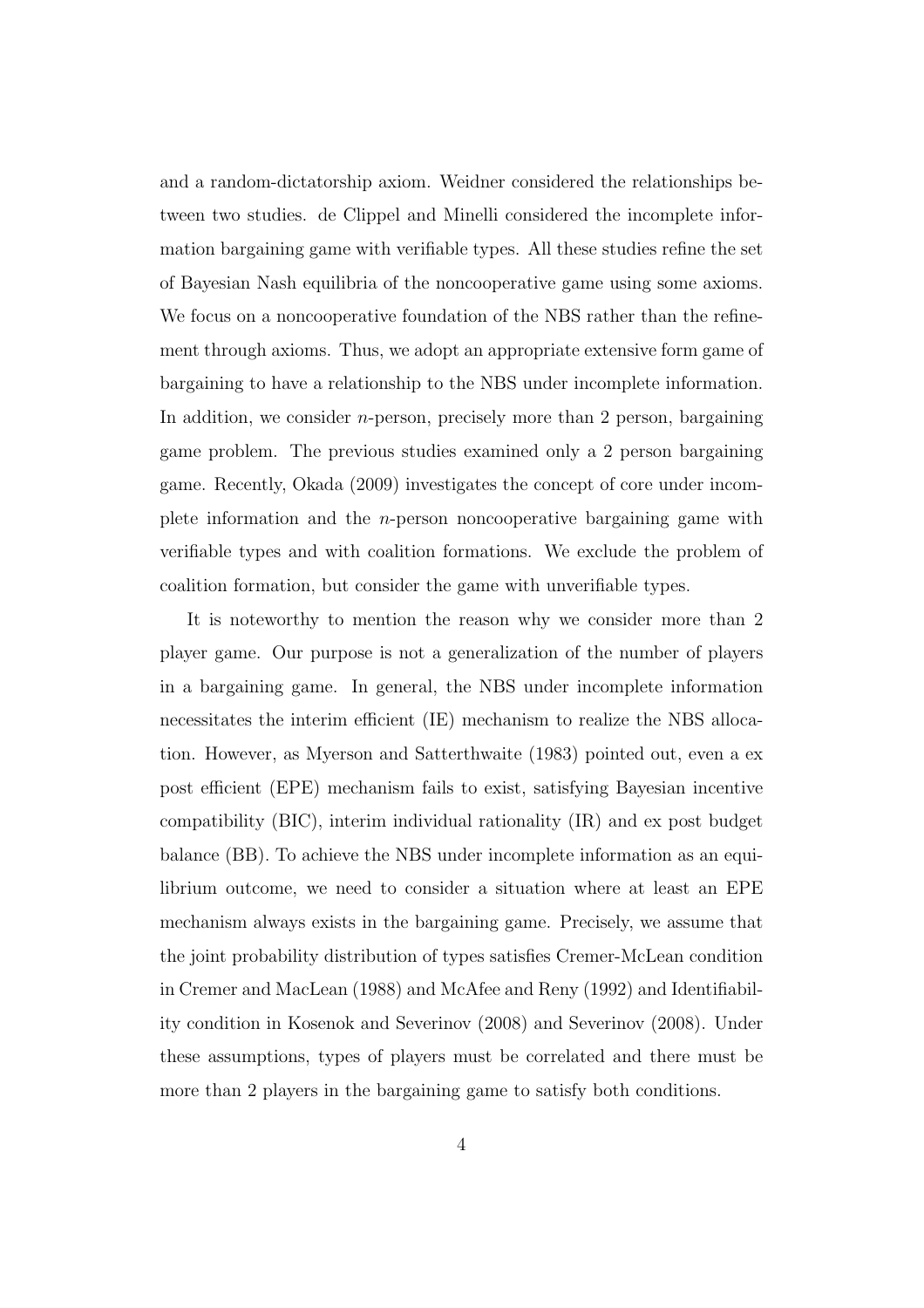We obtain the following results. We provide a necessary and sufficient condition for the existence of an SPBE of the noncooperative bargaining game in which every player proposes the EPE, BIC, BB mechanism satisfying the "full surplus extraction" property, as examined in Cremer and McLean (1988), McAfee and Reny (1992), Kosenok and Severinov (2008) and Severionv (2008). Moreover, the proposals in the SBPE is *nuetral optimum* (Myerson, 1983) for the proposer. As a risk of the breakdown of negotiations is vanishing, the limit of the conditionally expected payoff vector in the SPBE is characterized as the asymmetric NBS under incomplete information. The asymmetric NBS is different from the NBSs in Harsanyi and Selten (1972) and Myerson (1984). In the previous studies under complete information, the equilibrium outcomes and all players' proposals converge to the NBS uniquely as a risk of breakdown is vanishing or as all players are patient enough. Recently, Kultti and Vartiainen (2010) and Herings and Predtetchinski (2010) have shown that the convergence result does not hold if the boundary of the set of feasible payoffs is not differential. We show that the convergence result fails to hold under incomplete information too.

This paper is organized as follows. Section 2 defines the Bayesian bargaining problem and the Nash bargaining solutions under incomplete information. Section 3 provides a noncooperative bargaining game with incomplete information. Section 4 examines the relationships to the literature in mechanism design by informed principal. Section 5 characterizes an SPBE of the noncooperative bargaining game. Section 6 discusses relationships between the SPBE and the NBS under incomplete information. Section 7 concludes.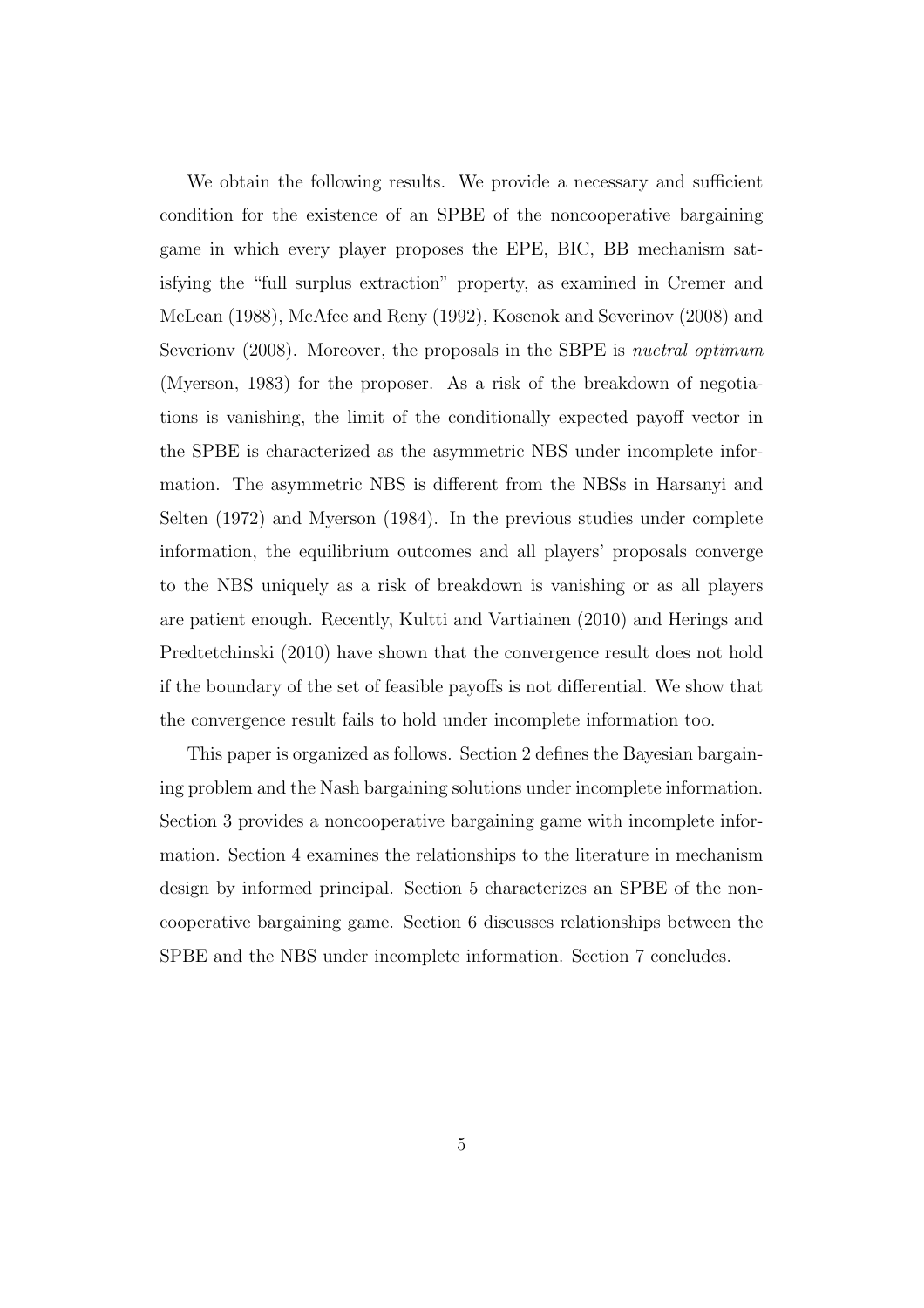# **2 Nash Bargaining Solution**

#### **2.1 Bayesian Bargaining Problem**

We consider *n*-person bargaining problem with  $n \geq 3$  private informed players. We denote the set of players by  $N = \{1, 2, ..., n\}$  and a generic element by  $i \in N$ . As in Myerson (1983, 1984), a *n*-person bargaining problem  $\Gamma$  is characterized by the following form

$$
\Gamma = (D, d^*, \{\Theta_i\}_{i \in N}, \{v_i\}_{i \in N}, p),
$$

where *D* is the finite set of public decisions or feasible outcomes and  $d^* \in D$ is the disagreement point. For each player  $i$ ,  $\Theta_i$  is the set of possible types and  $\theta$  is a generic element of  $\Theta_i$ . We also denote the set of type profile by  $Θ = ∏<sub>j∈N</sub> Θ<sub>j</sub>$  and a element by  $θ ∈ Θ$ . We let  $Θ<sub>-i</sub>$  denote the set of types of the players other than *i* and  $\theta_{-i} \in \Theta_{-i} = \prod_{j \neq i} \Theta_j$ . We assume that *D* and  $\Theta$  are finite sets<sup>1</sup>.

Probability measure *p* is a common prior on  $\Theta$  and  $p_i(\theta_i)$  denote the marginal probability distribution of player *i*'s type  $\theta_i$ . The probability distribution of type profile  $\theta_{-i}$  of players other than player *i* conditional on type *θ<sup>i</sup>* of player *i* is

$$
p_i(\theta_{-i}|\theta_i) = \frac{p(\theta)}{\sum_{\theta'_{-i}\in\Theta_{-i}} p(\theta'_{-i}, \theta_i)}.
$$

Each  $v_i$  is a payoff function from  $D \times \mathbb{R} \times \Theta$  to the real number  $\mathbb{R}$ . We assume that a payoff function for each player *i* is quasi-linear in decision *d*

<sup>&</sup>lt;sup>1</sup>It is well-known that no a priori finite bound on the number of types exists to model a game with incomplete information (Mertens and Zamir, 1985). Moreover, it should be assumed that the type space has the "beliefs-determine-preferences" property, thus, there is a one-to-one correspondence between a player's preferences and a player's beliefs about other types. Heifetz and Neeman (2006) pointed out that information structures with this property are "small" among all conceivable common prior information structure.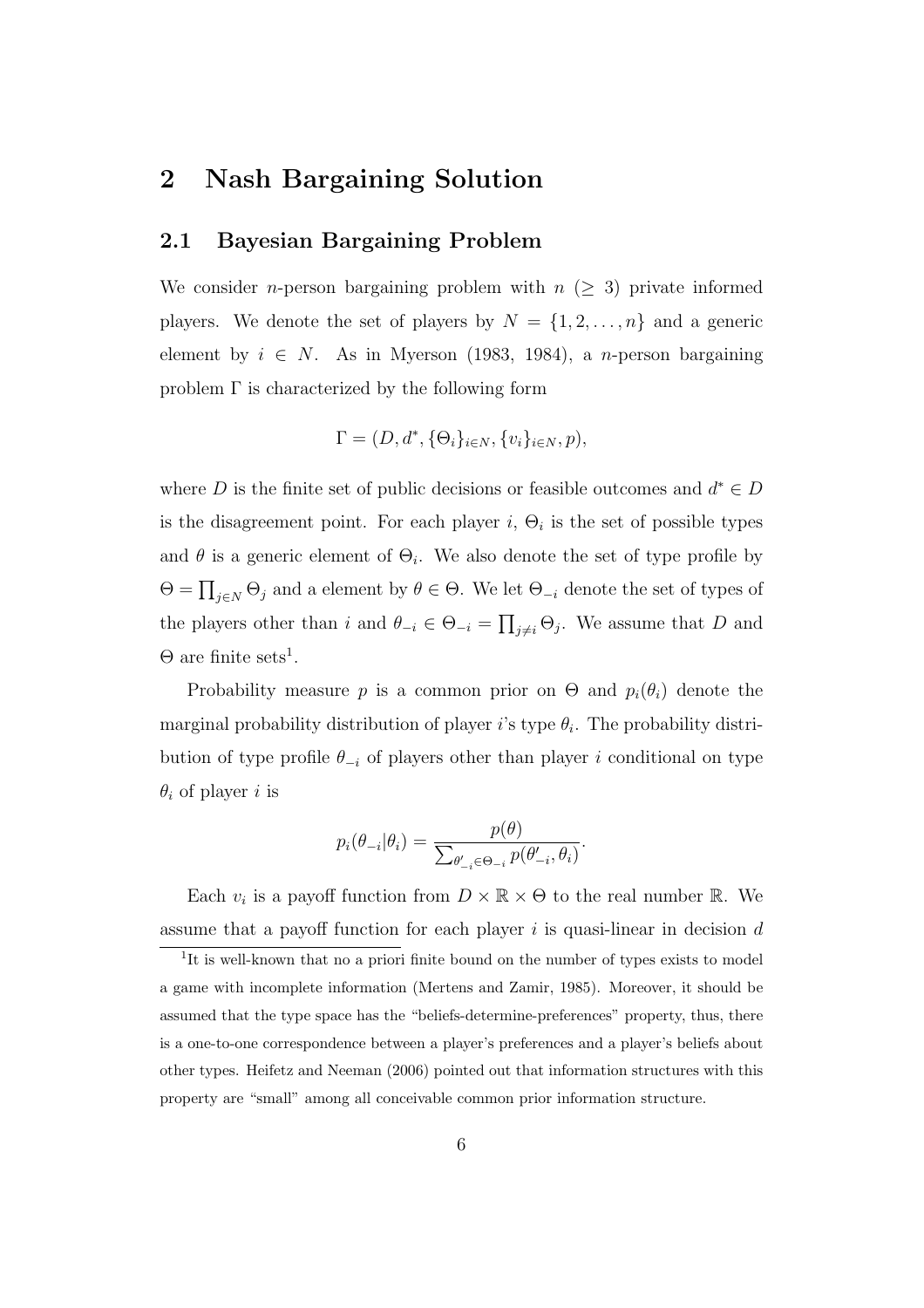and transfer  $t_i$ , i.e.,  $v_i(d, t_i, \theta) = u_i(d, \theta) + t_i$ . A payoff for each player in disagreements is normalized to zero. That is, it is assumed that  $v_i(d^*,0,\theta) =$  $u_i(d^*, \theta) = 0$  for all  $\theta \in \Theta$ .

#### **2.2 Feasible and efficient mechanism**

A mechanism  $\mu$  is formally defined as a combination of message spaces  $S_1, \ldots, S_n$  for all players and an outcome function  $g: \prod_{i \in N} S_i \to D \times \mathbb{R}^n$ which maps from the set of message profiles to the set of public decisions and transfers. We write  $\mu = (S_1, \ldots, S_n, g) \in \mathfrak{M}$  and  $g(\cdot) = (d(\cdot), t(\cdot)),$ where  $\mathfrak{M}$  is the set of mechanisms. We call a mechanism in which the message space  $S_i$  for each player is her type space  $\Theta_i$  itself *direct mechanism.* A direct mechanism is represented by  $\mu = (\Theta_1 \times \cdots \times \Theta_n, g(\cdot))$ , where  $g: \Theta_1 \times \cdots \times \Theta_n \to D \times \mathbb{R}^n$ . Let us denote  $g(\cdot) = (d(\cdot), t(\cdot))$ . We call  $d : \Theta \to D$  the decision rule and  $t : \Theta \to \mathbb{R}^n$  the transfer rule. We assume that all mechanisms in the set of mechanisms  $\mathfrak{M}$  have a finite set of outcomes. Moreover, without loss of generality, we focus on deterministic outcome functions because the payoff function is quasi-linear.

For any direct mechanism  $\mu$ , we can define the conditionally expected payoff for player *i*, given that his type is  $\theta_i$ , if all players report their types truthfully as follows:

$$
U_i(\mu|\theta_i) = \sum_{\theta_{-i} \in \Theta_{-i}} \left[ u_i(d(\theta_{-i}, \theta_i), (\theta_{-i}, \theta_i)) + t_i(\theta_{-i}, \theta_i) \right] p_i(\theta_{-i}|\theta_i).
$$

Moreover, the conditionally expected payoff when he reports  $\hat{\theta}_i \in \Theta_i$  and all other players report their types honestly is represented by

$$
U_i(\mu, \hat{\theta}_i | \theta_i) = \sum_{\theta_{-i} \in \Theta_{-i}} \left[ u_i(d(\theta_{-i}, \hat{\theta}_i), (\theta_{-i}, \theta_i)) + t_i(\theta_{-i}, \hat{\theta}_i) \right] p_i(\theta_{-i} | \theta_i).
$$

Let us introduce some notions about the direct mechanism.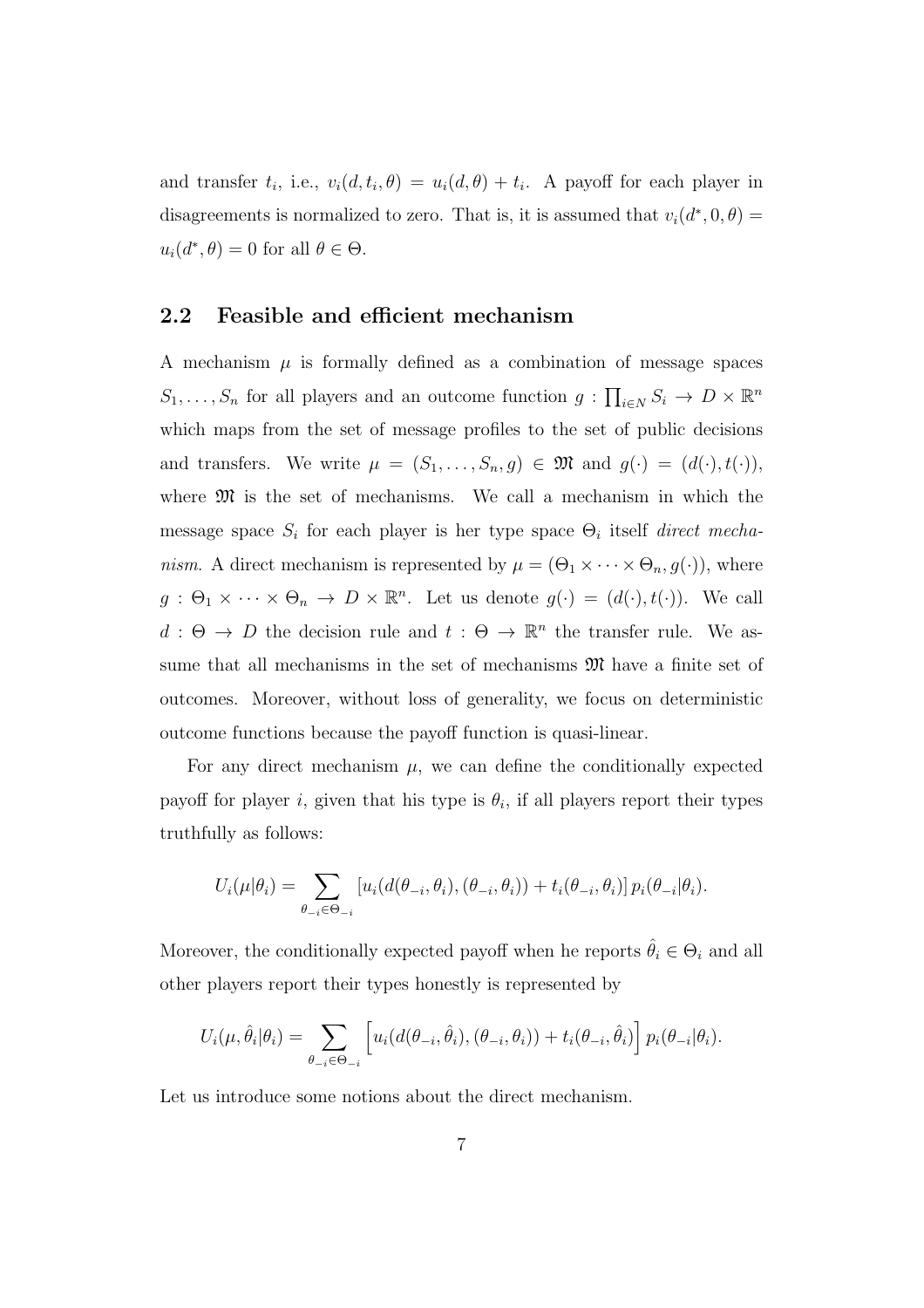**Definition 1.** A direct mechanism  $\mu$  is *Bayesian incentive compatible* (BIC) if for all  $i \in N$  and for all  $\hat{\theta} \in \Theta_i$ ,

$$
U_i(\mu|\theta_i) \ge U_i(\mu, \hat{\theta}_i|\theta_i).
$$

**Definition 2.** A direct mechanism  $\mu(\cdot) = (d(\cdot), t(\cdot))$  is *budget balanced* (BB) if for all  $\theta \in \Theta$ ,

$$
\sum_{i\in N}t_i(\theta)=0.
$$

**Definition 3.** A decision rule  $d(\cdot)$  is *ex post efficient* if for all  $\theta \in \Theta$ ,

$$
d(\theta) \in \arg\max_{d \in D} \sum_{i \in N} u_i(d, \theta).
$$

Moreover, a mechanism  $\mu(\cdot) = (d(\cdot), t(\cdot))$  is *ex post efficient* (EPE) if  $\mu(\cdot)$  is BB and  $d(\cdot)$  is EPE for all  $\theta \in \Theta$ .

**Definition 4.** A mechanism  $\mu$  is *interim efficient* (IE) in  $\mathfrak{M}$  if it is a solution to the maximization problem:

$$
\max_{\mu \in \mathfrak{M}} \sum_{i \in N} \sum_{\theta_i \in \Theta_i} \zeta_i(\theta_i) U_i(\mu | \theta_i),
$$

where  $\zeta_i(\theta_i)$  is a positive number for each player *i* and each type  $\theta_i$ .

The utility weights for each player depend only on the player's own type in the maximization problem for the IE mechanisms. As Holmstrom and Myerson (1983) have argued, the set of IE mechanisms in  $\mathfrak{M}$  is a subset of the set of EPE mechanisms in M.

# **2.3 Nash bargaining solution under incomplete information**

Let us introduce the concept of the NBS under incomplete information. Focus on the set of all incentive compatible mechanisms. The conditionally expected payoff for each player is defined according to truthful reports.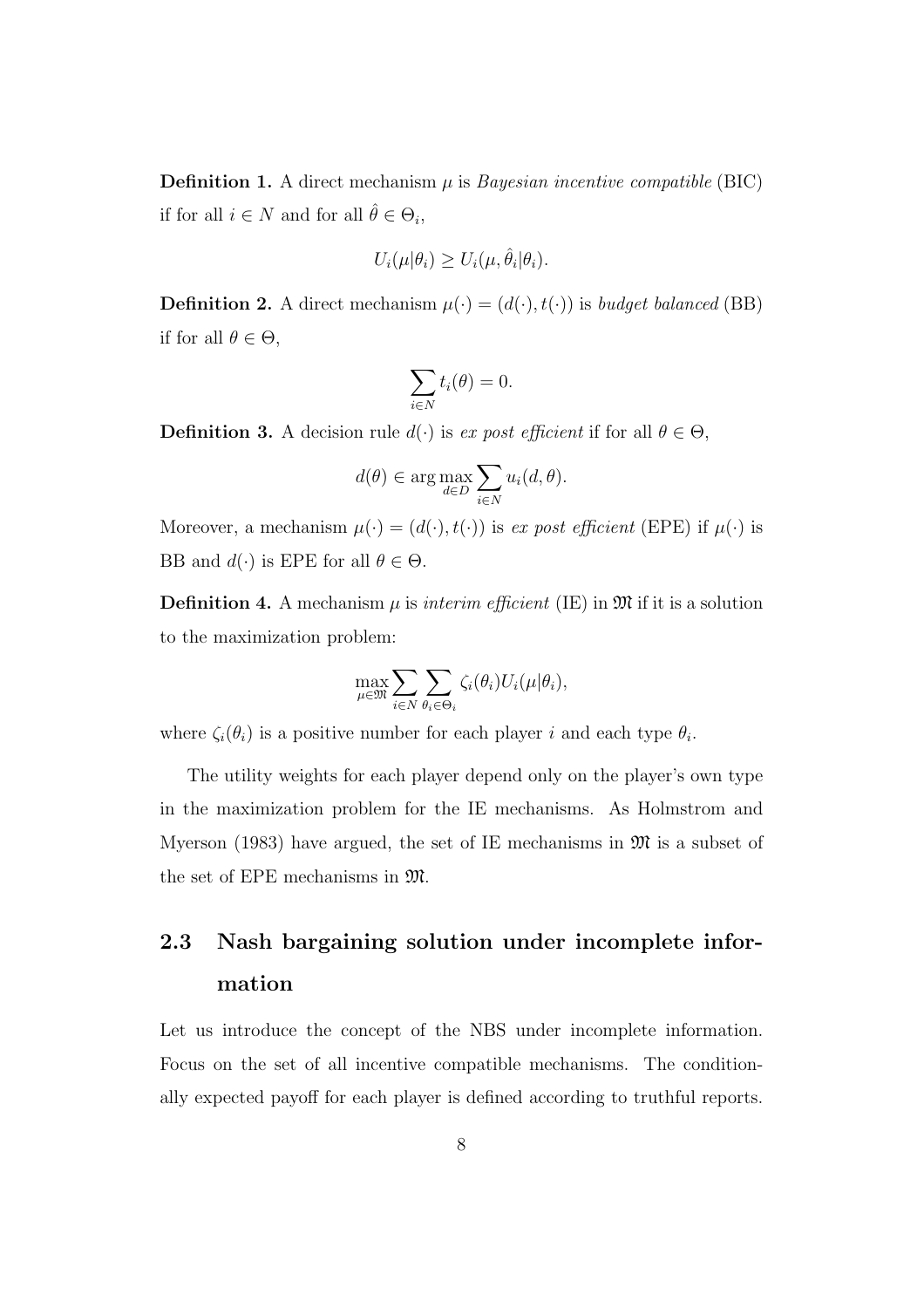Given any mechanism  $\mu$ , we let  $U(\mu)$  denote the vector of all conditionally expected payoffs  $U_i(\mu|\theta_i)$  for each type of each player. That is,  $U(\mu)$  =  $((U_i(\mu|\theta_i))_{\theta_i\in\Theta_i})_{i\in N}.$ 

Harsanyi and Selten (1972) proposed the generalized NBS for games with incomplete information as a solution of

$$
\max_{\mu \in \mathfrak{M}} \prod_{i \in N} \left( \prod_{\theta_i \in \Theta_i} U_i(\mu | \theta_i)^{p_i(\theta_i)} \right),
$$

where  $p_i(\theta_i) = \sum_{\theta_{-i} \in \Theta_{-i}} p(\theta_{-i}, \theta_i)$ . We call it Harsanyi-Selten solution. Nash (1950) presented the symmetric NBS to a bargaining problem under complete information as a solution of

$$
\max_{v \in V} \prod_{i \in N} (v_i),
$$

where *V* is the set of feasible payoff allocations. Harsanyi and Selten solution is one of natural generalizations of the Nash (1950) bargaining solution.

The symetric NBS under complete information can be extended to the asymmetric NBS.

**Definition 5.** A payoff allocation *v ∗* is called the *asymmetric Nash bargaining solution (ANBS) under complete information* with positive weight  $w = (w_1, \ldots, w_n) \in \Delta(N)$  if  $v^*$  is a solution of the maximization problem:

$$
\max_{v \in V} \prod_{i \in N} (v_i)^{w_i},\tag{1}
$$

where *V* is the set of feasible payoff allocations.

We introduce the ANBS with weight *w* under incomplete information, which is different from that in Harsanyi and Selten (1972).

**Definition 6.** The vector of all conditionally expected payoffs  $U(\mu)$  is the *ANBS under incomplete information* with weight  $w \in \Delta(N)$  to a Bayesian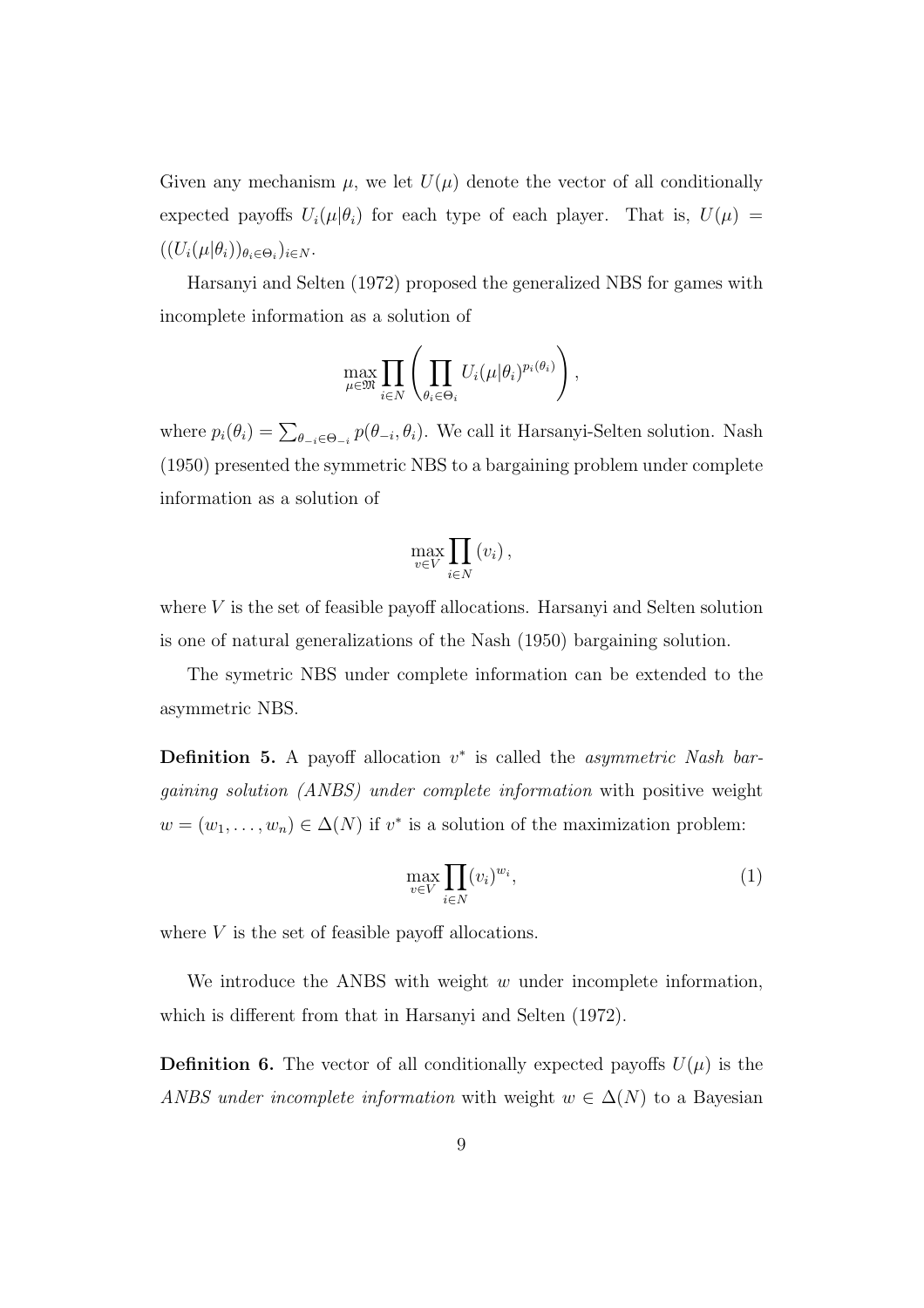bargaining problem  $\Gamma$  if  $U(\mu)$  is a solution of the maximization problem:

$$
\max_{\mu \in \mathfrak{M}} \prod_{i \in N} \left( \sum_{\theta_i \in \Theta_i} p_i(\theta_i) U_i(\mu | \theta_i) \right)^{w_i},
$$

where  $\mathfrak{M}$  is the set of all feasible mechanisms.

We will show that the above ANBS under incomplete information is supported by a standard noncooperative bargaining game.

We have the following fundamental result:

**Theorem 1.** *Any mechanism to implement the ANBS under incomplete information with weight w is interim efficient.*

*Proof.* The maximization problem in the ANBS is transformed into the maximization problem of the form

$$
\max_{\mu \in \mathfrak{M}} \prod_{i \in N} \sum_{\theta_i \in \Theta_i} \zeta_i(\theta_i) U_i(\mu | \theta_i),
$$

where

$$
\zeta_i(\theta_i) = \frac{w_i p_i(\theta_i)}{\sum_{\theta_i' \in \Theta_i} p_i(\theta_i') U_i(\mu | \theta_i')}.
$$

Thus, the mechanism corresponding to the ANBS under incomplete infor- $\Box$ mation is IE by Definition 4.

**Remark 1**. Let us consider a example of public project which was discussed in Myerson (1979, 1984) in order to understand the relationships between Harsanyi-Selten solution and the ANBS under incomplete information with weight *w*. For simplicity, we assume that  $w_i = \bar{w}$  for all  $i \in N$ . Two players face a decision whether to build a public project which costs \$100. Player 1 has two possible types of the valuation for the public project. If player 1 is 1*h* type, which is denoted by  $\theta_1^h$ , then the public project is worth \$90 to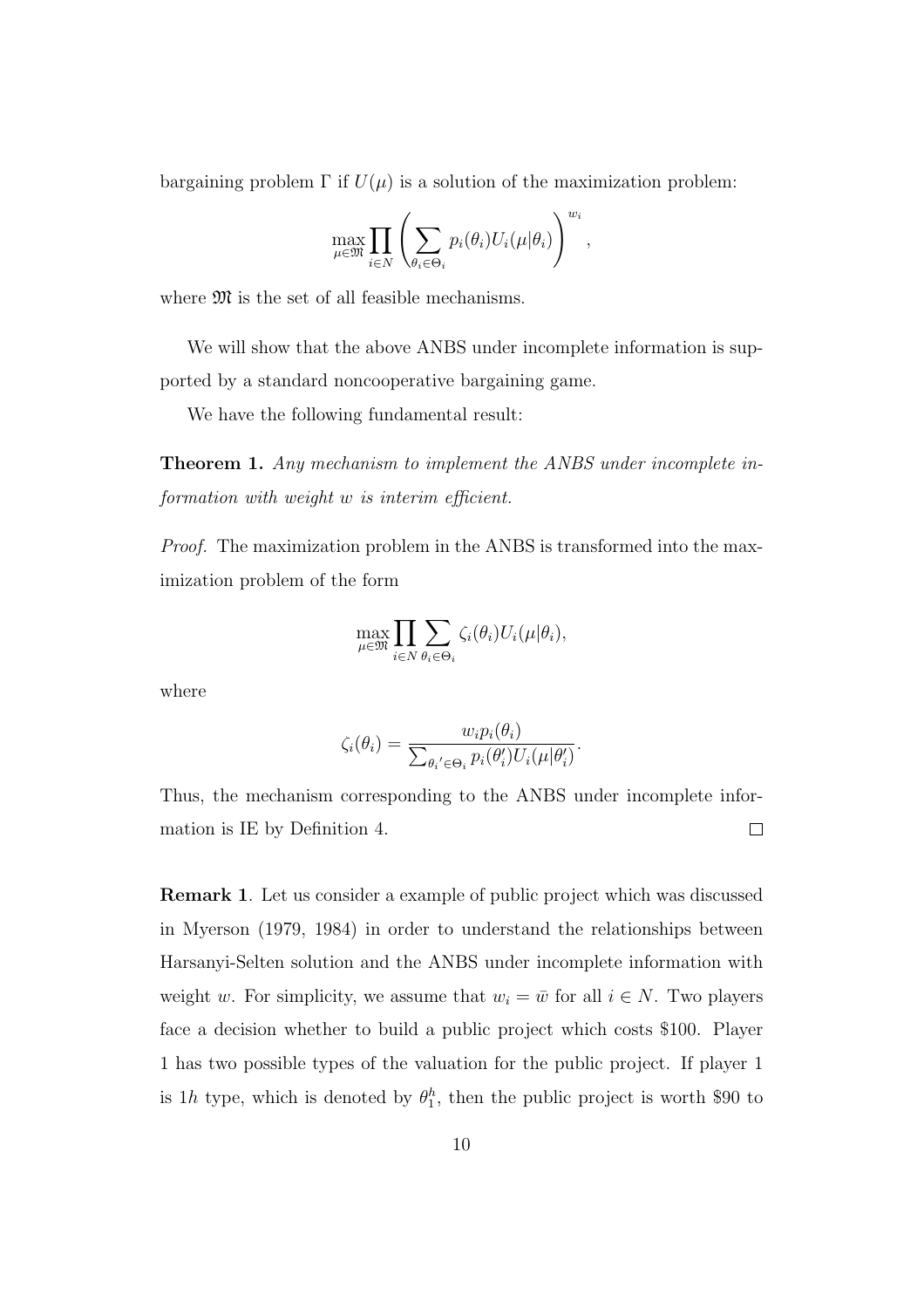him and the event of  $\theta_1^h = 90$  occurs with probability 9/10. If player 1 is  $1\ell$ type;  $\theta_1^{\ell}$ , then the public project is only worth \$30 to him and the event of  $\theta_1^{\ell} = 30$  occurs with probability 1/10. Player 2 has only one possible type and the public project is always worth \$90 to her. Thus,  $\theta_2 = 90$ . Formally,  $\Theta_1 = \{\theta_1^h, \theta_2^l\} = \{90, 30\}, \ \Theta_2 = \{90\}, \ d = 0, 1 \text{ and } D = \{(d, t) \in \{0, 1\} \times$  $\mathbb{R}^2 | t_1 + t_2 \geq 100d$ . A payoff function for player *i* is given by  $u_i((d, t); \theta_i) =$  $\theta_i d - t_i$ . The set of interim utilities which can be achieved by feasible BIC mechanism is represented by the set of vectors

$$
(U_1(\mu|\theta_1^h), U_1(\mu|\theta_1^{\ell}); U_2(\mu|\theta_2))
$$
  
= (90d(30) – t<sub>1</sub>(30), 30d(30) – t<sub>1</sub>(30); 72 – 82d(30) + t<sub>1</sub>(30))

with  $d(30) \in [0, 1]$  and  $t_1(30) \in \mathbb{R}$ .

In the ANBS under incomplete information,  $\prod_{i=1}^{2} \sum_{\theta_i \in \Theta_i} p_i(\theta_i) U_i(\mu|\theta_i)$  is maximized. Therefore, the solution to the maximization problem is given by the following pooling mechanisms:

$$
d(30) = d(90) = 1, t1(30) = t1(90), t2(30) = t2(90) = 100 - t1(30).
$$

The expected utilities are  $90 - t_1(30)$  for player 1 with type  $\theta_1^h$ ,  $30 - t_1(30)$ for player 1 with type  $\theta_1^{\ell}$  and  $90 - 100 + t_1(30)$  under  $t_1(30) \in [10, 30]$  for player 2. Thus, the ANBS under incomplete information consists of multiple payoff allocations in this example. On the other hand, the Harsanyi-Selten solution is given by the vector of interim utilities

$$
(U_1(\mu^{\text{HS}}|\theta_1^h), U_1(\mu^{\text{HS}}|\theta_1^{\ell}); U_2(\mu^{\text{HS}}|\theta_2)) = (27, 486/13; 36).
$$

A *neutral bargaining solution* (Myerson, 1984), which is a bargaining solution satisfying the *probability-invariance* axiom, the *extension* axiom and the *random-dictatorship* axiom, is given by the vector of utilities

$$
(U_1(\mu^N|\theta_1^h), U_1(\mu^N|\theta_1^{\ell}); U_2(\mu^N|\theta_2)) = (40, 10; 36).
$$

These three solutions have a distinct value in this example.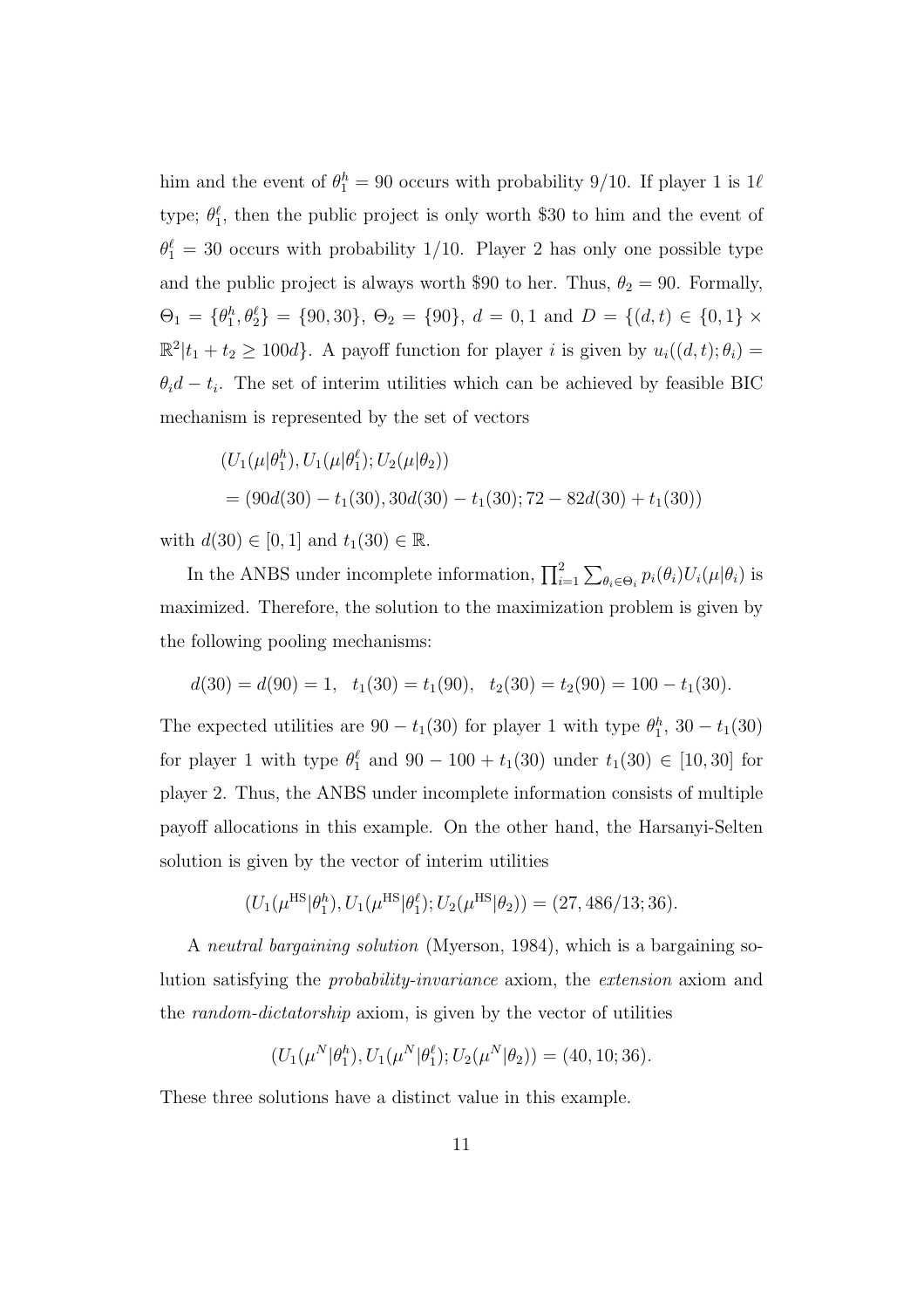## **3 Non-cooperative Bargaining Game**

We present a noncooperative bargaining game model to realize the ANBS under incomplete information as an equilibrium outcome. The key feature of our bargaining game is that a player who is selected as a proposer offers a mechanism to determine a public decision and transfers among players and, then, all other players accept or reject the mechanism. Thus, players negotiate about a mechanism in the bargaining game.

We consider the following noncooperative bargaining game *G*(Γ*, w, ρ*).

- Stage 0: A nature selects a type profile  $\theta \in \Theta$ . Each players learn his own types  $\theta_i$  privately.
- Stage 1: At the beginning of each round *t*, one player is selected as a proposer according to a probability distribution  $w \in \Delta(N)$ . *w<sub>i</sub>* is a probability that player *i* is chosen as a proposer among *N*.
- Stage 2: The selected proposer *i* offers a mechanism  $\mu^i \in \mathfrak{M}$ .
- Stage 3: All other players accept or reject the mechanism simultaneously.
- Stage 4: If all players accept it,  $\mu^i$  is implemented, i.e., each player sends a message  $s_i \in S_i$  and then, the outcome  $g(s) \in D \times \mathbb{R}^n$  is determined. If some player rejects it, the game continues to stage 1 in the next round with probability *ρ*. Otherwise, the negotiation breaks down with probability  $1 - \rho$  and the game ends. When the game ends, all players get their disagreement payoff of 0.

The bargaining game is regarded as an extension of the informed principal game by Myerson (1983). If a proposer is predetermined and the game always ends when the proposal is rejected, i.e.,  $\rho = 0$ , our bargaining game is the same as in Myerson (1983). If the game is in complete information, our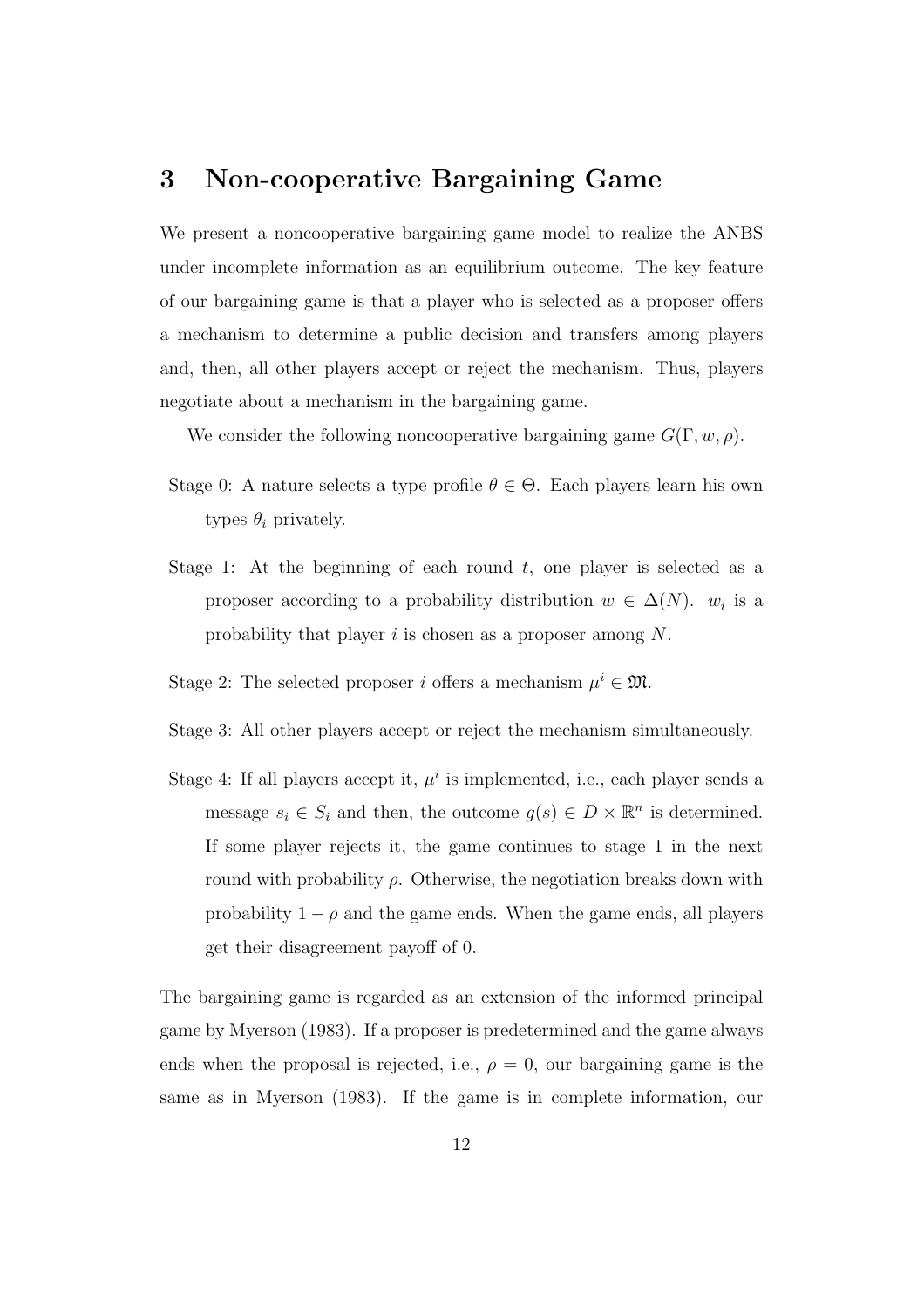game is reduced to a bargaining game model in Miyakawa (2008) and Okada (2007).

We adopt a perfect Bayesian equilibrium (PBE) (Fudenberg and Tirole, 1991, 1993) with a stationary property as a solution concept. When the game is with complete information, the solution concept corresponds to a stationary subgame perfect equilibrium (SSPE).

The bargaining game model can be represented by an infinite-length extensive form game. All nodes in an information set of player *i* in the extensive form at round *t* is determined by a sequence of past actions  $z =$  $(z_1, \ldots, z_{t-1}, z_t)$ , where  $z_t$ ,  $t = 1, 2, \ldots$ , denotes the sequence of actions in round *t*. It describes a history about who became a proposer, what a mechanism was offered by the proposer and which of an acceptance or a rejection each responder selected. A posterior belief  $\beta_i(\theta_i)$  about other players' types for player *i* in type  $\theta_i$  is represented by a probability measure on  $\Theta_{-i}$ . The beliefs for all players is denoted by  $\{\beta_i\}_{i \in N} = \{\{(\beta_i(\theta_i))_{\theta_i \in \Theta_i}\}_{i \in N}\}$ , where  $\beta_i(\theta_i) \in \Delta(\Theta_{-i})$ . As a result, a state at round *t* is given by  $(z, \{\beta_i\}_{i \in N})$ . We denote a strategy for player *i* by a sequence  $\sigma_i = {\{\sigma_i^t\}}_{t=0}^{\infty}$ , where  $\sigma_i^t$  is the *t*th round strategy. A strategy combination  $\sigma = (\sigma_1, \ldots, \sigma_n)$  determines the payoffs for all players.

**Definition 7.** A pair of a strategy combination and a belief system  $(\sigma, \beta)$  is called a *stationary perfect Bayesian equilibrium* (SPBE) if  $\sigma$  is an PBE and  $\sigma_i^t$  in each bargaining round *t* (*t* = 1*,* 2*, . . .*) depends only on a belief system  $\beta_i$  and history  $z_t$  within round  $t$ .

In an SPBE, every player's action does not depend on the whole history of actions. Moreover, any player's behavior in each bargaining round does not change even if agreements were rejected in past rounds.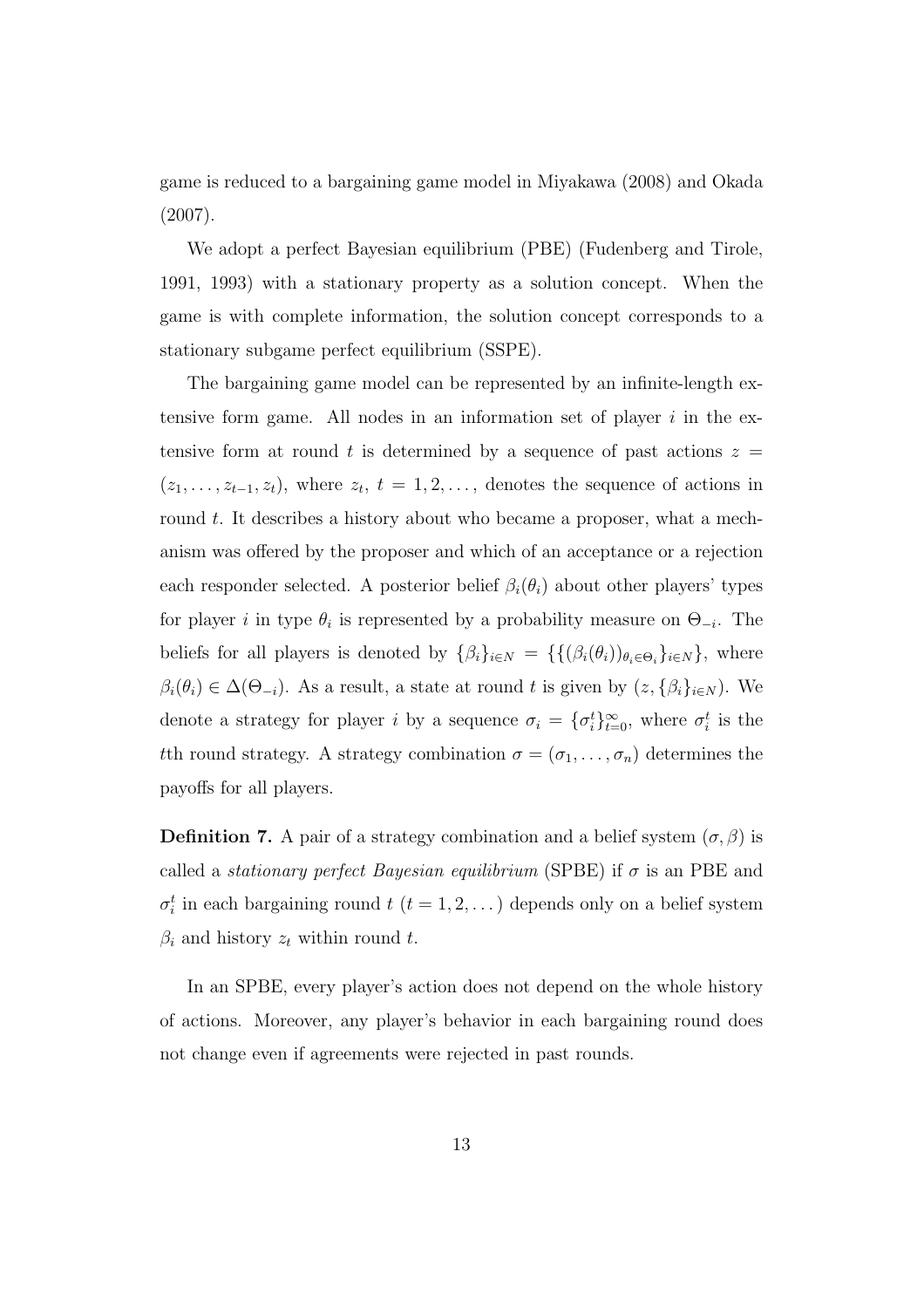# **4 Informed Principal Mechanism Design**

#### **4.1 Cremer-McLean, Kosenok-Severinov condition**

Our goal is to show that our noncooperative bargaining game model realizes the ANBS under incomplete information as an SPBE outcome. As in Theorem 1, a mechanism to implement the NBS under incomplete information must be IE. Therefore, we focus on the situation where there exists at least an EPE mechanism to reach our goal. However, it is well known that mechanisms satisfying BIC, interim IR, ex post BB and EPE can fail to exist in private values environments with independent types, as Myerson and Sattherthwaite (1983) have shown. We impose the following conditions on the prior distribution  $p$  on the type space  $\Theta$  in order to ensure the existence of EPE mechanisms. The first one is introduced by Cremer and McLean (1988), so it is called "Cremer-McLean condition."

**Definition 8.** A probability distribution *p* satisfies *Cremer-McLean(CM) condition* if there are no  $i \in N$ ,  $\theta_i \in \Theta_i$  and  $\lambda_i : \Theta_i \setminus \{\theta_i\} \to \mathbb{R}_+$  such that

$$
p_i(\theta_{-i}|\theta_i) = \sum_{\theta'_i \in \Theta_i \setminus \{\theta_i\}} \lambda_i(\theta'_i) p_i(\theta_{-i}|\theta'_i), \quad \text{ for all } \theta_{-i} \in \Theta_{-i}.
$$

This condition means that vectors  $p_i(\cdot|\theta_i)$  can not be expressed as a convex combination of all other vectors  $p_i(\cdot|\theta'_i), \theta'_i \neq \theta_i$  with weights  $\lambda_i(\theta'_i)$ .

We add identifiability condition by Kosenok and Severinov (2008).

**Definition 9.** A probability distribution *p* satisfies *identifiability(I) condition* if for all  $q \in \Delta(\Theta)$ ;  $q \neq p$ , there exists  $i \in N$  and  $\theta_i \in \Theta_i$  such that  $q_i(\theta_i) > 0$  and for any collection of nonnegative coefficients  $\{\lambda_{\theta'_i, \theta_i}\}$ , we have

$$
q_i(\theta_{-i}|\theta_i) \neq \sum_{\theta'_i \in \Theta_i} \lambda_{\theta'_i, \theta_i} p_i(\theta_{-i}|\theta'_i)
$$

for at least one  $\theta_{-i} \in \Theta_{-i}$ .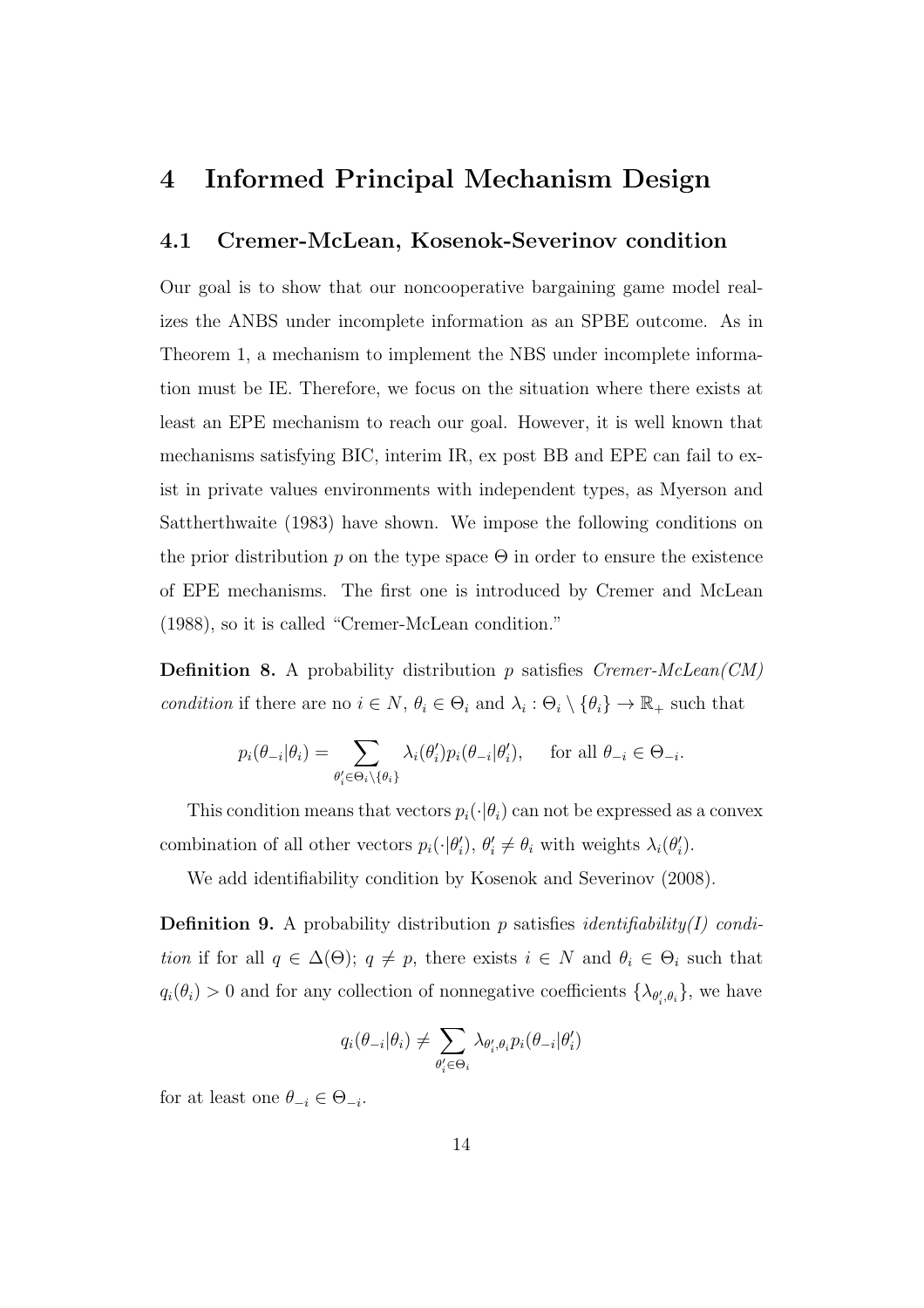Note that CM condition rules out the cases that types of players are independent and that each player's conditional beliefs are independent of his type. Thus, a prior *p* has some correlation among types. CM condition holds generically when the number of types for each player is less than or equal to the number of types of all other players. Moreover, as shown in Kosenok and Severinov (2008), I condition holds generically when there are at least three players  $(n \geq 3)$ , where in case that  $n = 3$ , at least one of the players has at least three types. CM condition and I condition will ensure the existence of the EPE, interim IR, ex-post BB, BIC mechanism for each proposer in a bargaining game. This result has been established by Kosenok and Severinov (2008).

**Example 1.** Kosenok and Severinov (2008) have presented a sufficient condition for CM and I condition in the case with three players, each of whom has two types, to be satisfied. Let us denote  $\Theta_i = {\theta_i^1, \theta_i^2}$  for  $i \in \{1, 2, 3\}$ . The condition is given by

$$
p(\theta_1^1 \theta_2^1 \theta_3^1) p(\theta_1^1 \theta_2^2 \theta_3^2) - p(\theta_1^1 \theta_2^1 \theta_3^2) p(\theta_1^1 \theta_2^2 \theta_3^1) < 0,
$$
\n
$$
p(\theta_1^1 \theta_2^1 \theta_3^1) p(\theta_1^2 \theta_2^1 \theta_3^2) - p(\theta_1^1 \theta_2^1 \theta_3^2) p(\theta_1^2 \theta_2^1 \theta_3^1) > 0.
$$

The following joint probability of types in a game with three players, each of whom has two types satisfies the above conditions:

|                  | $\theta_2^1$ | $\theta_2^2$ |
|------------------|--------------|--------------|
| $\theta_1^1$     | 0.2          | 0.2          |
| $\theta_{1}^{2}$ | 0.1          | 0            |

 $\theta_3^1$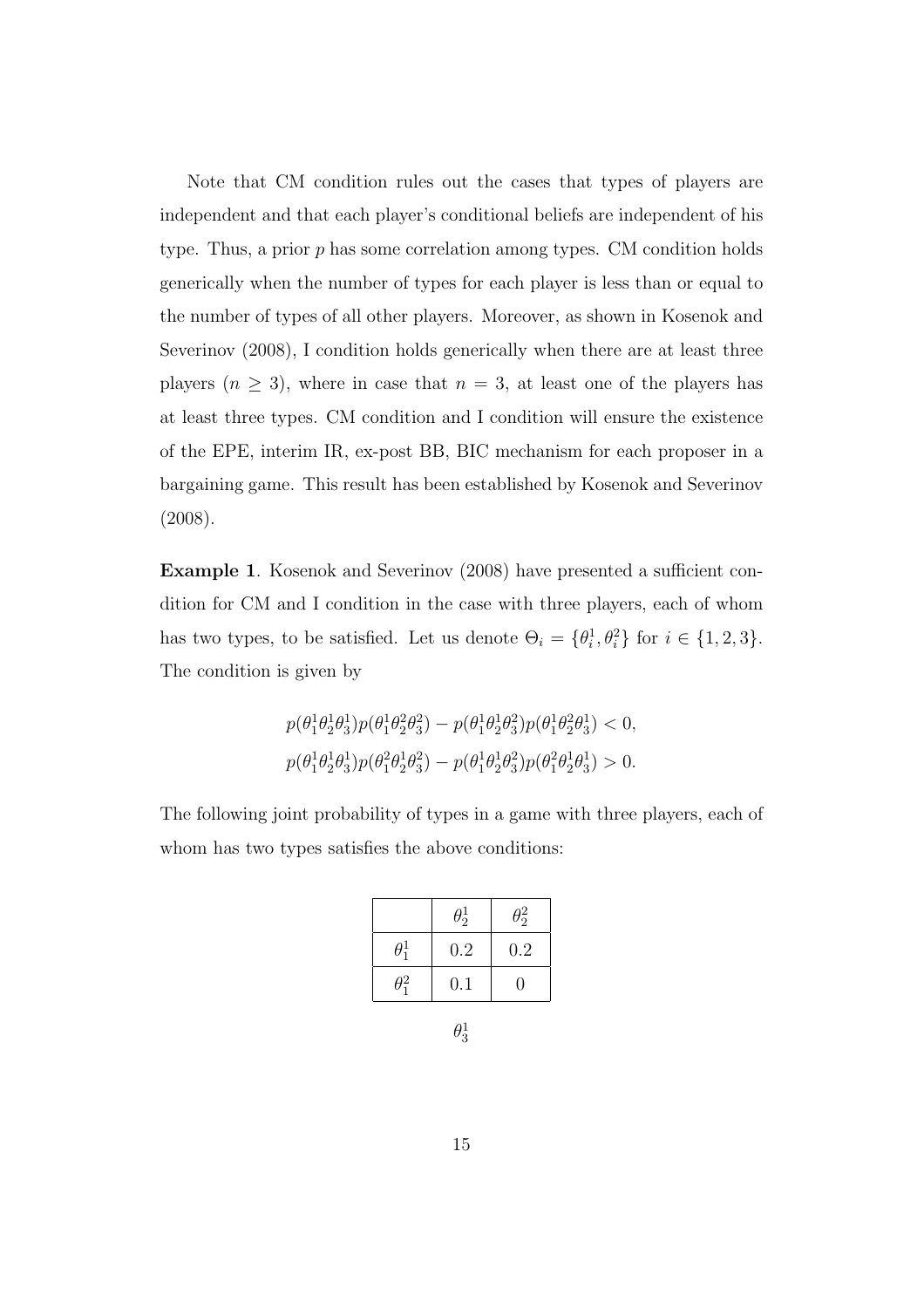|              | $\theta_2^1$ | $\theta_2^2$ |  |
|--------------|--------------|--------------|--|
| $\theta_1^1$ | 0.2          | 0.1          |  |
| $\theta_1^2$ | 0.2          | 0            |  |
| $\theta_3^2$ |              |              |  |

Figure 1: Example of joint probability distribution of types

A number in the cell of the matrix represents a probability of each combination of types. In the above example,  $p(\theta_1^1, \theta_2^1, \theta_3^1) = 0.2$  and  $p(\theta_1^2, \theta_2^1, \theta_3^1) = 0.1$ .

# **4.2 Strong solution, neutral optimum and RSW allocation**

Our bargaining game includes a mechanism design problem by informed principal. After a proposer in the bargaining game is selected, a proposer with his private information offers a mechanism and other players accept or reject the proposal. Now, assume that a proposer is player *i* and a feasible mechanism  $\mu^0$  is arbitrated if some player rejects the proposal. We focus on this part of the bargaining game, which is called the *informed principal game*. Let us clarify the relationships between the solution concept in the informed principal problem by Myerson (1983, 1984) and Maskin and Tirole (1992) and the equilibrium proposal in our bargaining game.

Myerson (1983) has provided a *strong solution* for the principal as a reasonable solution to the mechanism design problem. A mechanism is said to be *safe* for the principal if the mechanism is incentive feasible and would remain BIC and interim IR even if all the players knew the principal's true type, no matter what that type may be. A mechanism  $\mu^i$  is said to be *undominated* if there is no mechanism  $\nu^i$  such that all types of the principal *i* would expected at least a higher payoff in  $\nu^i$  than in  $\mu^i$ , thus,  $U_i(\mu^i|\theta_i) \leq U_i(\nu^i|\theta_i)$  for all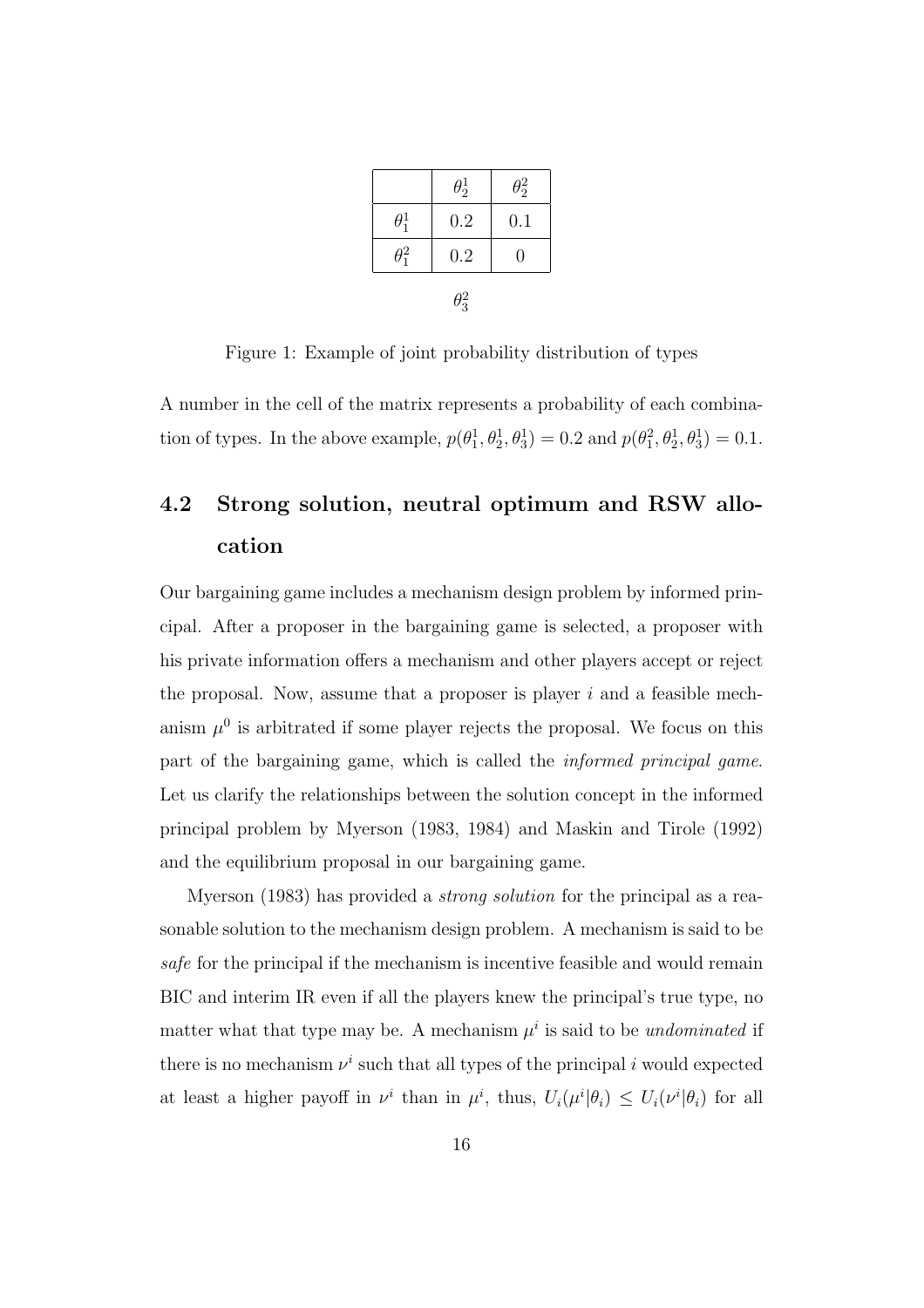$\theta_i \in \Theta_i$ , with strict inequality for at least one  $\theta_i \in \Theta_i$ . A mechanism is a *strong solution* for the principal relative to  $\mu^0$  if it is safe for the principal and is undominated, and an outcome in disagreements is given by  $\mu^0$ . However, a strong solution fails to exist for many informed principal games. Then, Myerson (1983) defined a *neutral optimum* as an alternative solution concept. Let  $\Gamma_i = (D, \mu^0, {\Theta_i}_{i \in N}, \{v_i\}_{i \in N}, p)$  be the informed principal game with the principal *i*. Let  $B(\Gamma_i)$  denote the set of blocked payoff allocations of the principal *i*, which satisfies the following axioms:

**Axiom 1** (Domination). For any  $w, z \in \mathbb{R}^{\Theta_i}$ , if  $w \in B(\Gamma_i)$  and  $\forall \theta_i \in \Theta_i$ ,  $z(\theta_i) \leq w(\theta_i)$ , then  $z \in B(\Gamma_i)$ .

**Axiom 2** (Openness). For all  $\Gamma_i$ ,  $B(\Gamma_i)$  is open subset of  $\mathbb{R}^{\Theta_i}$ .

We say that  $\bar{\Gamma}_i = (\bar{D}, \mu^0, {\{\Theta_i\}}_{i \in N}, {\{\bar{v}_i\}}_{i \in N})$  is a extension of  $\Gamma_i$  if  $D \subseteq \bar{D}$ and  $\bar{v}_i(d, \theta) = v_i(d, \theta)$  whenever  $d \in D$ .

**Axiom 3** (Extension). If  $\overline{\Gamma}_i$  is any extension of  $\Gamma_i$ , then  $B(\Gamma_i) \subseteq B(\overline{\Gamma}_i)$ .

**Axiom 4** (Strong Solution). If  $\mu^i$  is a strong solution for the principal *i* relative to  $\mu^0$ , then  $(U_i(\mu^i|\theta_i))_{\theta_i \in \Theta} \notin B(\Gamma_i)$ .

Let us define  $B^*(\Gamma_i) = \bigcup_{B(\Gamma_i) \in H} B(\Gamma_i)$ , where *H* is the set of all functions satisfying Axiom 1-4.

**Definition 10.** A mechanism  $\mu^i$  is a *neutral optimum* for the principal *i* relative to  $\mu^0$  in the informed principal game  $\Gamma_i$  if it is both BIC and IR and  $(U_i(\mu^i|\theta_i))_{\theta_i\in\Theta_i} \notin B^*(\Gamma_i).$ 

See, also, Severinov (2008). As Myerson (1983) has shown, a neutral optimum always exists for any informed principal game, and if a strong solution exists, then it is a neutral optimum. We will see later that the proposal by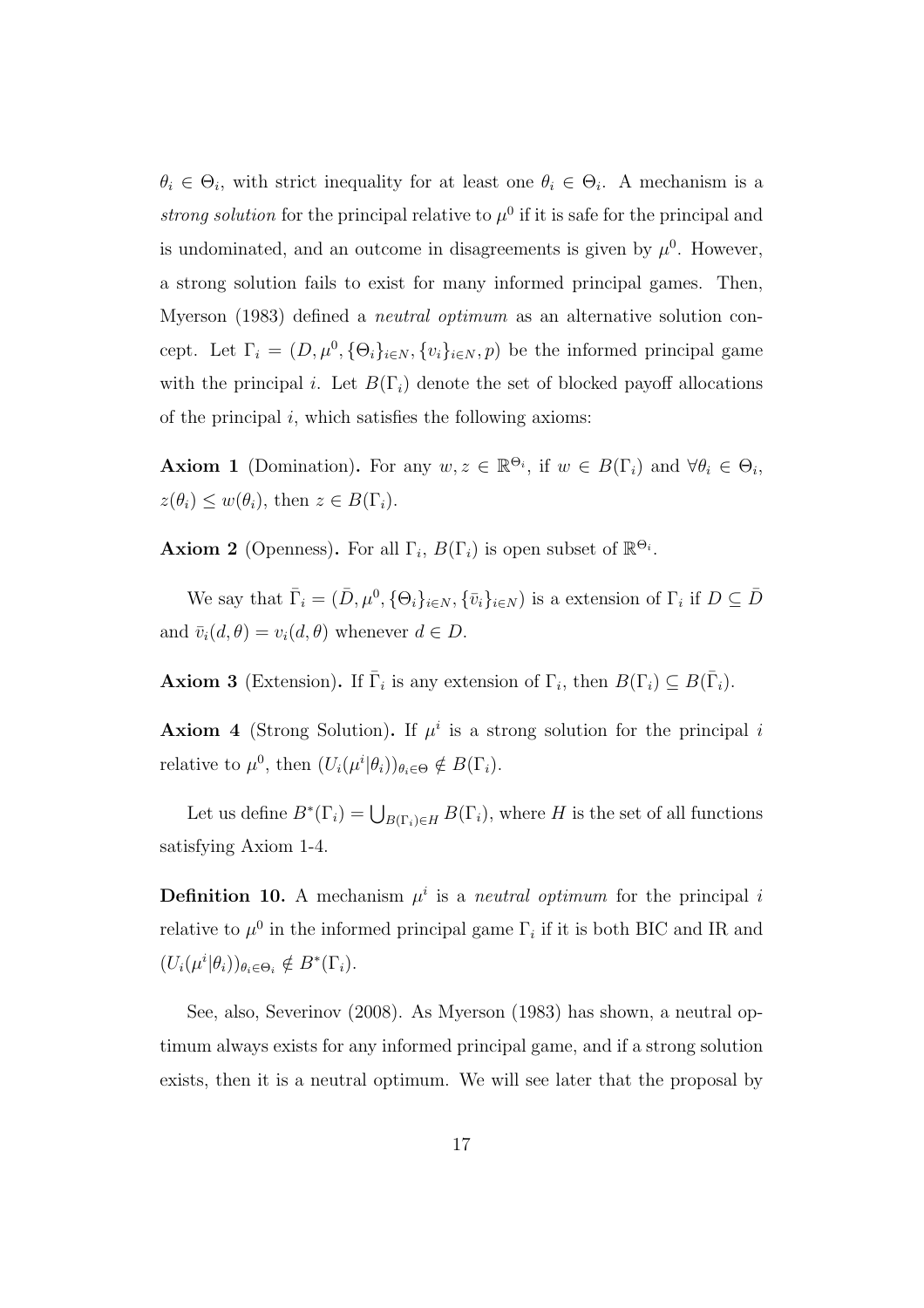player *i* in the candidate strategy profile of the bargaining game is a neutral optimum for the principal *i*.

Maskin and Tirole (1992) defined an RSW (Rothschild-Stiglitz-Wilson) allocation  $\hat{\mu}^i(\mu^0)$  relative to the reservation allocation  $\mu^0$  as a mechanism that maximizes the payoff of each type of principal among the class of BIC mechanisms that guarantee the agents at least the utilities in  $\mu^0$  and still BIC even if the agents knew the principal's type<sup>2</sup> . As Maskin and Tirole mentioned, an RSW allocation is a strong solution for the principal if and only if it is interim efficient relative to prior beliefs *p*. Therefore, when a strong solution exists, a neutral optimum mechanism coincides with an RSW allocation.

# **5 Characterization of Equilibria**

#### **5.1 Inscrutability Principle**

Let us start to characterize a SPBE in our bargaining game model.

First, there is no loss of generality in considering only direct incentive compatible mechanisms on the equilibrium path of  $G(\Gamma, w, \rho)$  by the *revelation principle* in Myerson (1979). For any mechanism  $\mu^i \in \mathfrak{M}$  which is proposed by player *i* in any PBE, there exists an outcome-equivalent direct BIC mechanism.

Second, there is no loss of generality in assuming that all types of the proposer should offer the same mechanism on the equilibrium path because there exists a type-independent mechanism which implement a same outcome by a combination of mechanisms such that different types of the principal

<sup>2</sup> In Myerson and Tirole (1992), an RSW allocation is defined for 2-person game. We consider an RSW allocation which is naturally extended to *n*-person game.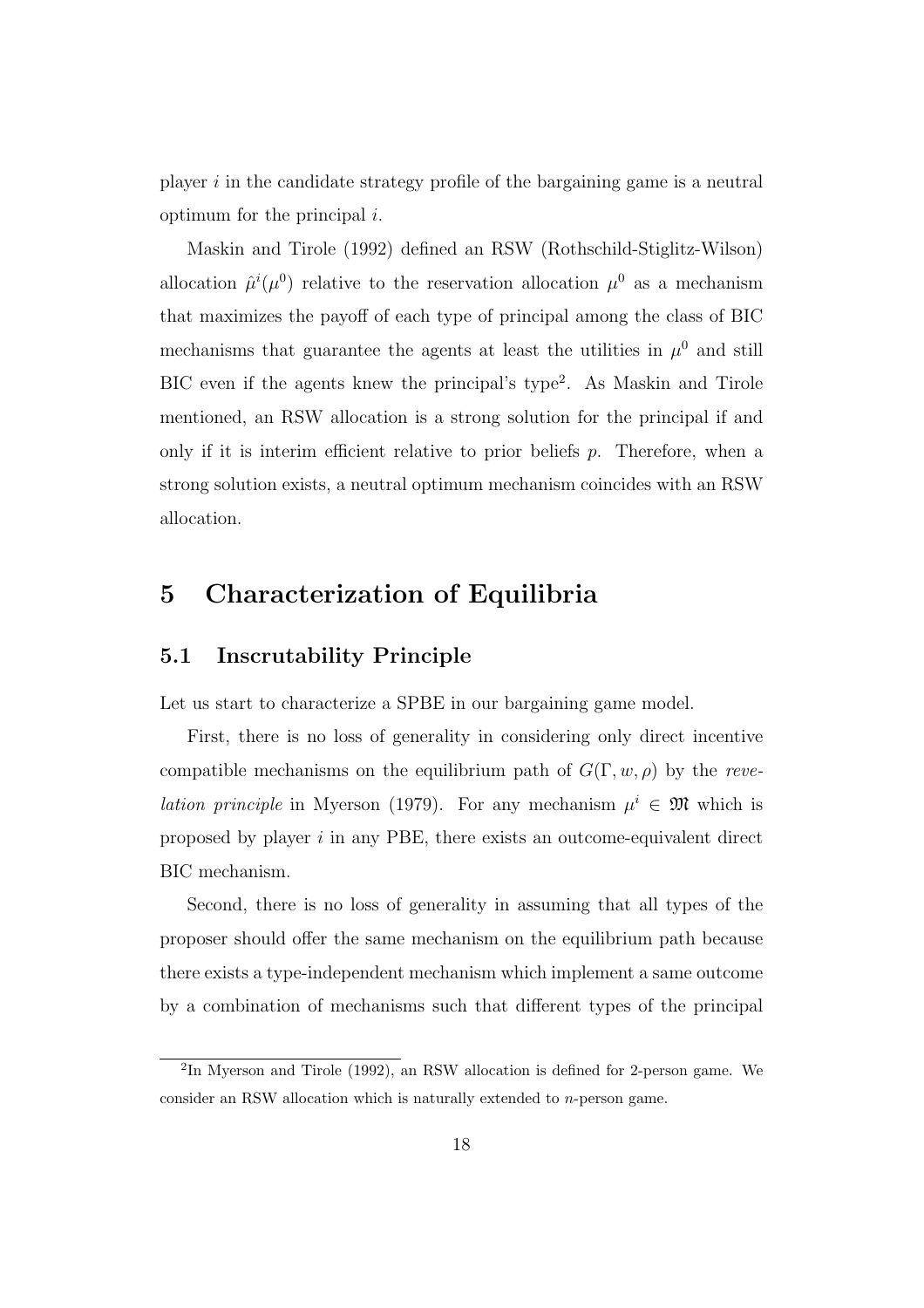prefer different mechanisms. As a result, the proposer's actual choice of mechanism seems to convey no information about the type of the proposer to other players on the equilibrium path. This assumption is called the *inscrutability principle* by Myerson (1983).

Owing to above principles, we can prove the existence of SPBE of the bargaining game in a simple manner. We can assume that on the SPBE path of  $G(\Gamma, w, \rho)$ , all types of the proposer *i* offer a same direct mechanism  $(x^{i}(\cdot), t^{i}(\cdot))$  which is incentive compatible under the beliefs  $p_j(\theta_{-j}|\theta_j)$  in the initial round. Moreover, the equilibrium beliefs of any player at stage 2 in the initial round are equal to  $p_j(\theta_{-j}|\theta_j)$  by the inscrutability principle. Even in sequential bargaining rounds, all types of the proposer offer the same direct incentive compatible mechanism under the beliefs at the beginning of the bargaining round and the responders' beliefs are unchanged on the equilibrium path. We will show that there exists an SPBE such that every proposal is accepted in the initial round and the belief system  $\{\beta_i\}_{i \in N}$  on the equilibrium path remains unchanged at the initial posterior belief system  $\{(p_i(\theta_{-i}|\theta_i))_{\theta_i \in \Theta_i}\}_{i \in \mathbb{N}}$  by the Bayes's rule.

### **5.2 Existence of perfect Bayesian Equilibrium**

In this section, we show that our noncooperative bargaining game  $G(\Gamma, w, \rho)$ has a SPBE in which each proposer offers a mechanism with the full "residual" surplus extraction property. Here, the full "residual" surplus extraction property means that a proposer gets all residual surplus after giving only their expected continuation payoffs of all responders if they reject the proposal. The proposal with this property has been played an important role in the noncooperative bargaining game theory. For example, consider the ultimatum game. It is well known that the continuation payoff of a respon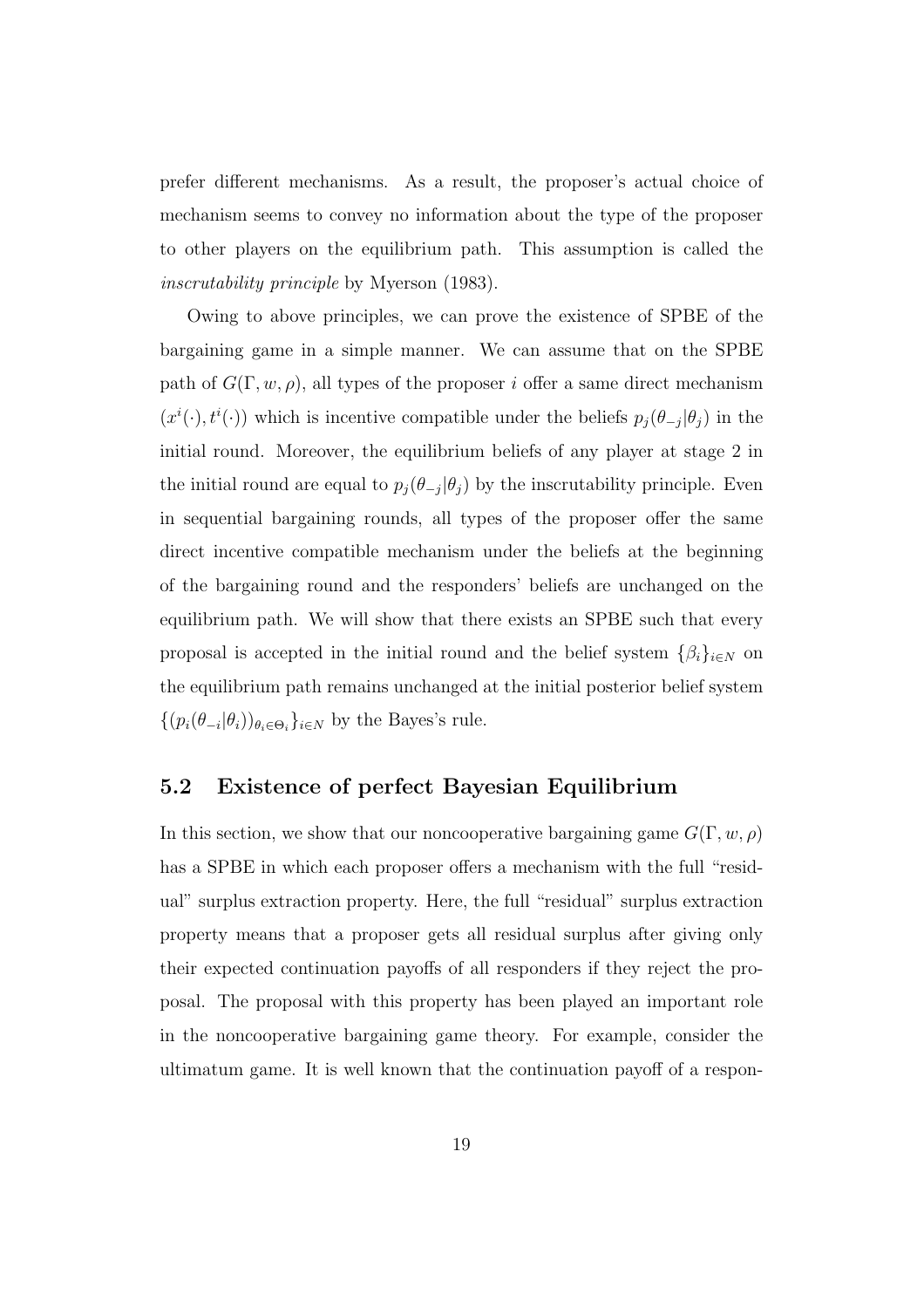der is zero because the game ends if he rejects the proposal. Therefore, the proposer offers a proposal to extract all surplus of their cooperation and this proposal consists of a subgame perfect equilibrium. Even in Rubinstein's alternating-offer bargaining or other bargaining game models, a player offers a proposal to assign the responders only their continuation payoffs when they reject the proposal. If the residual surplus by any acceptable proposal is negative, the proposer selects a delay of agreement.

We apply the same idea to the bargaining game with incomplete information. In the context of mechanism design, the full surplus extraction has been examined by Cremer and McLean (1988), McAfee and Reny (1992) and Kosenok and Severinov (2008). They identified a necessary and sufficient condition for the full surplus extraction by the uninformed principal through BIC, IR, EPE mechanisms with or without ex-post BB, which is *CM condition* and *I condition*. Severinov (2008) showed that there exists an EPE, interim IR, ex-post BB, BIC mechanism with full surplus extraction property if a prior distribution about types satisfies CM and I condition even in the informed principal setting. Here, IR implies the requirement for the acceptance of the proposal by each responder. We will examine an PBE of  $G(\Gamma, w, \rho)$  such that every proposer offers the proposal with the full "residual" surplus extraction property.

In order to formalize a proposal with the full "residual" surplus extraction property, let us firstly define the expected social surplus from an EPE mechanism for type  $\theta_i$  of player *i* by

$$
W_i(\theta_i) = \sum_{\theta_{-i} \in \Theta_{-i}} \left[ \max_{d \in D} \sum_{j \in N} u_j(d, (\theta_{-i}, \theta_i)) \right] p_i(\theta_{-i} | \theta_i).
$$

We impose the following assumption about the expected social surplus:

**Assumption 1.** The expected social surplus from an EPE mechanism for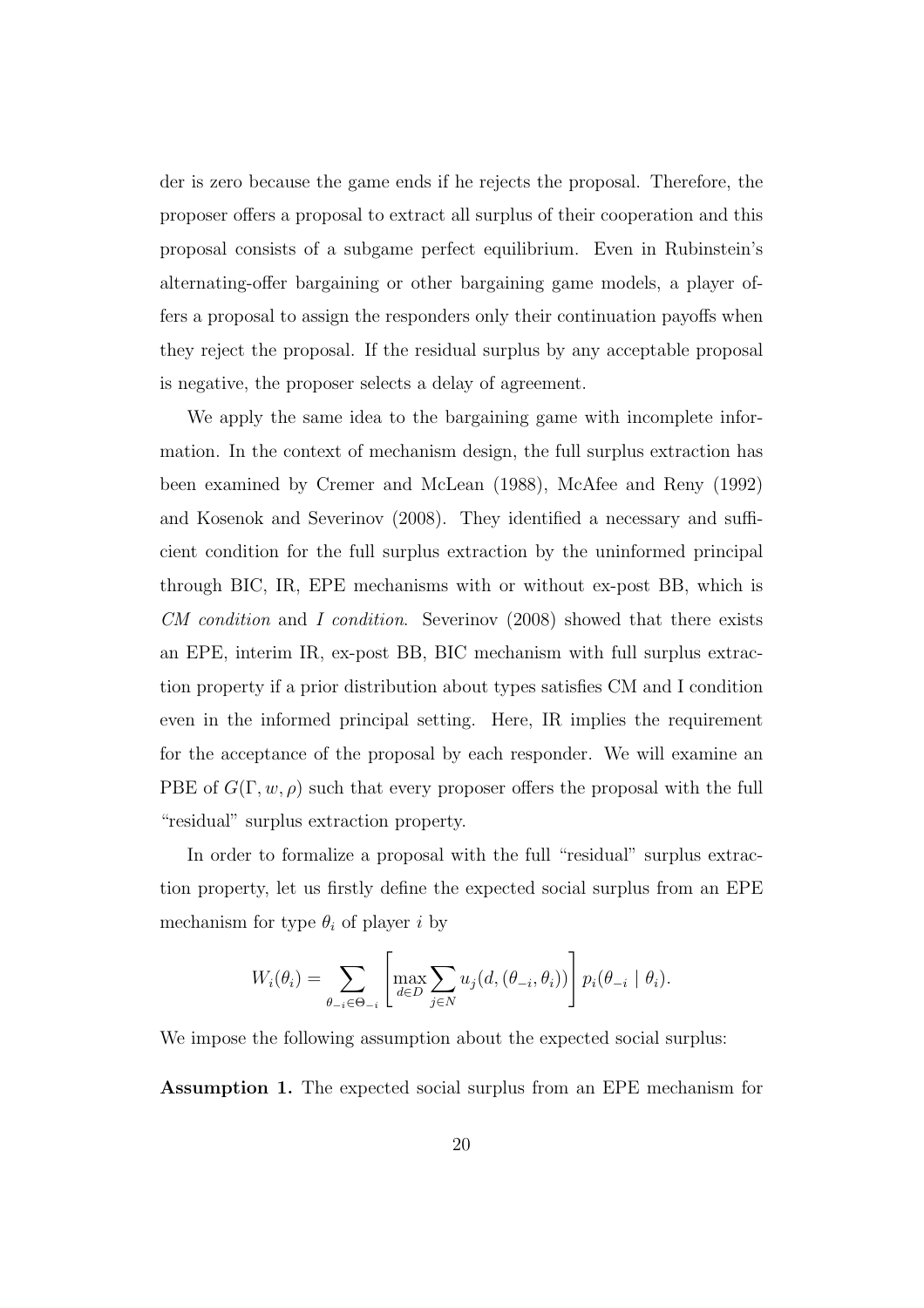every type of every player is strictly positive; i.e.,  $W_i(\theta_i) > 0$  for all  $\theta_i \in \Theta_i$ and  $i \in N$ .

By Corollary 1 of Theorem 1 in Kosenok and Severinov (2008), we have the existence theorem of EPE, BIC, BB mechanisms as follows:

**Theorem 2.** (Kosenok and Severinov, 2008) *Under CM and I condition, there exists an EPE, BIC, BB mechanism*  $\mu^{i*} = (d^{i*}(\cdot), t^{i*}(\cdot))$  *to realize a* nonnegative payoff vector  $((R_i^i(\theta_i))_{\theta_i \in \Theta_i}, ((V_j^i(\theta_j))_{\theta_j \in \Theta_j})_{j \in N, j \neq i})$  such that the *expected payoff*  $R_i^i(\theta_i)$  *of type*  $\theta_i$  *of player i is equal to* 

$$
R_i^i(\theta_i) = W_i(\theta_i) - \sum_{\theta_{-i} \in \Theta_i} p(\theta_{-i}|\theta_i) \sum_{j \in N, j \neq i} \rho v_j(\theta_j)
$$

*and the expected payoff*  $V_j^i(\theta_j)$  *for each type of player*  $j(\neq i)$  *is*  $\rho v_j(\theta_j)$ *.* 

*Proof.* See Appendix.

Because  $\rho v_j(\theta_j)$  is considered as the continuation payoff for type  $\theta_j$  of player *j*, the mechanism  $\mu^{i*}$  corresponds to the proposal with the full "residual" surplus extraction property by player *i*.

 $\Box$ 

We will show that the following strategies and beliefs can be supported as a part of PBE of  $G(\Gamma, w, \rho)$ : First, all types of player *i* offer the mechanism  $\mu^{i*}$  at stage 2 in the initial bargaining round if he is selected as a proposer. Then, all types of all other players accept the proposal in stage 3. In stage 4, all players report their types truthfully. Thus, the mechanism  $\mu^{i*}$  is implemented. Beliefs in stage 3 after the mechanism  $\mu^{i*}$  is proposed are equal to the initial conditionally beliefs  $p_i(\cdot|\theta_i)$  for any type  $\theta_i$  of player  $i \in N$ . Moreover, beliefs in stage 4 when they report their types after all types accept the proposal  $\mu^{i*}$  are also equal to the initial beliefs.

**Theorem 3.** *Suppose that probability distribution p satisfies CM and I conditions for all*  $i \in N$ *. There exists an SPBE of*  $G(\Gamma, w, \rho)$  *in which all types*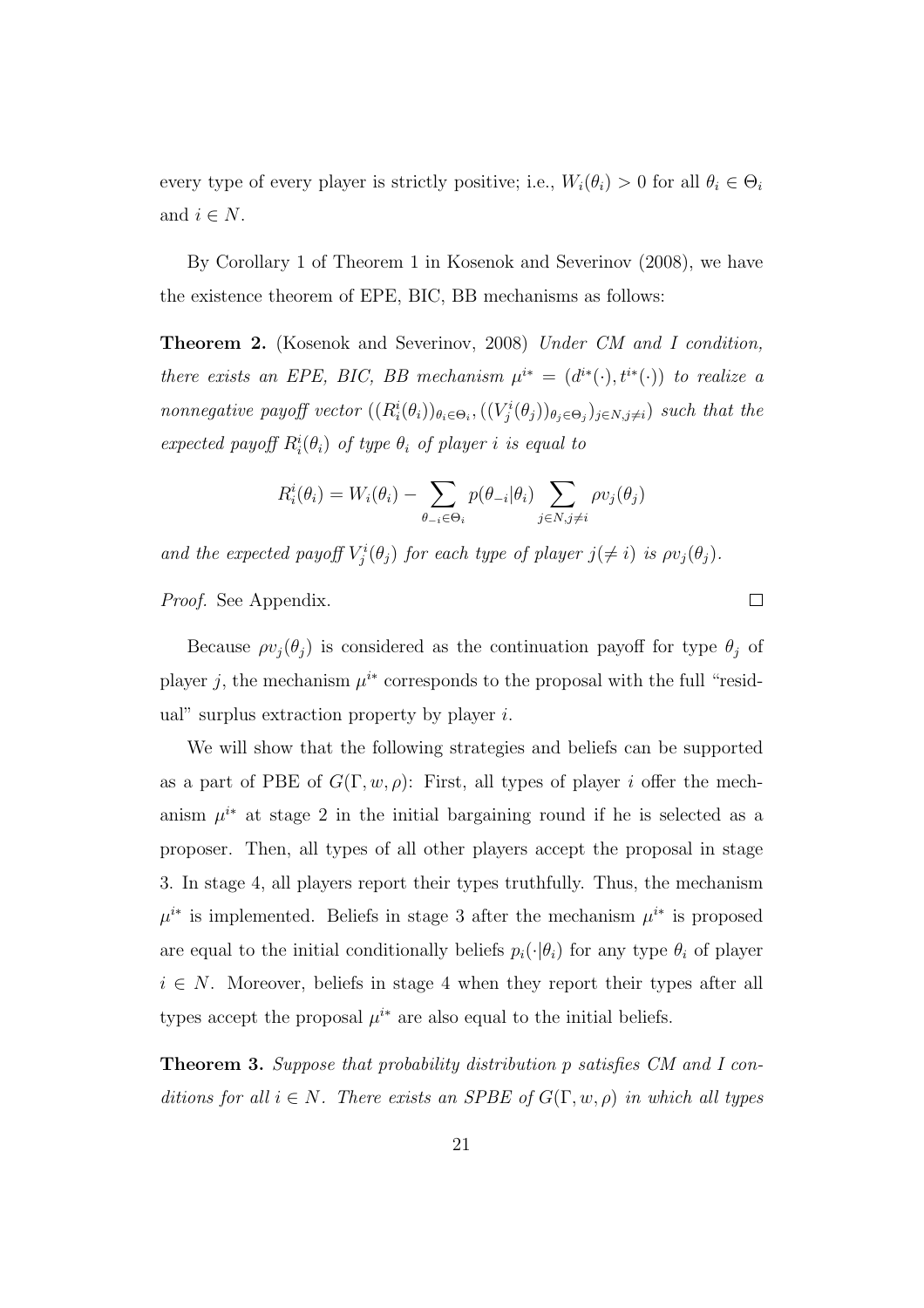*of player i as a proposer offer mechanism µ <sup>i</sup><sup>∗</sup> and the proposal is accepted at the initial round if and only if the equations system; for all*  $i \in N$  *and for all*  $\theta_i \in \Theta_i$ 

$$
v_i(\theta_i) = w_i \left[ W_i(\theta_i) - \sum_{\theta_{-i} \in \Theta_{-i}} p_i(\theta_{-i} | \theta_i) \sum_{j \in N, j \neq i} \rho v_j(\theta_j) \right] + (1 - w_i) \rho v_i(\theta_i),
$$
\n(2)

 $\Box$ 

 $\Box$ 

*has nonnegative solution*  $((v_i^*(\theta_i))_{\theta_i \in \Theta})_{i \in N}$ .

*Proof.* See Appendix.

Applying the same argument in Severinov (2008) to a part of informed principal game in our model, we can show that the mechanism  $\mu^{i*}$  for each proposer *i* is a neutral optimum. Let  $\tilde{\mu}$  be the mechanism in which  $\mu^{i*}$  is implemented with probability  $w_i$  for each  $i \in N$ .

**Theorem 4.** Mechanism  $\mu^{i*}$  is a neutral optimum relative to  $\tilde{\mu}$  for the prin*cipal i.*

*Proof.* See Appendix.

Theorem 4 says that the SPBE proposal for each player in Theorem 3 is stable from the notion of blocking in Myerson (1983). Moreover, if the strong solution exists,  $\mu^{i*}$  is a strong solution relative to  $\tilde{\mu}$  for the principal *i*.

# **6 Relationships to Nash Bargaining Solution**

We clarify a relationship between the NBS and the expected payoff vector in the SPBE in Theorem 3.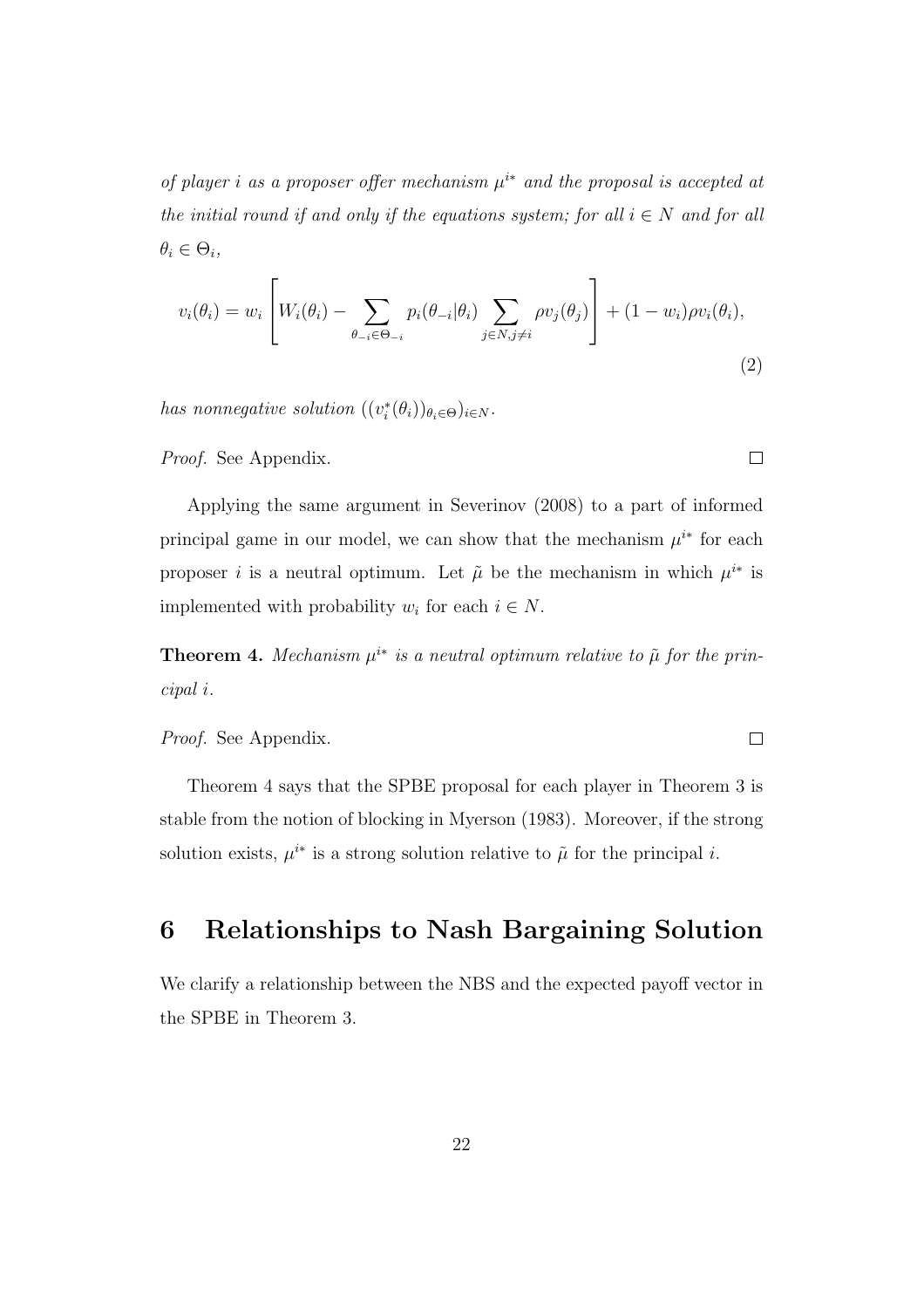#### **6.1 Complete information case**

First, let us consider a case in which the bargaining problem is under complete information. The bargaining game with complete information is regarded as a case that the type space is singleton;  $\Theta = {\theta}$ . A noncooperative bargaining game model corresponds to the model in Miyakawa (2008) and Okada (2007). In the singleton-type case, an SPBE implies an SSPE of the noncooperative bargaining game. Equation (2) is reduced to, for  $i = 1, \ldots, n$ ,

$$
v_i(\theta_i) = w_i \left[ \max_{d \in D} \sum_{j \in N} u_j(d, \theta) - \sum_{j \in N \setminus \{i\}} \rho v_j(\theta_j) \right] + (1 - w_i) \rho v_i(\theta_i). \tag{3}
$$

We denote the maximum aggregate payoff by  $W(\theta) = \max_{d \in D} \sum_{j \in N} u_j(d, \theta)$ . The equation system (3) has a nonnegative unique solution  $(v_i^{\rho})$  $i^{\rho}(\theta_i))_{i \in N} =$  $(w_iW(\theta))_{i\in\mathbb{N}}$  for any  $\rho$ . Applying the same argument in Theorem 3, we have an SSPE of the bargaining game with complete information in which the expected payoff vector is  $(v_i^{\rho})$  $\binom{P}{i}(\theta_i)_{i\in N}$ . In the SSPE, player *i* proposes payoff allocation  $(x_i^i(\theta_i), (\rho w_j W(\theta))_{j \in N \setminus \{i\}})$ , where  $x_i^i(\theta_i) = W(\theta) - \sum_{j \in N \setminus \{i\}} \rho w_j W(\theta)$ . As the risk of breakdown is vanishing;  $\rho \rightarrow 1$ , the proposals by all players in the SSPE converge to the same payoff allocation. Assume that  $\lim_{\rho \to 1} v_i^{\rho}$  $\frac{\rho}{i}(\theta_i) =$  $v_i^*(\theta_i)$  for all  $i \in N$ . The limit SSPE payoff allocation satisfies

$$
\frac{v_i^*(\theta_i)}{w_i} = \frac{v_j^*(\theta_j)}{w_j}, \quad \text{for all} \quad i, j \in N, i \neq j,
$$

$$
\sum_{i \in N} v_i^*(\theta_i) = \max_{d \in D} \sum_{i \in N} u_i(d, \theta).
$$

This condition is identical to the Kuhn-Tucker condition of the maximization problem (1) for the ANBS under complete information.

Summarizing the above arguments, we have the following proposition:

**Theorem 5.** *Assume that*  $\Theta = {\theta}$ *. (i) There exists a unique SSPE of the noncooperative bargaining game with complete information*  $G(w, \rho)$  *in which*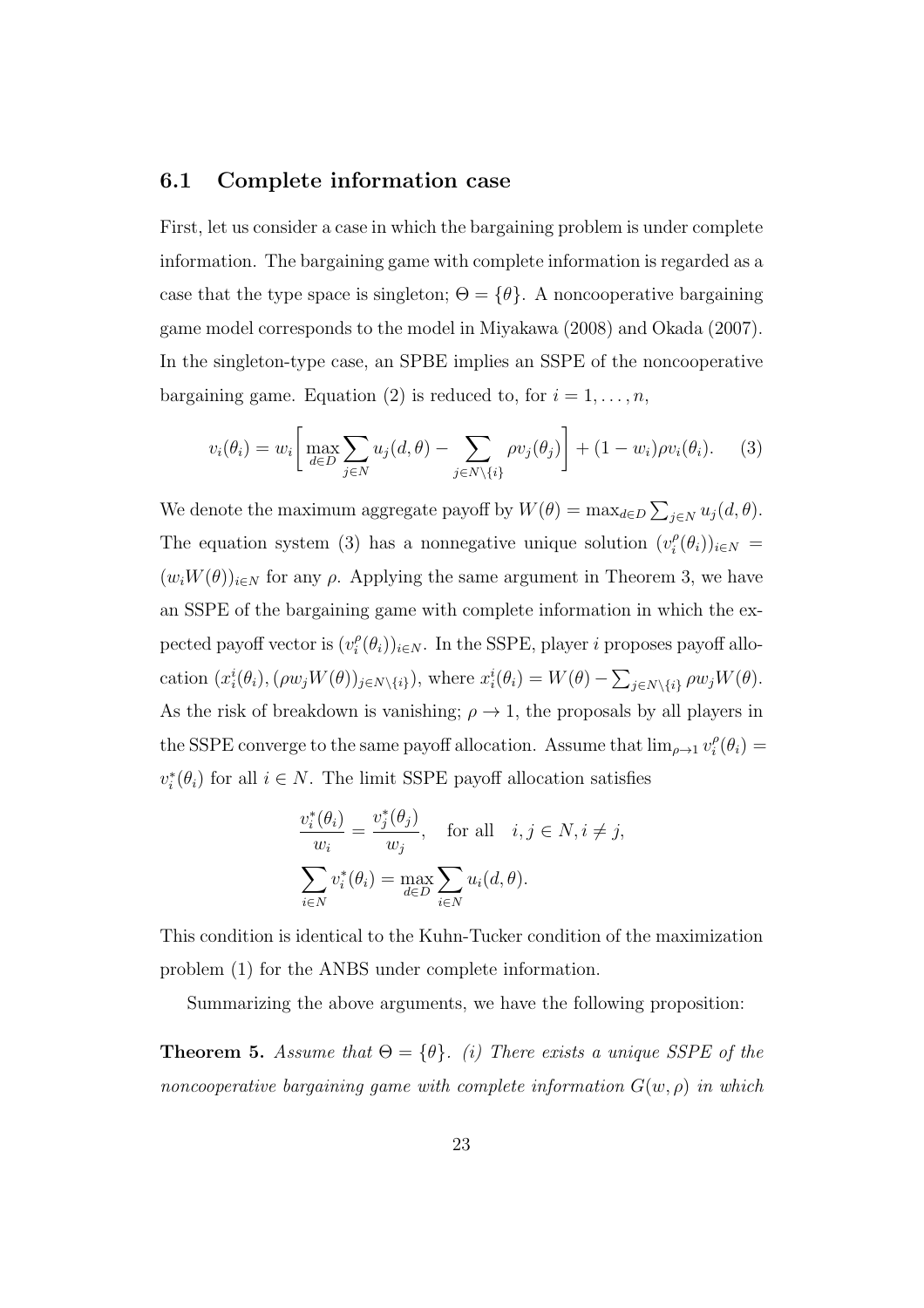*the SSPE payoff allocation is equal to the ANBS under complete information with weight w. (ii)* As  $\rho \rightarrow 1$ *, every proposal by the proposer converges to the ANBS under complete information with weight w and the proposal is accepted by all players immediately.*

Proposition 5 says that there is a one-to-one correspondence between the weight parameter *w* in the ANBS and the probability distribution *w* for the selection of a proposer in the noncooperative bargaining game. We call (ii) in Proposition 5 the *convergence result*.

#### **6.2 Incomplete information case**

Next, let us examine the bargaining game with incomplete information.

**The case of**  $\rho = 0$ : When  $\rho = 0$ , a proposer make a take-it-or-leave-it offer in the bargaining game, and the game ends with probability one if the proposal is rejected. Players play the same game as the informed principal game in Myerson (1983) after one player is selected as a proposer. (2) is reduced to

$$
v_i(\theta_i) = w_i W_i(\theta_i), \quad i \in N, \theta_i \in \Theta_i.
$$

Under Assumption 1,  $v_i(\theta_i) \geq 0$ . By Theorem 3, an SPBE of the bargaining game always exist. In the SPBE, the proposer *i* offers a mechanism which gives the proposer with type  $\theta_i$  a payoff of  $W_i(\theta_i)$  and the responders zero, which is denoted by  $\mu^{i * M}$ , and the proposal is accepted. In this bargaining game, mechanism  $\mu^{i * M}$  is implemented and player *i* extracts all surplus with probability  $w_i$  after the nature chooses a type  $\theta \in \Theta$ . The conditionally expected payoffs  $((v_i^M(\theta_i))_{\theta_i \in \Theta_i})_{i \in N}$  in the SPBE satisfies

$$
\frac{\sum_{\theta_i \in \Theta_i} p_i(\theta_i) v_i^M(\theta_i)}{w_i} = \frac{\sum_{\theta_j \in \Theta_j} p_j(\theta_j) v_j^M(\theta_j)}{w_j}, \text{ for } i, j \in N, i \neq j.
$$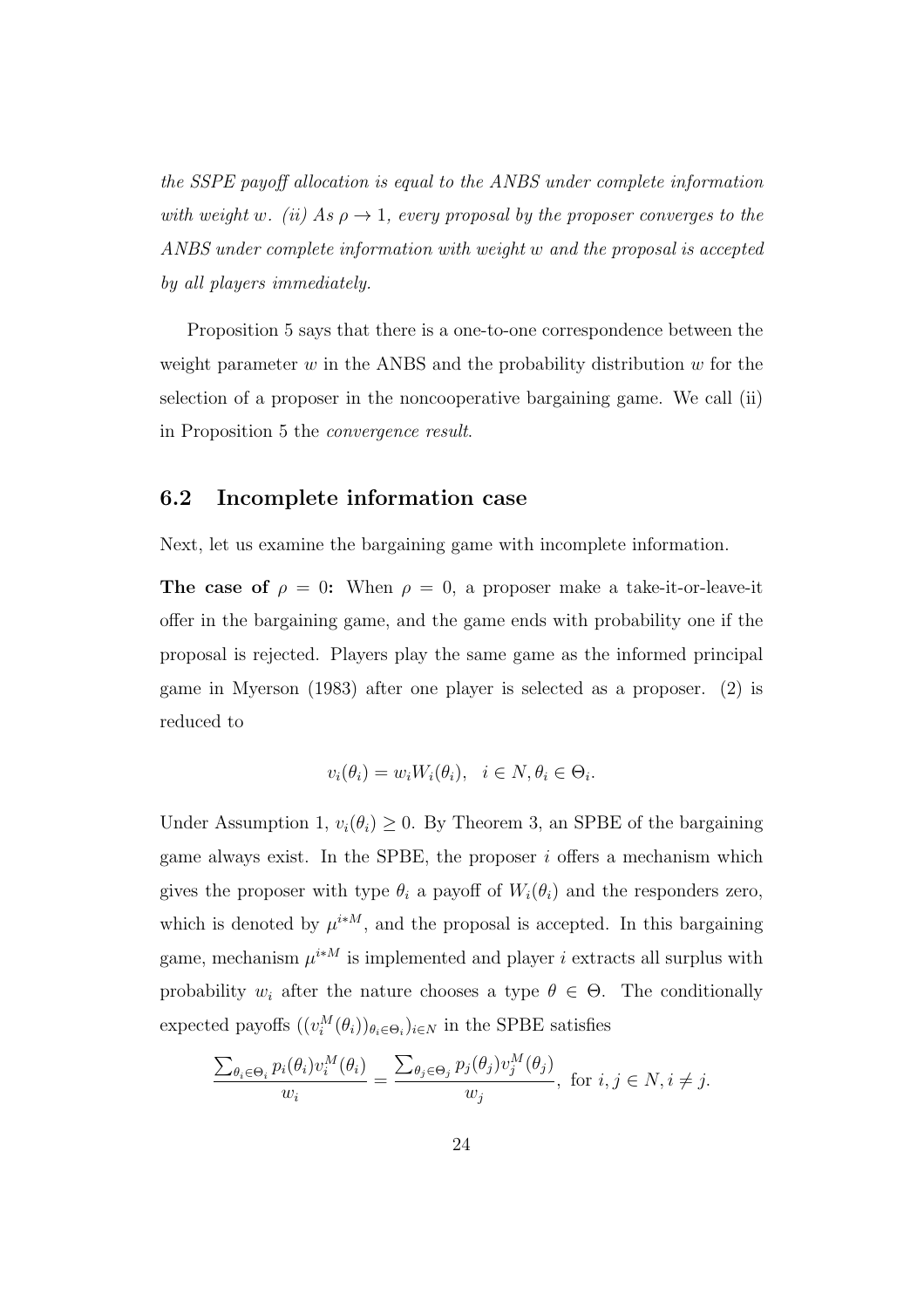This means that the SPBE payoff allocation is fair in the ex ante sense because the all *w*-weighted ex ante expected payoffs are equal.

**The case of**  $\rho \neq 0$ : Although (2) has a nonnegative solution of  $((v_j(\theta_j))_{\theta_j \in \Theta_j})_{i \in N}$ when  $\rho$  is close to zero, the value of  $v_j(\theta_j)$  for some  $\theta_j \in \Theta_j$  might be negative in the solution to (2) for large  $\rho$ . In this case, by Theorem 3, there is no SPBE in which player *i* proposes mechanism  $\mu^{i*}$  and all responders accept the proposal immediately.

Before providing the main proposition, we re-examine the ANBS under incomplete information in Definition 6. By Corollary 1 in Kosenok and Severinov (2008), under CM and I conditions, there exists a BIC, BB, IR mechanism to realize the nonnegative expected payoff vector  $((v_i(\theta_i))_{\theta_i \in \Theta_i})_{i \in N}$ which satisfies

$$
\sum_{i \in N} \sum_{\theta_i \in \Theta_i} v_i(\theta_i) p_i(\theta_i) = \sum_{i \in N} \sum_{\theta \in \Theta} \max_{d \in D} u_i(d, \theta) p(\theta).
$$
 (4)

Thus, the set of feasible payoff allocation is the set of  $((v_i(\theta_i))_{\theta \in \Theta})_{i \in N}$  satisfying (4). The ANBS under incomplete information is given by a solution to the maximization problem:

$$
\max_{((v_i(\theta_i))_{\theta_i \in \Theta_i})_{i \in N}} \prod_{i \in N} \left( \sum_{\theta_i \in \Theta_i} p_i(\theta_i) v_i(\theta_i) \right)^{w_i}
$$
\nsub. to (4).

A first order condition of the maximization problem is

$$
\frac{\sum_{\theta_i \in \Theta} p_i(\theta_i) v_i(\theta_i)}{w_i} - \frac{1}{\lambda} = 0, \quad i = 1, \dots, n,
$$
\n(6)

and (4), where  $\lambda$  is a Lagrange multiplier. Thus, the maximization problem of the ANBS under incomplete information determines only the value of  $\sum_{\theta_i \in \Theta_i} p_i(\theta_i) v_i(\theta_i)$  for each  $i \in N$  and indetermines each  $v_i(\theta_i)$ .

As long as (2) has a nonnegative solution for any  $\rho \in [0, 1)$ , we have the following proposition about the convergence result: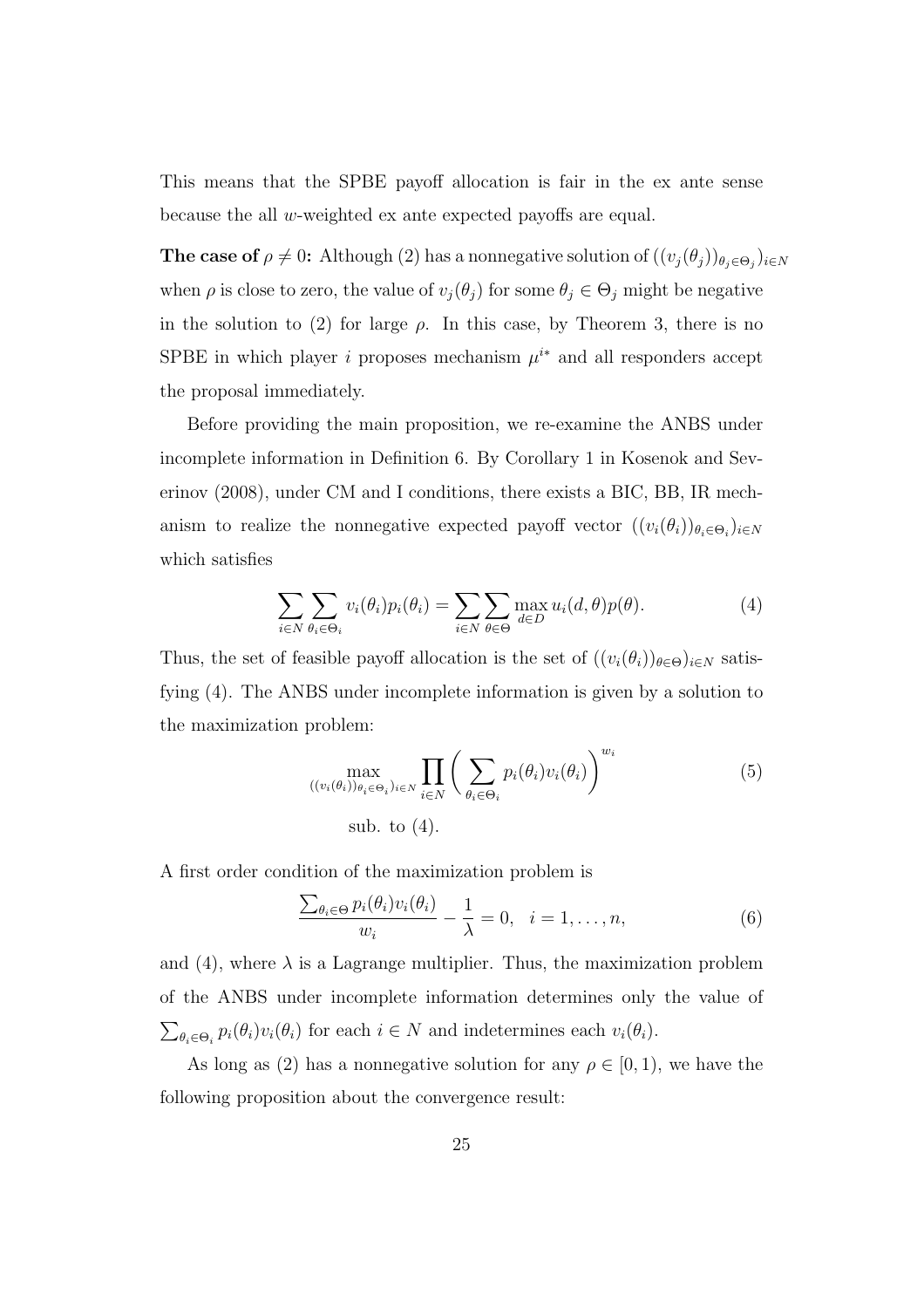**Theorem 6.** Assume that (2) has a nonnegative solution of  $(v_i^{\rho})$  $\binom{P}{i}(\theta_i)$ ) $\theta_i \in \Theta_i$ ) $i \in N$ *for any*  $\rho \in [0, 1)$ *. Let*  $((v_i^*(\theta_i))_{\theta_i \in \Theta_i})_{i \in N}$  *be a limit point of*  $(v_i^{\rho})$  $\frac{\rho}{i}(\theta_i)_{\theta_i \in \Theta_i}$ )<sub>*i*∈*N*</sub> *as*  $\rho \rightarrow 1$ *. Then, there exists a limit SPBE of the bargaining game*  $G(\Gamma, w)$ *in which the expected payoff allocation is*  $((v_i^*(\theta_i))_{\theta_i \in \Theta_i})_{i \in N}$  *and it belongs to the set of the ANBS under incomplete information. In the limit SPBE, all player propose the same mechanism to implement*  $((v_i^*(\theta_i))_{\theta_i \in \Theta_i})_{i \in N}$  and the *proposal is accepted by all other players.*

*Proof.* Let us define

$$
R_i^i(\theta_i) = W_i(\theta_i) - \sum_{\theta_{-i} \in \Theta_{-i}} p_i(\theta_{-i}|\theta_i) \sum_{j \in N, j \neq i} \rho v_j^{\rho}(\theta_j).
$$

Rearranging (2), we have

$$
R_i^i(\theta_i) = \frac{1 - \rho}{w_i} v_i^{\rho}(\theta_i) + \rho v_i^{\rho}(\theta_i), \text{ for } \theta_i \in \Theta_i, i \in N.
$$
 (7)

By  $\lim_{\rho \to 1} v_i^{\rho}$  $u_i^{\rho}(\theta_i) = v_i^*(\theta_i)$  and (7), we have that  $\lim_{\rho \to 1} U_i(\mu^{i*}|\theta_i) = v_i^*(\theta_i)$  for all  $\theta_i \in \Theta_i$  and for all  $i \in N$  and also have that  $\lim_{\rho \to 1} \rho v_i^{\rho}$  $v_i^{\rho}(\theta_i) = v_i^*(\theta_i)$ . As  $\rho \to 1$ , all players proposes the same mechanism to realize  $((v_i^*(\theta_i)_{\theta_i \in \Theta_i})_{i \in N}$ asymptotically in the SPBE. Thus,  $\mu^{i*} \to \mu^{*}$  as  $\rho \to 1$  for all  $i \in N$  in the SPBE.

Because mechanism  $\mu^{i*}$  is EPE, we have

$$
R_i^i(\theta_i) + \sum_{\theta_{-i} \in \Theta_{-i}} p_i(\theta_{-i}|\theta_i) \sum_{j \in N, j \neq i} \rho v_j^{\rho}(\theta_j) = W_i(\theta_i), \text{ for all } \theta_i \in \Theta_i.
$$

Multiplying the above equation by each  $p(\theta_i)$  and adding them up together, we obtain

$$
\sum_{\theta_i \in \Theta_i} p_i(\theta_i) R_i^i(\theta_i) + \sum_{j \in N, j \neq i} \sum_{\theta_j} p_j(\theta_j) \rho v_j^{\rho}(\theta_j) = \sum_{\theta \in \Theta} \left[ \max_{d \in D} \sum_{j \in N} u_j(d, \theta) \right] p(\theta).
$$
\n(8)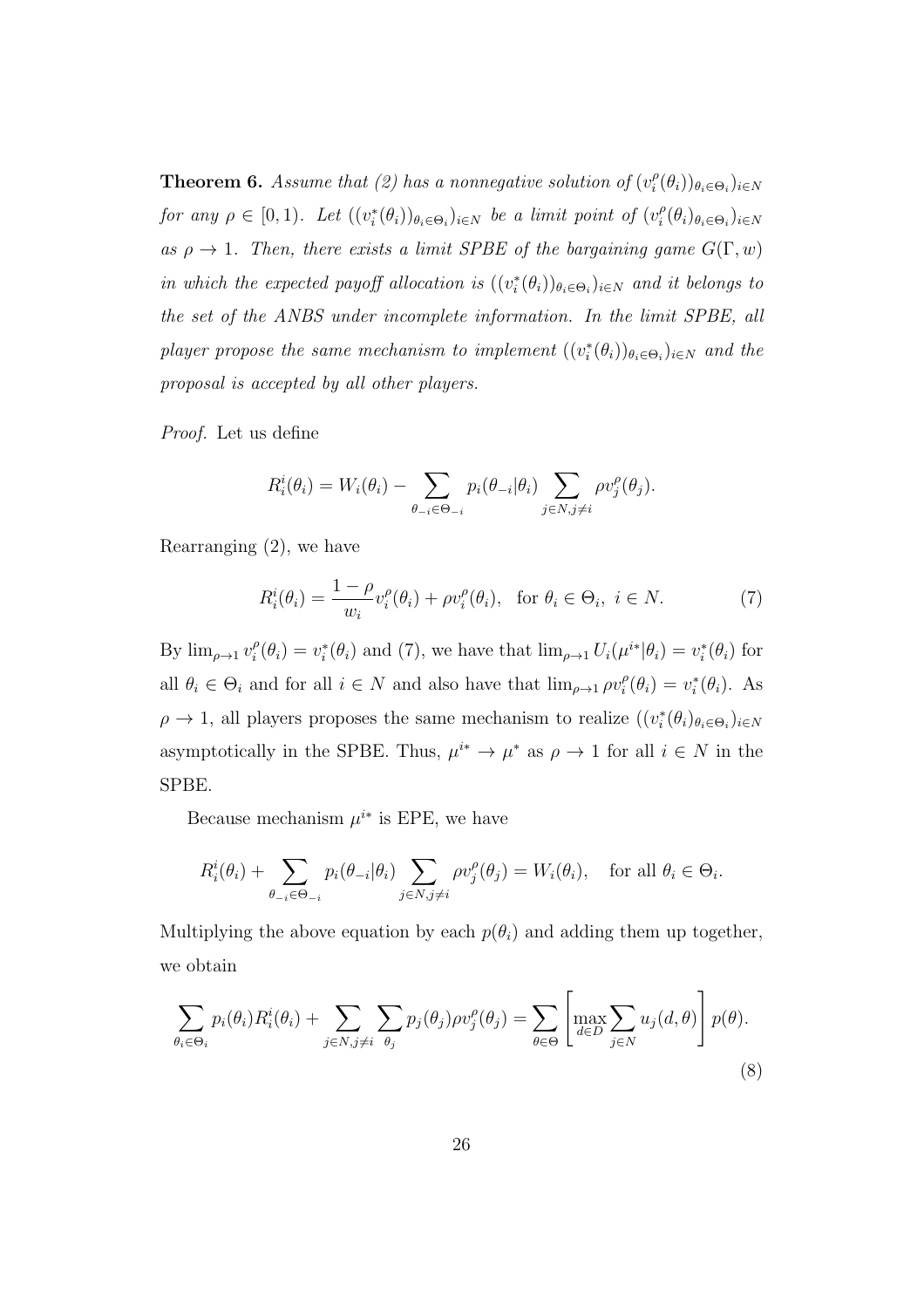For other  $j \in N$ ,  $j \neq i$ , we also have

$$
\sum_{\theta_j \in \Theta_j} p_j(\theta_j) R_j^j(\theta_j) + \sum_{i \in N, i \neq j} \sum_{\theta_i} p_i(\theta_i) \rho v_i^{\rho}(\theta_i) = \sum_{\theta \in \Theta} \left[ \max_{d \in D} \sum_{i \in N} u_i(d, \theta) \right] p(\theta).
$$
\n(9)

Subtracting  $(9)$  from  $(8)$ , we obtain

$$
\sum_{\theta_i \in \Theta_i} p_i(\theta_i) \left( R_i^i(\theta_i) - \rho v_i^{\rho}(\theta_i) \right) - \sum_{\theta_j \in \Theta_j} p_j(\theta_j) \left( R_j^j(\theta_j) - \rho v_j^{\rho}(\theta_j) \right) = 0. \tag{10}
$$

Substituting  $(7)$  to  $(10)$ , we have

$$
\frac{\sum_{\theta_i \in \Theta_i} p_i(\theta_i) v_i^{\rho}(\theta_i)}{w_i} = \frac{\sum_{\theta_j \in \Theta_j} p_j(\theta_j) v_j^{\rho}(\theta_j)}{w_j}, \quad \text{for } i, j \in N, i \neq j. \tag{11}
$$

Because  $\lim_{\rho \to 1} v_i^{\rho}$  $f_i^{\rho}(\theta_i) = v_i^*(\theta_i)$  and  $R_i^i(\theta_i) = v_i^*(\theta_i)$ , (8) and (10) is reduced to, as  $\rho \to 1$ ,

$$
\frac{\sum_{\theta_i \in \Theta_i} p_i(\theta_i) v_i^*(\theta_i)}{w_i} = \frac{\sum_{\theta_j \in \Theta_j} p_j(\theta_j) v_j^*(\theta_j)}{w_j}, \quad \text{for } i, j \in N, i \neq j,
$$
 (12)

$$
\sum_{i \in N} \sum_{\theta_i \in \Theta} p_i(\theta_i) v_i^*(\theta_i) = \sum_{\theta \in \Theta} \max_{d \in D} \sum_{i \in N} u_i(d, \theta) p(\theta).
$$
 (13)

These conditions corresponds to the Kuhn-Tucker condition (6) and (4) of the maximization problem (5) for the ANBS under incomplete information.  $\Box$ 

By (11), the SPBE payoff allocation is fair between players in the ex ante viewpoint, irrespective of  $\rho$ . Moreover, taking into account of (7), the SPBE selects an allocation from the set of the ANBS under incomplete information, which satisfies

$$
\frac{v_i^*(\theta_i)}{v_i^*(\theta'_i)} = \frac{R_i^i(\theta_i)}{R_i^i(\theta'_i)} \quad \text{ for } \theta_i, \theta'_i \in \Theta_i, \theta_i \neq \theta'_i.
$$

**Example 2.** To understand the relationship between the ANBS under incomplete information and the SPBE of the bargaining game, let us consider the example of public project in Remark 1 again. Suppose that the game is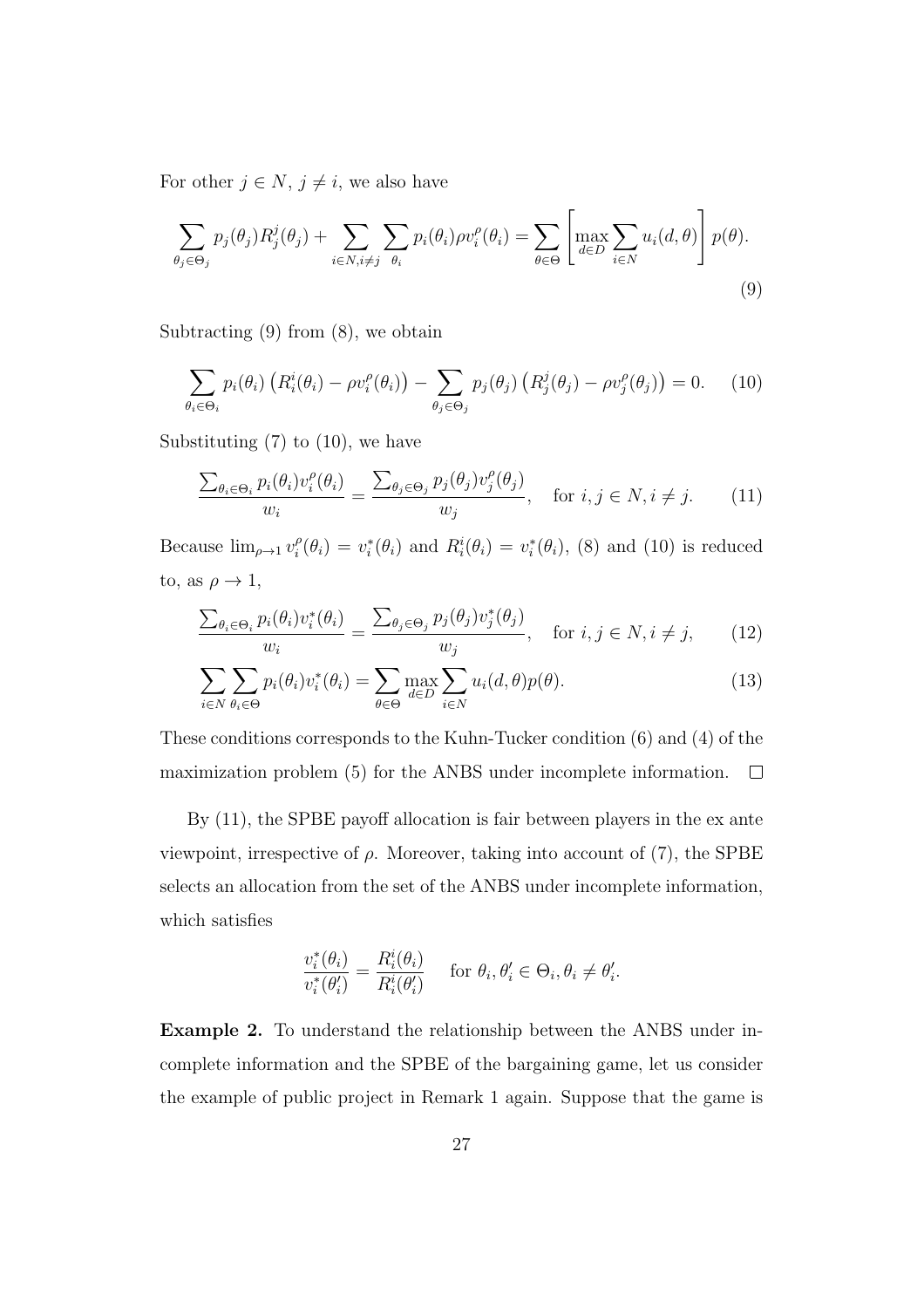played by three players and each player has two possible types;  $N = \{1, 2, 3\}$ and  $\Theta_i = {\theta_i^1, \theta_i^2}$ . The joint probability distribution of types is same as in Example 1. For the simplicity, assume that  $w_1 = w_2 = w_3 = 1/3$ . The valuation of the public project is  $\theta_1^1 = 30$  and  $\theta_1^2 = 90$  for player 1,  $\theta_2^1 = 40$  and  $\theta_2^2 = 80$ , and  $\theta_3^1 = 70$  and  $\theta_3^2 = 50$  for player 3. Under the joint probability distribution of types in Example 1, the marginal distributions of each type are  $p_1(\theta_1^1) = 0.7$ ,  $p_1(\theta_1^2) = 0.3$ ,  $p_2(\theta_2^1) = 0.7$ ,  $p_2(\theta_2^2) = 0.3$  and  $p_3^1(\theta_3^1) = 0.5$ ,  $p_3(\theta_3^2) = 0.5$ . The set of payoff allocations in ANBS under incomplete information is given by

$$
E = \left\{ (v_i(\theta_i^j))_{i=1,2,3}^{j=1,2} \middle| 0.7v_1(\theta_1^1) + 0.3v_1(\theta_1^2) = 70/3, 0.7v_2(\theta_2^1) + 0.3v_2(\theta_2^2) = 70/3, 0.5v_3(\theta_3^1) + 0.5v_3(\theta_3^2) = 70/3 \right\}.
$$

As  $\rho \to 1$ , the expected payoffs in the SPBE converge to  $v_1^*(\theta_1^1) = 16/3$ ,  $v_1^*(\theta_1^2) = 196/3, v_2^*(\theta_2^1) = 34/3, v_2^*(\theta_2^2) = 154/3, v_3(\theta_3^1) = 100/3$  and  $v_3^*(\theta_3^2) =$ 40/3. Therefore, the vector  $(v_i^*(\theta_i^j))$  $(i)$ <sup> $(j)$ </sup> $i=1,2,3$  is in the set *E*. On the other hand, Harsanyi-Selten solution is given by  $(v_i^{HS}(\theta_i^j))$  $(i)$ <sub>i</sub> $(i)$ <sub>i</sub> $(i)$ <sub>i</sub> $(i)$ <sub>1,2</sub><sub>*,3*</sub> = (70/3*,* 70/3*;* 70/3*;* 70/3*;* 70*/*3*,* 70*/*3). The Harsanyi-Selten solution is not in *E*.

#### **6.3 Failure of convergence result**

As we have seen in Theorem 6, (2) must have a nonnegative solution for any  $\rho \in [0, 1)$  to obtain the convergence result. However, under incomplete information, for some  $\bar{\rho} \in [0, 1)$ , for all  $\rho \in [\bar{\rho}, 1)$ , (2) might have a solution with some negative element  $v_i^{\rho}$  $\hat{f}_i^{\rho}(\theta_i)$ . In this case, the convergence result does not hold because the PBE in Theorem 3 fails to exist for large *ρ*.

We provide a necessary and sufficient condition for the solution of (2) to be nonnegative. Let us denote  $|\Theta_1| = K_1$ ,  $|\Theta_2| = K_2$ , ...,  $|\Theta_n| = K_n$  and  $K = \sum_{i \in N} K_i$ , and let the type space of player *i* be  $\Theta_i = \{\theta_i^1, \dots, \theta_i^{K_i}\}$ . Each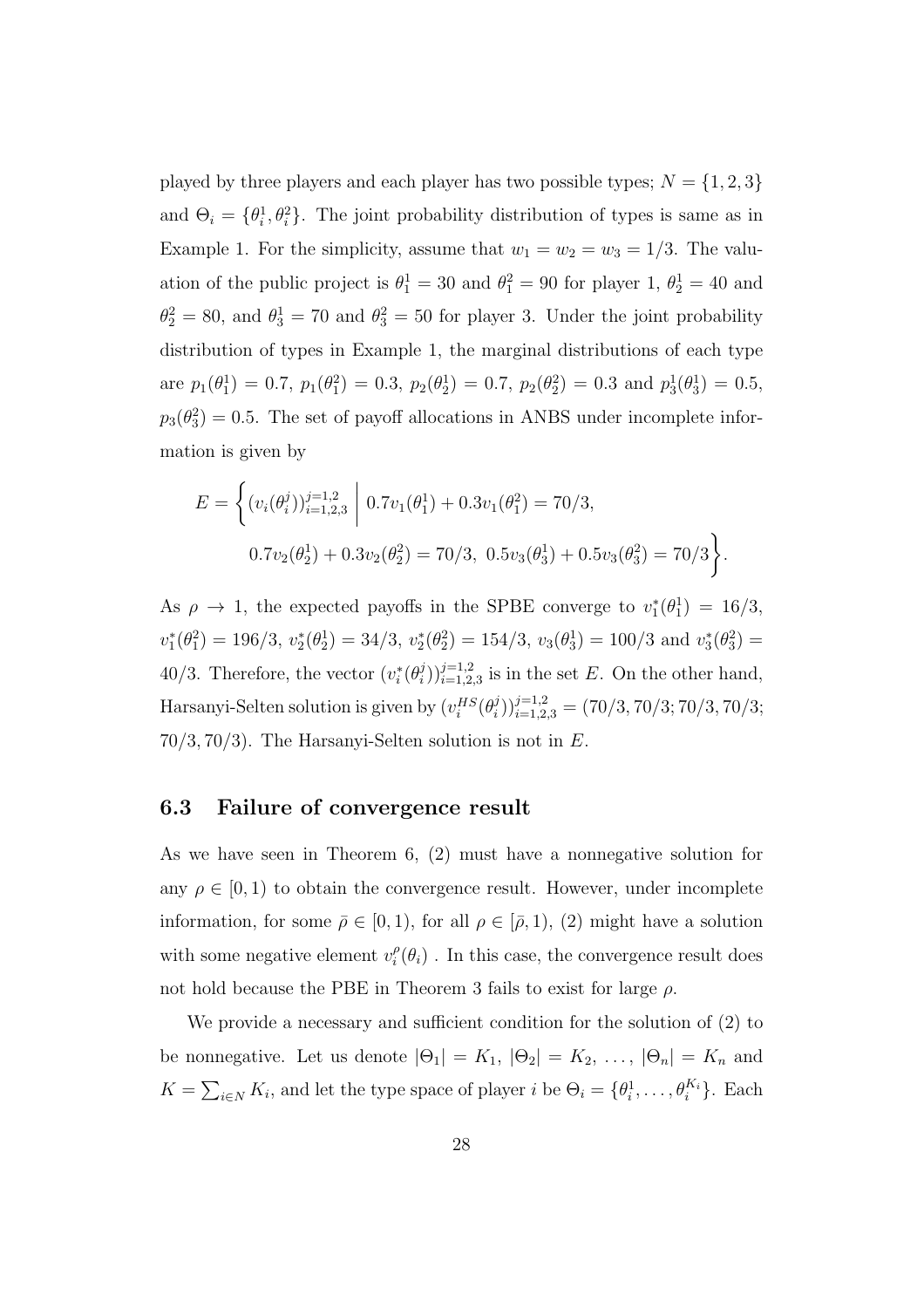equation in (2) is rewritten by, for  $\theta_i \in \Theta_i$ ,  $i \in N$ ,

$$
\frac{1-(1-w_i)\rho}{w_i}v_i(\theta_i)+\sum_{j\in N\setminus\{i\}}\sum_{\theta_j\in\Theta_j}\frac{p(\theta_j,\theta_i)}{p_i(\theta_i)}\rho v_j(\theta_j)=W_i(\theta_i),
$$

where  $p(\theta_i, \theta_j) = \sum_{\theta_{-ij} \in \Theta_{-ij}} p(\theta_i, \theta_j, \theta_{-ij})$  is a marginal distribution of a pair of types  $(\theta_i, \theta_j)$ . Therefore, the equation system (2) is rewritten in the matrix form:

$$
Av = W,\t\t(14)
$$

*.*

where  $A = [a_1, \ldots, a_K], v = [v_1(\theta_1^1), \ldots, v_1(\theta_1^{K_1}), v_2(\theta_2^1), \ldots, v_n(\theta_n^{K_n})]^T$  and  $W = [W_1(\theta_1^1), \dots, W_n(\theta_n^{K_n})]^T$ . Each  $a_i$  is a *K*-dimension vector as follows:

$$
a_1 = \left[\frac{1 - (1 - w_1)\rho}{w_1}, 0, \dots, 0, \frac{p(\theta_1^1 \theta_2^1)\rho}{p_1(\theta_2^1)}, \dots, \frac{p(\theta_1^1, \theta_n^{Kn})\rho}{p_n(\theta_n^{Kn})}\right]^T
$$
  
\n
$$
a_2 = \left[0, \frac{1 - (1 - w_1)\rho}{w_1}, 0, \dots, 0, \frac{p(\theta_1^1 \theta_2^1)\rho}{p_1(\theta_2^1)}, \dots, \frac{p(\theta_1^1, \theta_n^{Kn})\rho}{p_n(\theta_n^{Kn})}\right]^T
$$
  
\n
$$
\vdots
$$
  
\n
$$
a_{K_1} = \left[0, \dots, 0, \frac{1 - (1 - w_1)\rho}{w_1}, \frac{p(\theta_1^1 \theta_2^1)\rho}{p_1(\theta_1^1)}, \dots, \frac{p(\theta_1^1, \theta_n^{Kn})\rho}{p_n(\theta_n^{Kn})}\right]^T
$$
  
\n
$$
a_{K_1+1} = \left[\frac{p(\theta_2^1 \theta_1^1)\rho}{p(\theta_1^1)}, \dots, \frac{p(\theta_2^1 \theta_1^{Kn})}{p_1(\theta_1^{Kn})}, \frac{1 - (1 - w_2)\rho}{w_2}, 0, \dots, 0, \frac{p(\theta_2^1 \theta_n^1)\rho}{p_n(\theta_n^1)}, \dots, \frac{p(\theta_2^1 \theta_n^{Kn})\rho}{p_n(\theta_n^{Kn})}\right]^T
$$
  
\n
$$
\vdots
$$
  
\n
$$
\left[\frac{p(\theta_1^{Kn}\theta_1^1)\rho}{p(\theta_1^{Kn})}, \dots, \frac{p(\theta_n^{Kn}\theta_n^{Kn})}{p(\theta_n^{Kn})}, \frac{1 - (1 - w_1)\rho}{p(\theta_1^{Kn})}\right]^T
$$

$$
a_K = \left[ \frac{p(\theta_n^{K_n}\theta_1^1)\rho}{p_1(\theta_1^1)}, \dots, \frac{p(\theta_n^{K_n}\theta_{n-1}^{K_{n-1}})\rho}{p_{n-1}(\theta_{n-1}^{K_{n-1}})}, 0, \dots, 0, \frac{1-(1-w_n)\rho}{w_n} \right]^T
$$

Let  $\langle x, y \rangle$  be the inner product of two vectors x and y. Applying Farkas' lemma (see, for example, Rockafellar, 1970) to (14) directly, we have

**Lemma 1** (Farkas' lemma). *There exists a nonnegative*  $(v_1(\theta_1^1), \ldots, v_n(\theta_n^{K_n}))$ *such that*  $Av = W$  *if and only if*  $\langle W, x \rangle \leq 0$  *for all x such that*  $\langle a_i, x \rangle \leq 0$ *for*  $i = 1, ..., n$ *.*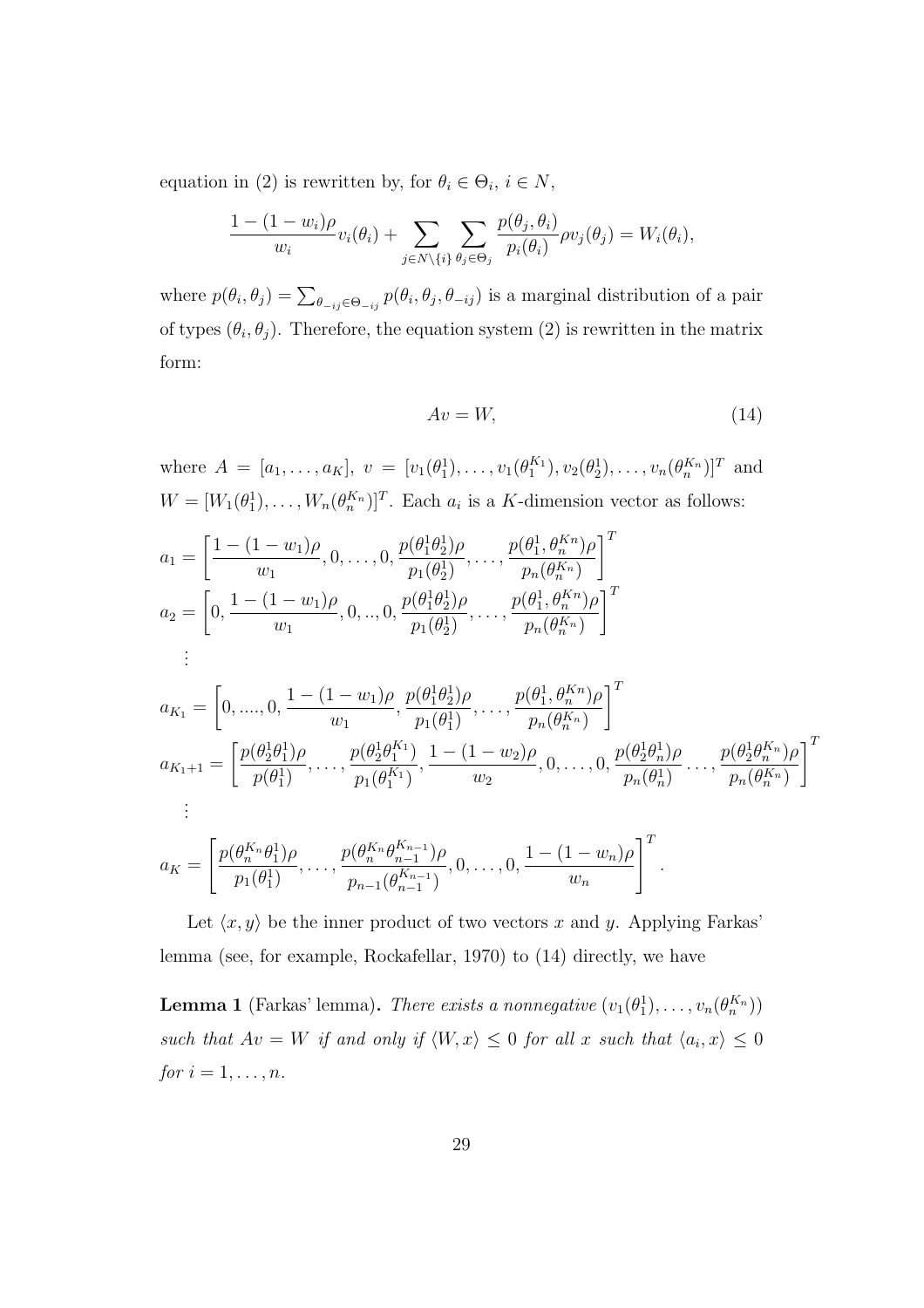Let *C* denotes the set of all nonnegative linear combinations of  $a_1, \ldots, a_K$ . The condition in Lemma 1 is equivalent to  $W \in \overline{C}$ , where  $\overline{C}$  is the closure of *C*.

If  $\rho \rightarrow 0$ , each vector  $a_i$  is close to the unit vector in which the *i*th element is 1, and then the set of  $\overline{C}$  expands to the nonnegative orthant of *K*-dimensional space. Since  $W_i(\theta_i) \geq 0$ , there exists  $\rho \in [0, 1)$  such that for all  $\rho \in [0, \rho)$  and for all  $W \in \mathbb{R}^K$ ,  $W \in \overline{C}$ . This result is consistent with the fact that the candidate SPBE of the bargaining game always exist when the proposer makes a take-it-or-leave-it offer in the case of  $\rho = 0$ .

Next, consider a case in which all players is selected as a proposer with equal probability;  $w_i = 1/n$  for all  $i \in N$ . In this case, the diversity among  $W_i(\theta_i)$  for all  $\theta_i$  is related to the convergence result. Let us consider the most extreme case such that  $W_i(\theta_i) = \overline{W}$  for all  $i \in N$  and all  $\theta_i \in \Theta_i$ . Thus, there is no diversity among  $W_i(\theta_i)$ . Since  $1 - (1 - w_i)\rho/w_i = n - (n - 1)\rho > 1$  for all  $i \in N$  and  $0 \leq p(\theta_j, \theta_i) \rho / p_i(\theta_i) < 1$  for all  $\theta_i \in \Theta_i$  and all  $\theta_j \in \Theta_j$ , the vector *W* is sure to be in the  $\overline{C}$ . The convergence result holds in this case.

**Example 3:** (Diversity of  $W_i(\theta_i)$ ) We provide a example in which the convergence result fails to hold. Consider Example 2 again. However, assume that  $\theta_1^1 = 90, \ \theta_1^2 = 30, \ \theta_2^1 = 80, \ \theta_2^2 = 40$  and others are same as Example 2. We have that  $v_1^*(\theta_1^1) = 164/3$ ,  $v_1^*(\theta_1^2) = -16/3$ ,  $v_2^*(\theta_2^1) = 146/3$ ,  $v_2^*(\theta_2^2) = 26/3$ and  $v_3^*(\theta_3^1) = 146/3, v_3^*(\theta_3^2) = 80/3$ . Thus,  $v_1^*(\theta_1^2)$  is negative. In this example,

$$
(W_1(\theta_1^1), W_1(\theta_1^2), W_2(\theta_2^1), W_2(\theta_2^2), W_3(\theta_3^1), W_3(\theta_3^2))
$$
  
=  $\left(\frac{87}{0.7}, \frac{23}{0.3}, \frac{79}{0.7}, \frac{31}{0.3}, \frac{61}{0.5}, \frac{49}{0.5}\right)$   
 $\approx$  (124.2, 76.6, 112.8, 103.3, 122, 98).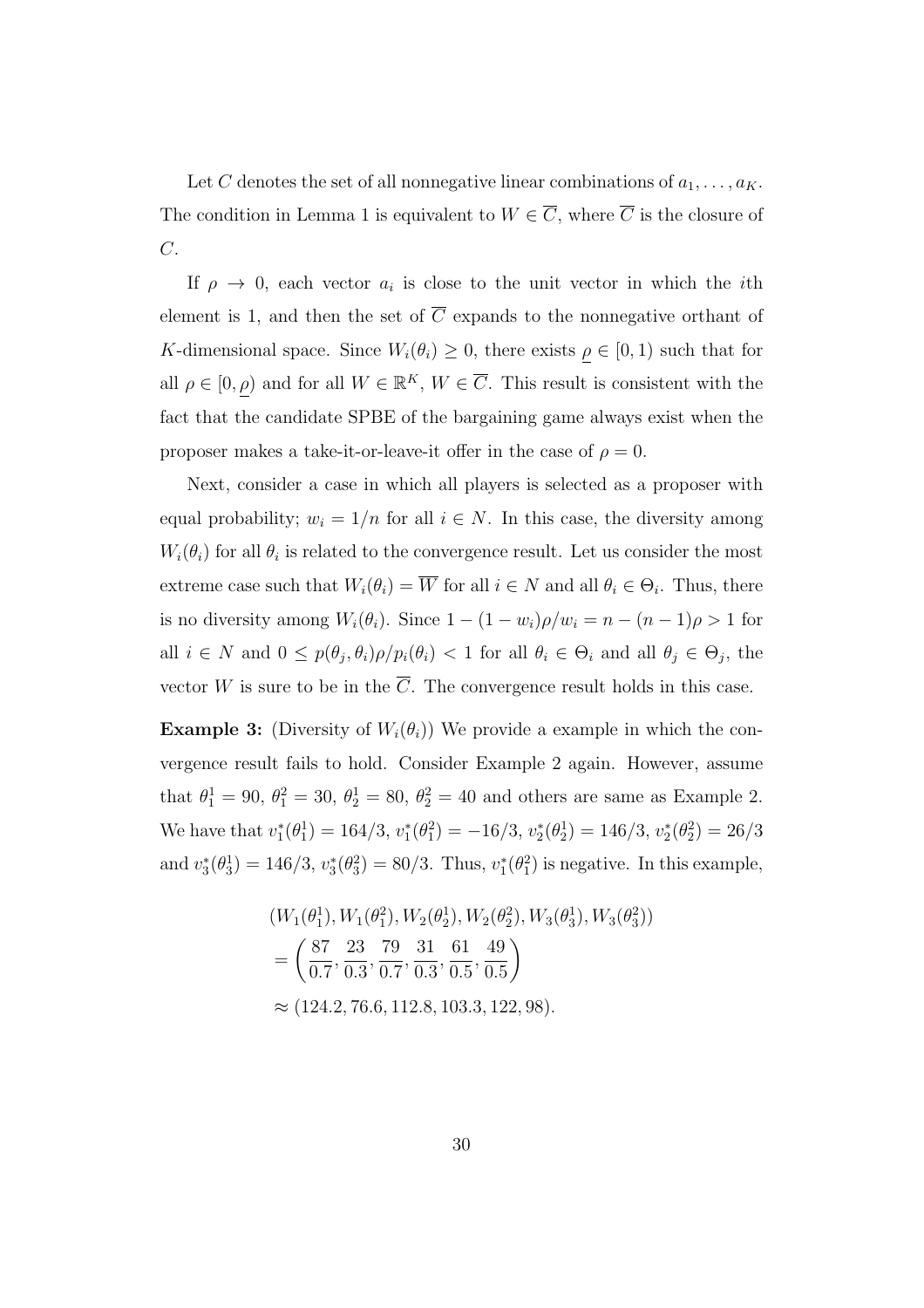On the other hand, in Example 2,

$$
(W_1(\theta_1^1), W_1(\theta_1^2), W_2(\theta_2^1), W_2(\theta_2^2), W_3(\theta_3^1), W_3(\theta_3^2))
$$
  
=  $\left(\frac{41}{0.7}, \frac{29}{0.3}, \frac{45}{0.7}, \frac{25}{0.3}, \frac{39}{0.5}, \frac{31}{0.5}\right)$   
  $\approx$  (58.5, 96.6, 64.2, 83.3, 78, 62).

The diversity among  $W_i(\theta_i)$  was smaller than Example 3.

**Example 4:** (Near complete information) Even if information structure is nearly complete information, the convergence result fails to hold. Consider the same situation as in Example 3 except the joint probability distribution of types.

|              | $\theta_2^1$     | $\theta_2^2$   |  |
|--------------|------------------|----------------|--|
| $\theta_1^1$ | $1-3\varepsilon$ | $\varepsilon$  |  |
| $\theta_1^2$ | $\overline{0}$   | $\overline{0}$ |  |
| $\theta_3^1$ |                  |                |  |
|              | $\theta_2^1$     | $\theta_2^2$   |  |
| $\theta_1^1$ | $\varepsilon$    | $\overline{0}$ |  |
| $\theta_1^2$ | $\varepsilon$    | $\overline{0}$ |  |
| $\theta_3^2$ |                  |                |  |

Figure 2: Near complete information case

If  $\varepsilon$  is close to zero, the information structure is near to complete information  $\Theta = \{(\theta_1^1, \theta_2^1, \theta_3^1)\}\$ . However, as  $\rho \to 1$  and  $\varepsilon \to 0$ , we obtain  $\text{that } v_1^*(\theta_1^1) = 50, v_1^*(\theta_1^2) = -10, v_2^*(\theta_2^1) = 50, v_2^*(\theta_2^2) = 10, v_3^*(\theta_3^1) = 50,$  $v_3^*(\theta_3^2) = 30.$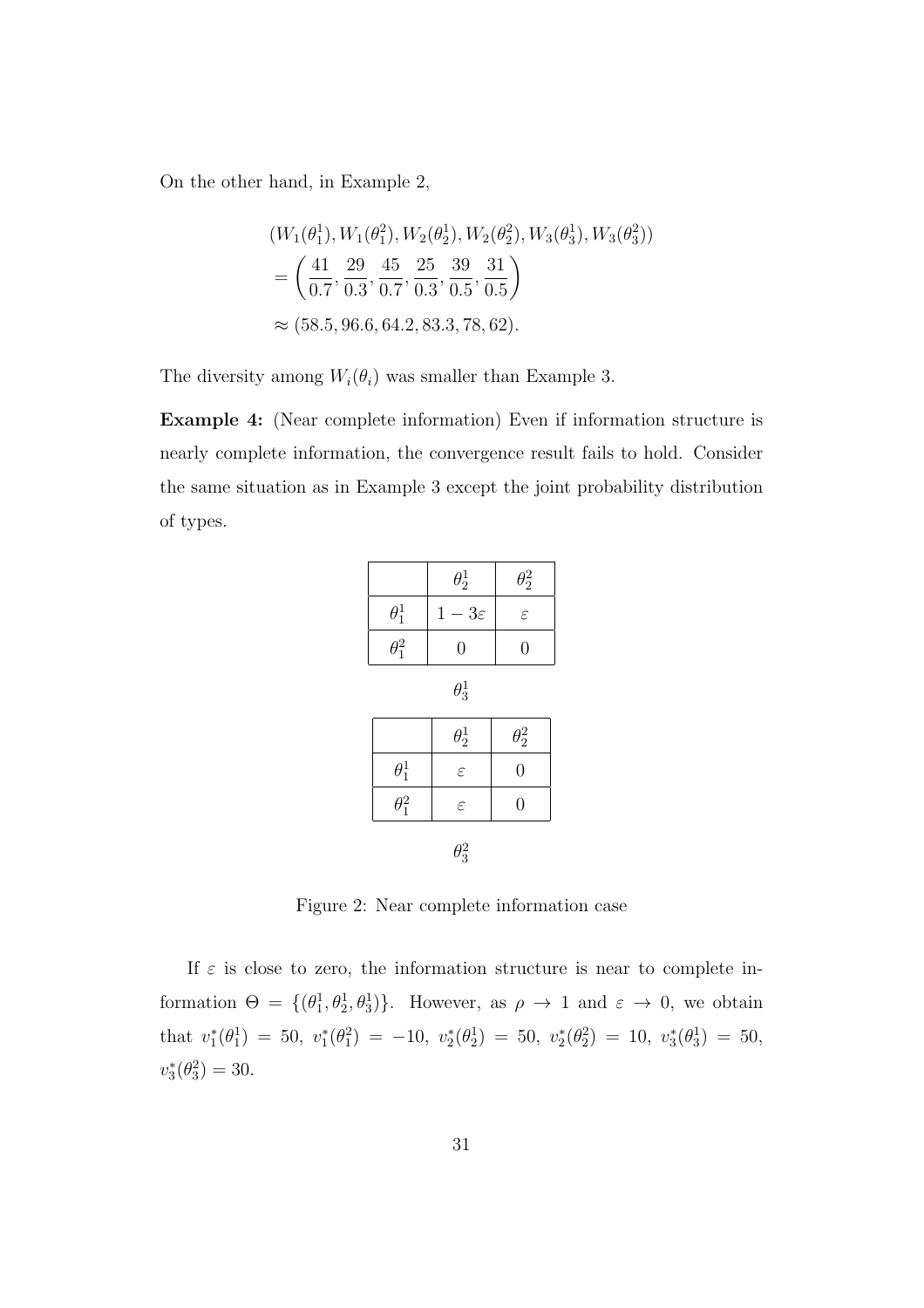# **7 Concluding Remark**

We examined a noncooperative bargaining game with incomplete information and specified the NBS which has a noncooperative foundation. We showed that the convergence result of the SPBE of the noncooperative bargaining game to the ANBS does not necessarily hold under incomplete information.

From the results in this paper, we would have some comments on the Nash program under incomplete information. The clear relationship between the equilibrium outcome of a noncooperative bargaining game and the NBS exists under complete information. Even if the bargaining procedure is unchanged, the relationship is weakened under incomplete information. In this paper, we showed a necessary and sufficient condition for the limit SSPE of the noncooperative bargaining game to belong to the set of the ANBS under incomplete information. But, the ANBS under incomplete information is not appropriate for the interim solution concept of the Bayesian bargaining game because the interim payoffs for types of each player are indetermined by the maximization problem of the NBS. Furthermore, the SPBE might fail to exist for large  $\rho$  under incomplete information. In this case, the convergence result of the SPBEs to the ANBS does not hold. As a result, our attempt to the Nash program under incomplete information is incomplete, and many problems are open to the question.

First, we considered only the bargaining game satisfying both CM condition and I condition on the joint prior probability of types. By the limitations, our arguments can not apply to the 2-person bargaining problem straightforwardly. We should relax these conditions. Second, we considered only the static mechanisms for the proposer in the bargaining game, but the dynamic mechanism design should be allowed as in Mezzetti (2004). Dynamic mechanisms might expand the feasible set of payoff allocations even in more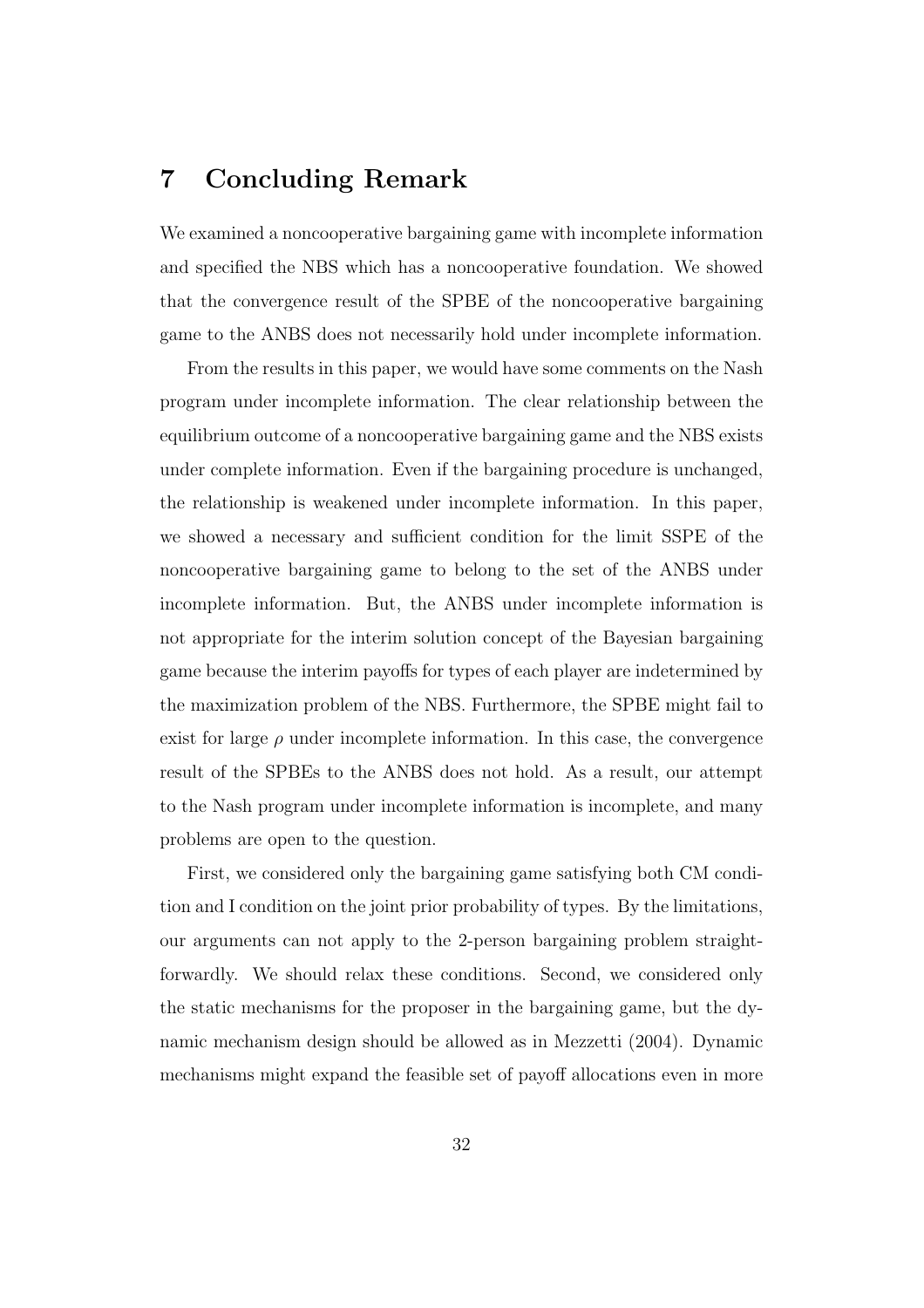general settings.

# **Appendix**

#### **A. Proof of Theorem 2.**

Kosenok and Severinov (2008) have established the following surprising result as a Corollary of their main Theorem (Theorem 1):

**Corollary 1.** (Kosenok and Severinov) *Consider any ex-ante socially rational decision rule*  $d(\theta)$ *, and suppose that the prior p is I* and *CM* condition *holds for all agents. Then for any collection of nonnegative constants*  $v_j(\theta_j)$ *satisfying:*

$$
\sum_{i \in N} \sum_{\theta_i \in \Theta_i} v_i(\theta_i) p_i(\theta_i) = \sum_{i \in N} \sum_{\theta \in \Theta} u_i(d(\theta), \theta) p(\theta), \qquad (15)
$$

*there exists an BIC, BB, and IR Bayesian mechanism*  $(d(\theta), t(\theta))$  *such that the expected surplus of type*  $\theta_i$  *of agent i in this mechanism is equal to*  $v_i(\theta_i)$ *.* 

We check that the expected payoff vector  $((R_i^i(\theta_i))_{\theta_i \in \Theta_i}, (V_j^i(\theta_j))_{\theta_j \in \Theta_j})_{j \in N, j \neq i})$ in Theorem 2 satisfies the above condition (15). We have

$$
\sum_{\theta_i \in \Theta_i} R_i^i(\theta_i) p_i(\theta_i) + \sum_{j \in N, j \neq i} \sum_{\theta_j \in \Theta_j} V_j^i(\theta_j) p_j(\theta_j)
$$
\n
$$
= \sum_{\theta_i \in \Theta_i} \left[ W_i(\theta_i) - \sum_{\theta_{-i} \in \Theta_{-i}} p_i(\theta_{-i}|\theta_i) \sum_{j \in N, j \neq i} \rho v_j(\theta_j) \right] p_i(\theta_i) + \sum_{j \in N, j \neq i} \sum_{\theta_j \in \Theta_j} \rho v_j(\theta_j) p_j(\theta_j)
$$
\n
$$
= \sum_{\theta_i \in \Theta_i} \sum_{\theta_{-i} \in \Theta_{-i}} \left[ \max_{d \in D} \sum_{j \in N} u_i(d, (\theta_{-i}, \theta_i)) p(\theta_{-i}, \theta_i) \right]
$$
\n
$$
- \sum_{\theta_i \in \Theta_i} \sum_{\theta_{-i} \in \Theta_{-i}} p(\theta_{-i}, \theta_i) \sum_{j \in N, j \neq i} \rho v_j(\theta_j) + \sum_{j \in N, j \neq i} \rho v_j(\theta_j) p_j(\theta_j)
$$
\n
$$
= \sum_{\theta \in \Theta} \left[ \max_{d \in D} \sum_{j \in N} u_j(d, (\theta)) p(\theta) \right] = \sum_{i \in N} \sum_{\theta \in \Theta} u_i(d^*(\theta), (\theta)) p(\theta),
$$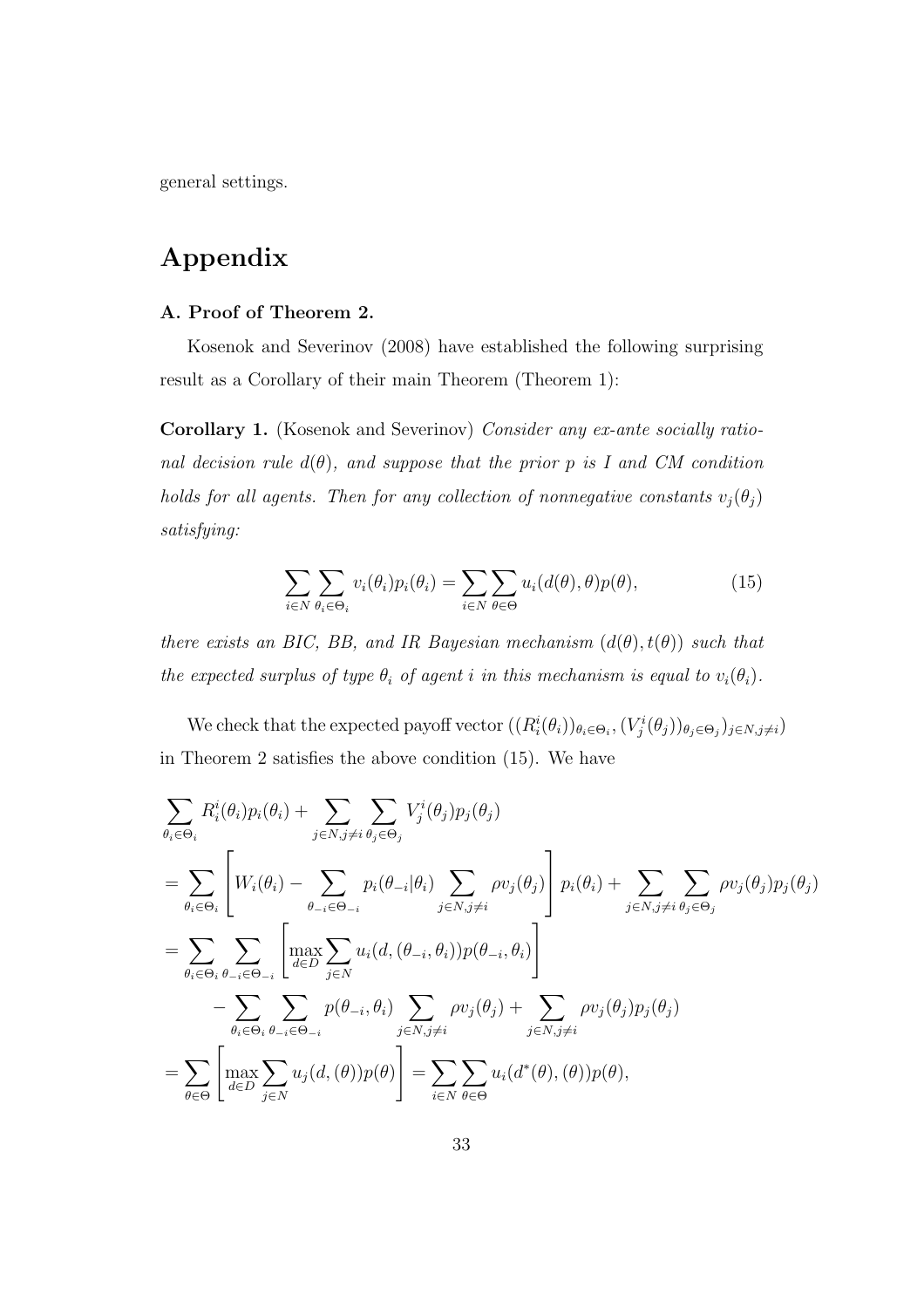where  $d^*(\theta) \in \arg \max_{d \in D} \sum_{j \in N} u_j(d, \theta)$ . Thus, the payoff vector satisfies condition (15). Therefore, it leads to Theorem 2.

#### **B. Proof of Theorem 3.**

Suppose that mechanism  $\mu^0$  is implemented with probability  $\rho$  and the disagreement point  $d^*$  is realized with probability  $1 - \rho$  when player *j* rejects any proposal. Let us denote  $v_j(\theta_j)$  the expected payoff for type  $\theta_j$  of player *j* when  $\mu^0$  is implemented. Because a payoff for player *j* with type  $\theta_j$  is assumed to be zero if *d ∗* is realized, player *j* obtains the expected payoff  $\rho v_i(\theta_i)$ . In addition, let us define the expected residual surplus for type  $\theta_i$  of player *i* by

$$
R_i^i(\theta_i) = W_i(\theta_i) - \sum_{\theta_{-i} \in \Theta_{-i}} p(\theta_{-i}|\theta_i) \sum_{j \in N, j \neq i} \rho v_j(\theta_j).
$$

We have the following lemma:

**Lemma 2.** Assume that  $R_i^i(\theta_i) \geq \rho v_i(\theta_i)$  and  $\rho v_j(\theta_j) \geq 0$  for all  $j \in N$ *and all*  $\theta_j \in \Theta_j$ . There exists an PBE of the informed principal game with *principal i in which player i proposes mechanism*  $\mu^{i*}$ , *the proposal is accepted by all players, and*  $\mu^{i*}$  *is implemented.* 

*Proof.* In the PBE, all types of player *i* offer mechanism  $\mu^*$  by inscrutability principle. Then, the beliefs about player *i*'s type by the responders  $j \in N$ ,  $j \neq i$  are unchanged.  $\mu^{i*}$  gives the responders of player  $j \in N$ ,  $j \neq i$ , with type  $\theta_j$  the expected payoff of  $\rho v_j(\theta_j)$ . Every responder is indifferent between the acceptance and the rejection of the proposal because the same payoff is obtained. Thus, the acceptance of the proposal  $\mu^{i*}$  is (locally) optimal for every type of any player  $j \in N$ ,  $j \neq i$ . Furthermore, these acceptances transmit no information about players' types. By Theorem 2, mechanism  $\mu^{i*}$  is BIC under the initial beliefs  $p_j(\theta_{-j}|\theta_j)$  for all  $j \in N$ . Then, it is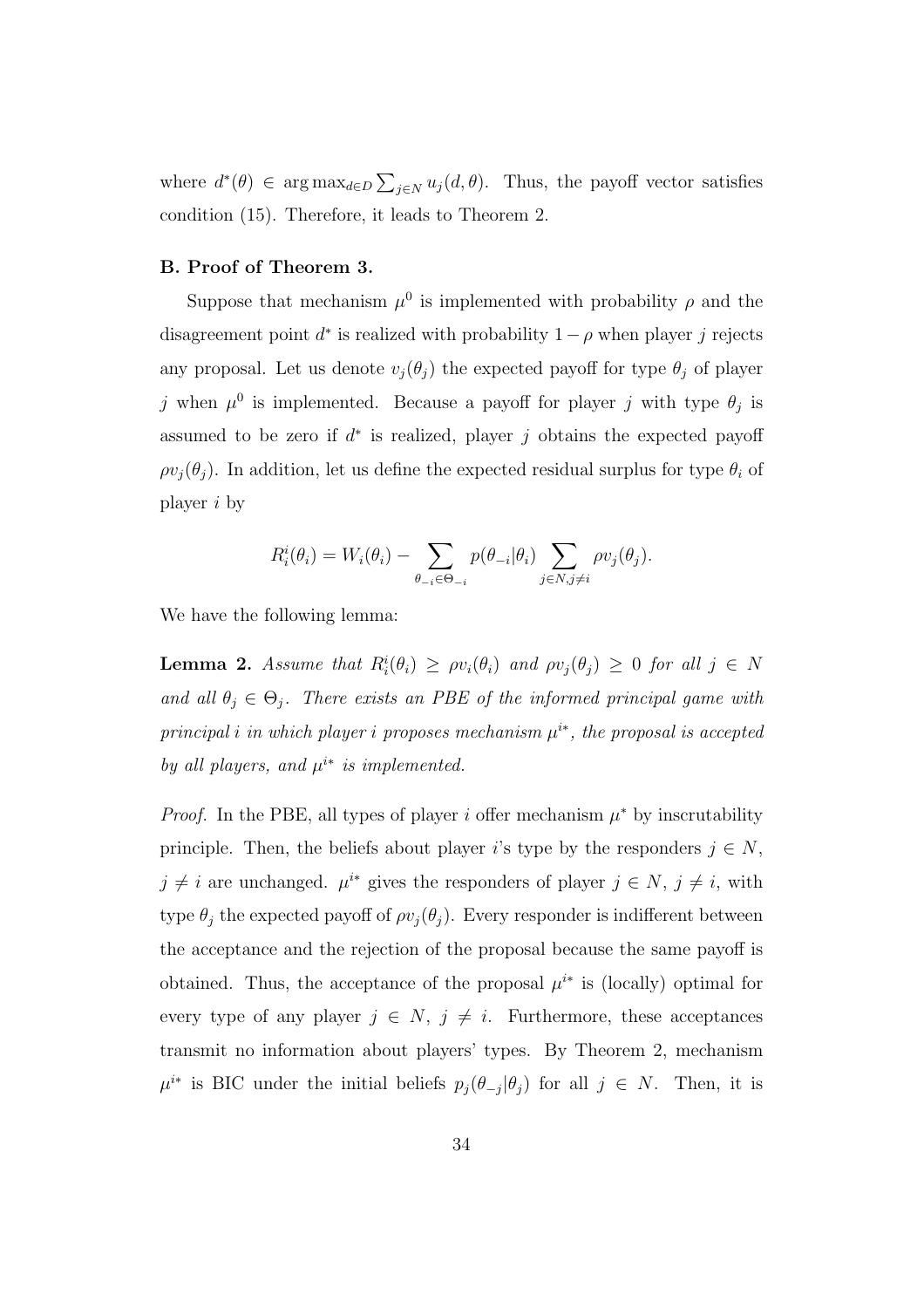locally optimal for all players to report their true type under mechanism  $\mu^{i*}$ . Therefore, it is sufficient to show that any type of the principal *i* has no incentive to deviate from proposing  $\mu^{i*}$  to other mechanism  $\mu$ . Type  $\theta_i$ of player *i* obtains the expected payoff of  $R_i^i(\theta_i)$  by proposing  $\mu^{i*}$ , and he obtains  $\rho v_i(\theta_i)$  if his proposal is rejected. Since  $R_i^i(\theta_i) \geq \rho v_i(\theta_i)$ , it is not optimal for player  $i$  with type  $\theta_i$  to make an unacceptable proposal.

Fix an arbitrary mechanism  $\mu = (S_1, \ldots, S_n; x^{\mu}(\cdot), t^{\mu}(\cdot)),$  where  $S_j$  is a message space for player  $j \in N$ . Consider a finite game  $G^{i}(\mu)$  as follows. Player *i* is a proposer to design a mechanism. In the first stage of  $G^{i}(\mu)$ , the proposer *i* has two choices; exit and proposing  $\mu$ . If she chooses the exit, type  $\theta_i$  gets  $R_i^i(\theta_i)$  immediately. Otherwise, she offers mechanism  $\mu$ . Let  $U_i(\mu^{i*}|\theta_i)$ be the payoff when she chooses the exit option. In the next stage, all other players accept or reject the proposal  $\mu$ . In the last stage, the mechanism  $\mu$ is implemented if all players accept it. If some player rejects the proposal, each type  $\theta_j$  including player *i* gets the payoff of  $\rho v_j(\theta_j)$ .

Since the game  $G^{i}(\mu)$  has only finite periods, there exists an PBE  $(\tau, \gamma, \beta)$ of  $G^{i}(\mu)$ , using the existence theorem of Nash equilibrium<sup>3</sup>. Let  $(\tau, \gamma, \beta)$  denotes the probability  $\tau_i(\mu|\theta_i)$  with which type  $\theta_i$  of the proposer *i* offers mechanism  $\mu$ , the probability  $\tau_j(\mu|\theta_j)$  with which type  $\theta_j$  accept  $\mu$ , the probability measure  $\gamma_i(\cdot|\theta_i,\mu)$  on  $S_i^{\mu}$  $\mu$ <sup> $\mu$ </sup> representing the message strategy for type  $\theta_i$  under mechanism  $\mu$ , the belief  $\beta_j^R(\cdot|\theta_j, \mu)$  of type  $\theta_j$  about other types  $\theta_{-j}$ when  $\mu$  is offered by player *i*, and the belief  $\beta_j^I(\cdot|\theta_j, \mu)$  about other types  $\theta_{-j}$ when the mechanism is implemented.

Let  $s = (s_1, \ldots, s_n)$  be the profile of messages in implementation of the

<sup>3</sup>For the existence of sequential equilibrium by Kreps and Wilson (1982), we need to assume the finiteness of the set of feasible mechanisms. However, because we apply the weaker solution concept of perfect Bayesian equilibrium, we do not need an additional assumption. See, also, Fudenberg and Tirole (1991).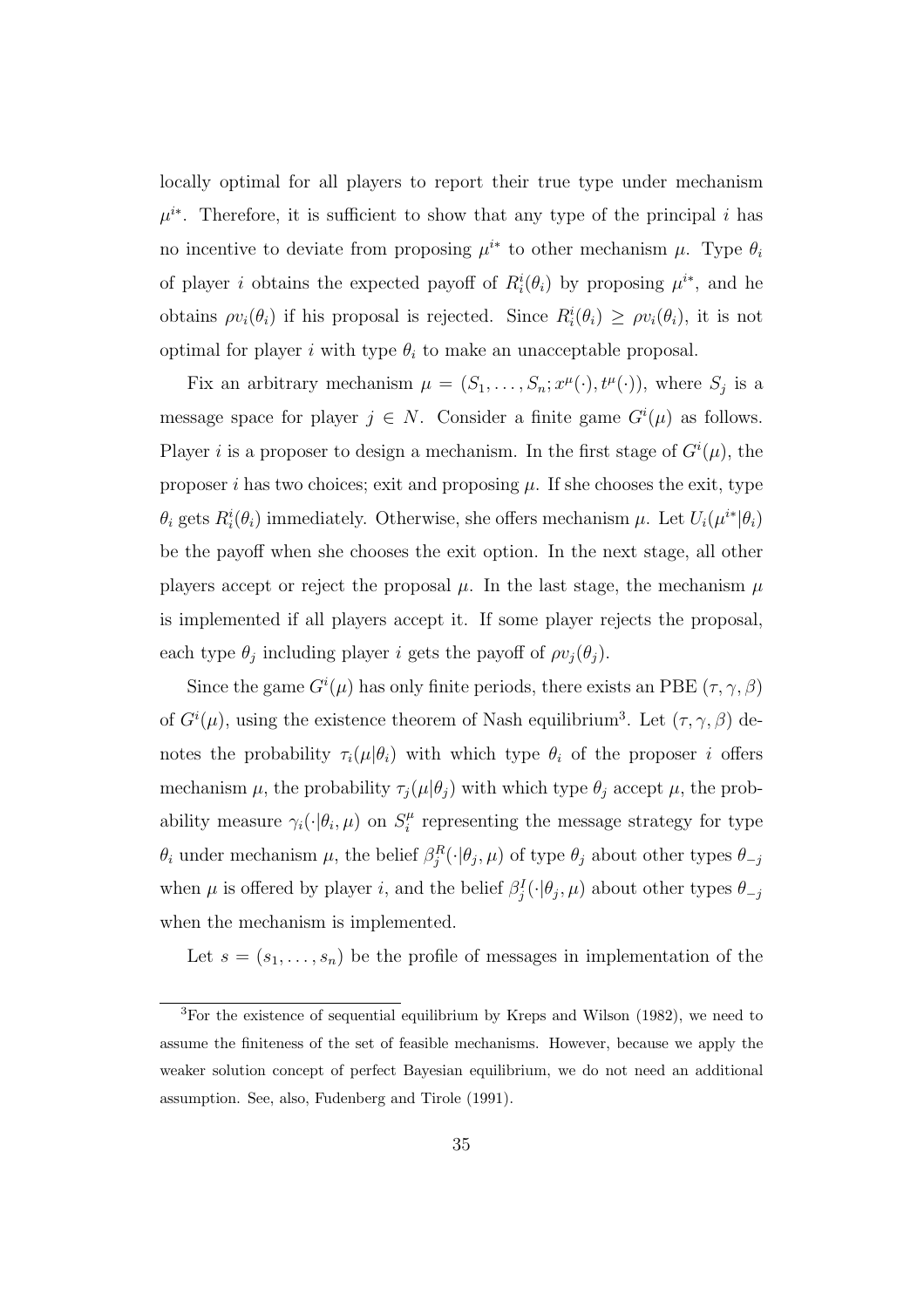mechanism. We will show that the probability with which proposer *i* offers *µ* must be zero;  $\tau_i(\mu|\theta_i) = 0$  in the PBE. The expected payoff for type  $\theta_i$  of player *i* conditional on  $\mu$  and  $(\tau, \gamma, \beta)$  is given by

$$
U_i(\tau, \gamma, \beta | \mu, \theta_i)
$$
  
= 
$$
\sum_{\theta_{-i} \in \Theta_{-i}} \beta_i^R(\theta_i | \theta_i, \mu) \left[ \sum_{s \in S} (u_i(x^{\mu}(s), \theta) + t_i^{\mu}(s)) \prod_{j \in N} \gamma_j(s_j | \theta_j, \mu) \right] \prod_{j \in N \setminus i} \tau_j(\mu | \theta_j).
$$

From the subgame perfection of player *i*'s proposal, it follows that

$$
\tau_i(\mu|\theta_i) = \begin{cases}\n1 & \text{if } U_i(\tau, \gamma, \beta | \mu, \theta_i) > U_i(\mu^{i*}|\theta_i), \\
0 & \text{if } U_i(\tau, \gamma, \beta | \mu, \theta_i) < U_i(\mu^{i*}|\theta_i).\n\end{cases}
$$
\n(16)

First, let us show that  $U_i(\mu^{i*}|\theta_i) \geq U_i(\tau, \gamma, \beta|\mu, \theta_i)$  for all  $\theta_i \in \Theta_i$ . The proof is given by contradiction. Suppose that there exists  $\hat{\theta}_i \in \Theta_i$  such that  $U_i(\hat{\theta}_i | \mu, \tau, \gamma, \beta) > U_i(\mu^{i*} | \theta_i)$ . The subgame perfection implies  $\tau_i(\mu | \hat{\theta}_i) = 1$ . By the Bayes rule, the beliefs of type  $\theta_j$  is

$$
\beta_j^R(\theta_{-j}|\theta_j,\mu) = \frac{\tau_i(\mu|\theta_i)p(\theta_{-j},\theta_j)}{\sum_{\theta'_i \in \Theta_i} \tau_i(\mu|\theta'_i)p_{ij}(\theta'_i,\theta_j)}, \text{ for } j \neq i \in N,
$$

where  $p_{ij}(\theta_i, \theta_j)$  is the marginal probability distribution of a pair  $(\theta_i, \theta_j)$ .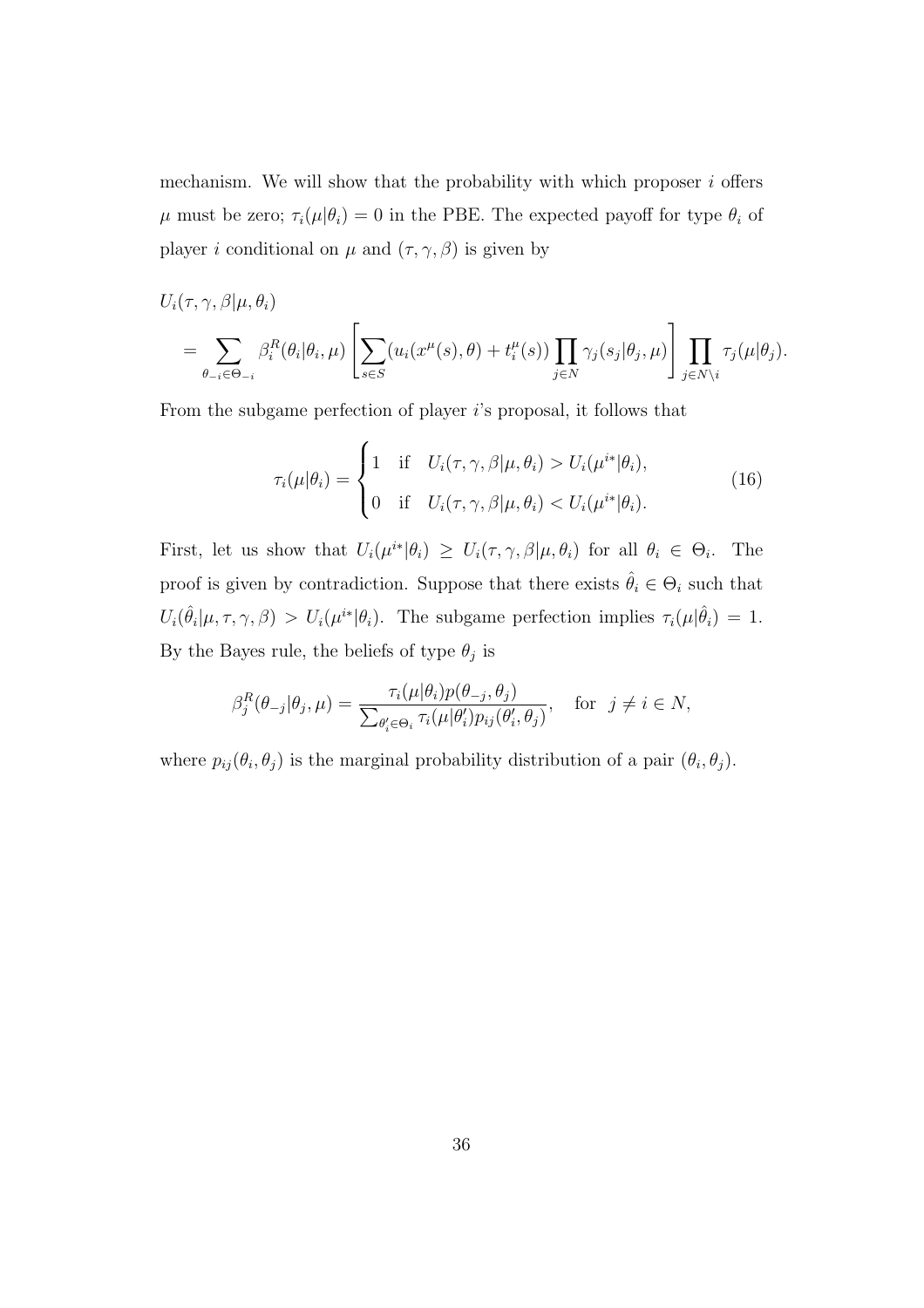We have the following inequalities:

$$
\sum_{j \in N, j \neq i} \sum_{\theta_j \in \theta_j} \rho v_j(\theta_j) \frac{\sum_{\theta'_i \in \Theta_i} \tau_i(\mu|\theta'_i) p_{ij}(\theta'_i, \theta_j)}{\sum_{\theta' \in \Theta_i} \tau_i(\mu|\theta'_i) p_i(\theta'_i)} + \sum_{\theta_i \in \Theta_i} U_i(\mu^{i*}|\theta_i) \frac{\tau_i(\mu|\theta_i) p(\theta_i)}{\sum_{\theta'_i \in \Theta_i} \tau_i(\mu|\theta'_i) p_i(\theta'_i)} \\
> \sum_{j \in N, j \neq i} \sum_{\theta_j \in \theta_j} U_j(\tau, \gamma, \beta|\mu, \theta_j) \frac{\sum_{\theta'_i \in \Theta_i} \tau_i(\mu|\theta'_i) p_{ij}(\theta'_i, \theta_j)}{\sum_{\theta'_i \in \Theta_i} \tau_i(\mu|\theta'_i) p_i(\theta'_i)} \\
+ \sum_{\theta_i \Theta_i} U_i(\tau, \gamma, \beta|\mu, \theta_i) \frac{\tau_i(\mu|\theta_i) p_i(\theta_i)}{\sum_{\theta'_i \in \Theta_i} \tau_i(\mu|\theta'_i) p_i(\theta'_i)} \\
> \sum_{j \in N, j \neq i} \sum_{\theta_j \in \theta_j} U_j(\tau, \gamma, \beta|\mu, \theta_j) \frac{\sum_{\theta'_i \in \Theta_i} \tau_i(\mu|\theta'_i) p_{ij}(\theta'_i, \theta_j)}{\sum_{\theta'_i \in \Theta_i} \tau_i(\mu|\theta'_i) p_i(\theta'_i)} \\
+ \sum_{\theta_i \in \Theta_i} U_i(\mu^{i*}|\theta_i) \frac{\tau_i(\mu|\theta_i) p_i(\theta_i)}{\sum_{\theta'_i \in \Theta_i} \tau_i(\mu|\theta'_i) p_i(\theta'_i)}.
$$

The first inequality is satisfied because  $\mu^{i*}$  is an EPE, BB mechanism with the full residual extraction property for each  $\theta_i \in \Theta$ , and the second inequality is derived from (16). Then, there exists some  $\theta_j \in \Theta_j$ ,  $j \neq i$ , such that  $U_i(\tau, \gamma, \beta | \mu, \theta_j) < \rho v_j(\theta_j)$ . Moreover, it should be satisfied that  $\tau_j(\mu | \theta_j) > 0$ . Player *j* can get  $\rho v_j(\theta_j) > 0$  by rejecting  $\mu$ . This implies that it is not (locally) optimal for type  $\theta_j$  to accept  $\mu$ . Thus,  $\tau_j(\mu|\theta_j) = 0$ . This is a contradiction. We conclude that  $U_i(\tau, \gamma, \beta | \mu, \theta_i) \leq U_i(\mu^{i*} | \theta_i)$  for all  $\theta_i \in \Theta_i$ .

Then, if  $U_i(\tau, \gamma, \beta | \mu, \theta_i) > U_i(\mu^{i*} | \theta_i)$ , it implies that  $\tau_i(\mu | \theta_i) = 0$  for  $\theta_i \in \Theta_i$  by subgame perfection. Even if  $U_i(\tau, \gamma, \beta | \mu, \theta_i) = U_i(\mu^{i*} | \theta_i)$ , we can construct a new PBE with  $\tilde{\tau}_i(\mu|\theta_i) = 0$ . Therefore, we obtain that  $\tau_i(\mu|\theta_i) = 0$  for any  $\theta_i \in \Theta_i$ . This means that every type  $\theta_i \in \Theta_i$  selects the exit option and gets  $U_i(\mu^{i*}|\theta_i)$  with probability one in  $G^i(\mu)$ .  $\Box$ 

**Proof of Theorem 3:** (Only if) Suppose that there exists an SPBE such that consists of the following strategies and beliefs of the bargaining game  $G(\Gamma, w, \rho)$ . In every round of the bargaining game, all types of player *i* offer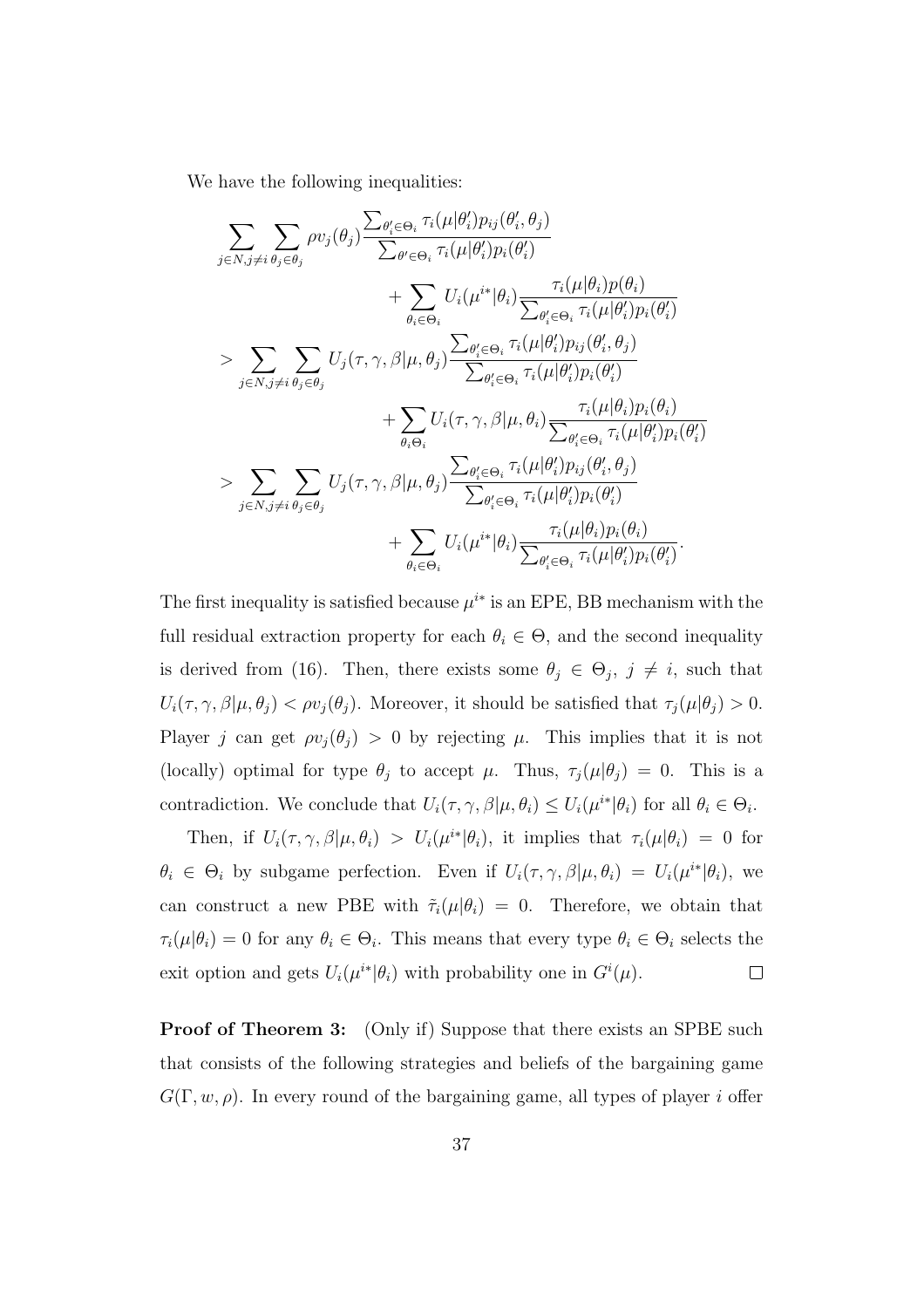the mechanism  $\mu^{i*}$  with probability one. All types of player *i* accept  $\mu^{j*}$  which is proposed by other player  $j$ . Moreover, they report their types truthfully under mechanism  $\mu^{i*}$ . The beliefs in stage 3 and 4 of every bargaining round are given by the initial conditional belief  $p_j(\theta_{-j}|\theta_j)$  after  $\mu^{i*}$  is proposed. If player *i* proposes mechanism  $\mu \in \mathfrak{M}$  such that  $\mu \neq \mu^{i*}$ , each player plays  $(\tau, \gamma, \beta)$  which was considered in  $G^{i}(\mu)$  in Lemma 2. The game  $G^{i}(\mu)$  is "embedded" in the original bargaining game  $G(\Gamma, w, \rho)$ .

By the stationarity, the same bargaining game begins at the next round even if some player rejects the proposal because beliefs by all players are unchanged and the strategies does not depend on the strategies in the previous round. Therefore, by the rule of the game, the expected payoff vector  $((v_i(\theta))_{\theta_i \in \Theta_i})_{i \in N}$  in the SPBE satisfies, for all  $i \in N$  and for all  $\theta_i \in \Theta_i$ ,

$$
v_i(\theta_i) = w_i \left[ W_i(\theta_i) - \sum_{\theta_{-i} \in \Theta_{-i}} p_i(\theta_{-i} | \theta_i) \sum_{j \in N, j \neq i} \rho v_j(\theta_j) \right] + (1 - w_i) \rho v_i(\theta_i).
$$
\n(17)

If for some  $\theta_i$ ,  $v_i(\theta_i) < 0$ , then  $R_i^i(\theta_i) < \rho v_i(\theta_i)$  or  $\rho v_i(\theta_i) < 0$ . Thus, it is optimal for type  $\theta_i$  of player *i* to offer an unacceptable proposal or to reject the proposal. This contradicts the fact that the above strategy combination is an SPBE. Therefore, (17) has a nonnegative solution.

(If) If (17) has a nonnegative solution;  $v_i(\theta_i) \geq 0$  for all  $\theta_i$ , then  $R_i^i(\theta_i) \geq$  $\rho v_i(\theta_i)$  and  $\rho v_i(\theta_i) \geq 0$  for all  $\theta_i \in \Theta_i$  and  $i \in N$ . By Lemma 2, there exists a PBE of each informed principal game with principal *i*. We can apply the PBE to every informed principal game in all bargaining round.  $v_i(\theta_i)$  represents the expected payoff for type  $\theta_i$  of *i* when mechanism  $\mu^{i*}$  is implemented with probability  $w_i$ . Thus, the PBE satisfies the stationarity assumption.

**C. Proof of Theorem 4**.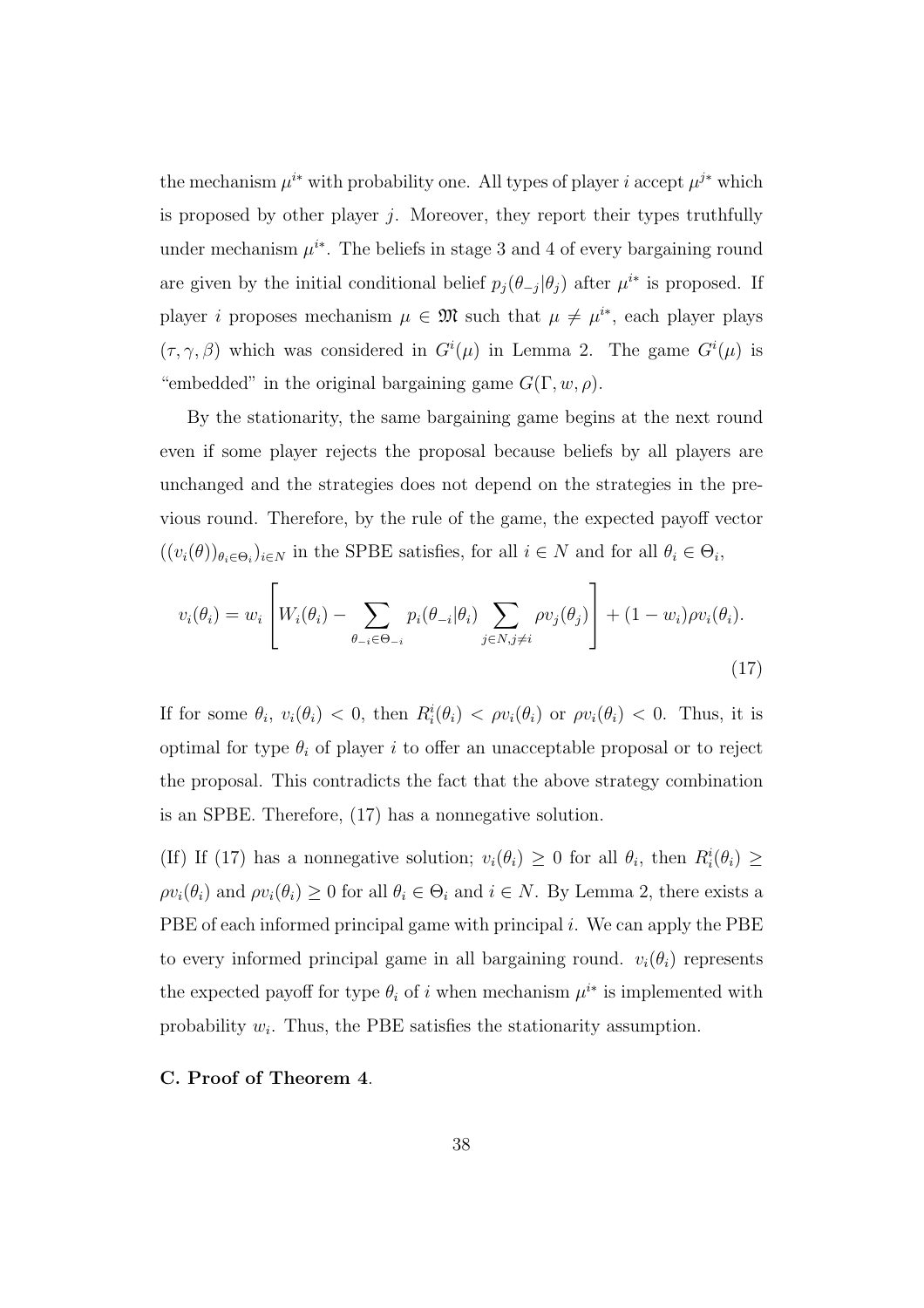We can prove the theorem in the same way as Theorem 3 in Severinov (2008). Severinov (2008) considered the case in which the expected reservation payoff for the agent is equal to zero;  $v_j(\theta_j) = 0$  for all  $j \in N$  and  $\theta_j \in \Theta_j$ . On the other hand, the principal *i* must give each agent  $\rho v_i(\theta_i)$  in our model. It is sufficient to show that the expected payoff vector by any mechanism  $\mu^i$ except  $\mu^{i*}$  is blocked by the concept of  $B(\Gamma_i)$  satisfying Axioms 1-4.

Let  $(U_i(\mu^i|\theta_i))_{\theta_i \in \Theta}$  be the expected payoff vector for each type of player *i* under BIC mechanism  $\mu^i$ . Define blocking concept  $\hat{B}_i(\hat{\theta}^i)$  as follows:

$$
\hat{B}_{i}(\hat{\mu}^{i}) = \left\{ y(\cdot) \in \mathbb{R}_{+}^{|\Theta_{i}|} \middle| \sum_{\theta_{i} \in \Theta_{i}} y(\theta_{i}) p_{i}(\theta_{i}) \le \sum_{\theta \in \Theta} \left[ \max_{d \in D} \sum_{j \in N} u_{j}(d, \theta) \right] p(\theta) - \sum_{j \in N \setminus i} \sum_{\theta_{j} \in \Theta_{j}} p_{j}(\theta_{j}) \rho v_{j}(\theta_{j}), \text{ and } y(\hat{\theta}_{i}) \le R_{i}^{i}(\hat{\theta}_{i}) \right\}.
$$

We can see as in Severinov (2008) that  $\hat{B}_i(\hat{\theta}_i)$  satisfies Axioms 1-4 and blocks any payoff vector except  $(R_i^i(\theta_i))_{\theta_i \in \Theta_i} = (U_i(\mu^{i*}|\theta_i))_{\theta_i \in \Theta_i}$ .

# **References**

- [1] Binmore, K.G. (1987), "Perfect Equilibria in Bargaining Models, " in Binmore, K.G. and P. Dasgupta, eds., *The Economics of Bargaining*, Oxford: Blackwell, 77-105.
- [2] Binmore, K. G., A. Rubinstein and A. Wolinsky (1986), "The Nash Bargaining Solution in Economic Modelling," *Rand Journal of Economics* **17**, 176-188.
- [3] Britz, V., P. J.-J. Herings and A. Predtetchinski (2010), "Noncooperative Support for the Asymmetric Nash Bargaining Solution, " *Journal of Economic Theory* **145**, 1951-1967.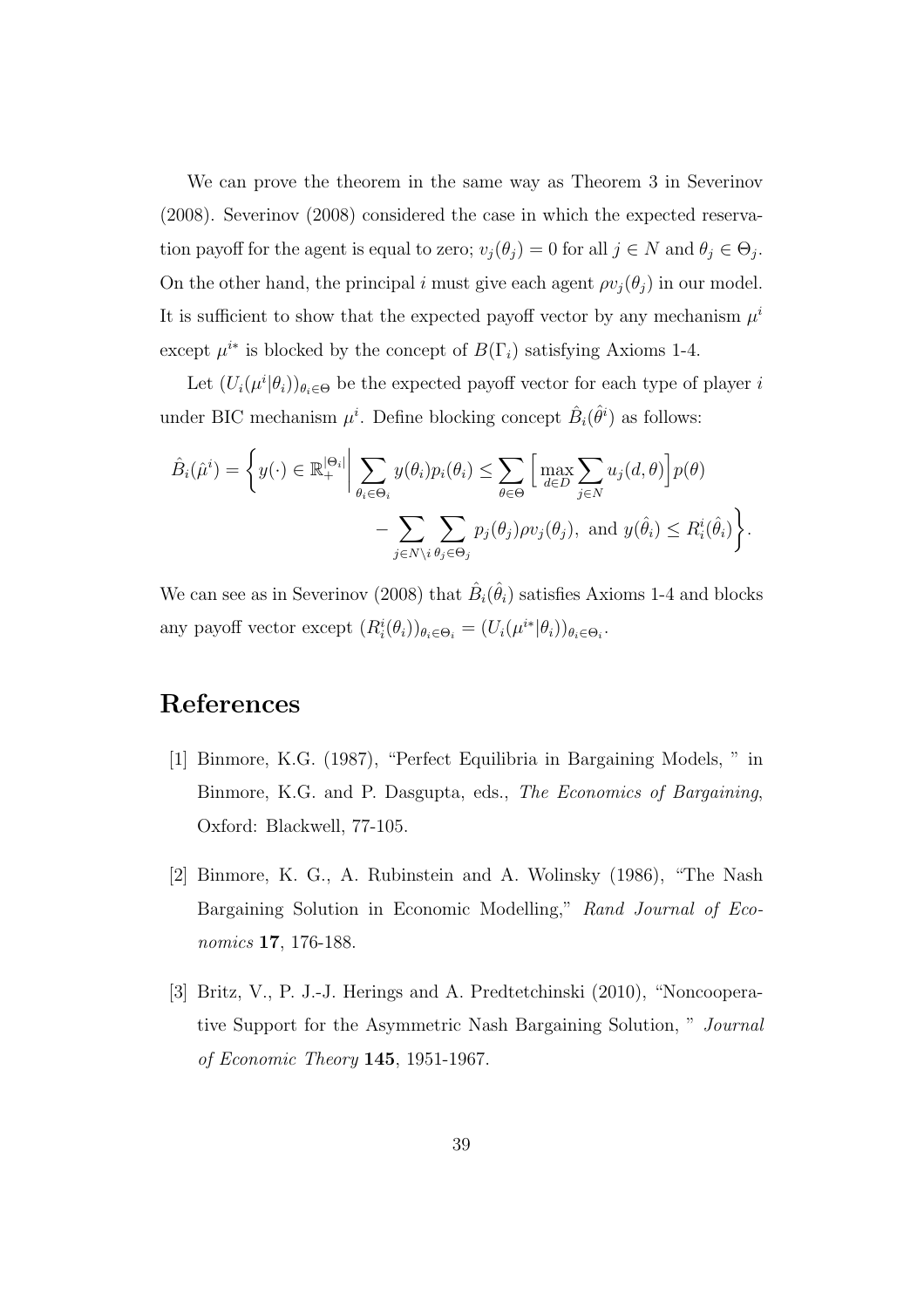- [4] Cremer, J. and R. P. McLean (1988), "Full Extraction of the Surplus in Bayesian and Dominant Strategy Auctions," *Econometrica* **56**, 1247- 1257.
- [5] de Clippel, G. and E. Minelli (2004), "Two-Person Bargaining with Verifiable Information," *Journal of Mathematical Economics* **40**, 799-813.
- [6] Fudenberg, D. and J. Tirole (1991), "Perfect Bayesian Equilibrium and Sequential Equilibrium," *Journal of Economic Theory* **53**, 236-260.
- [7] Fudenberg, D. and J. Tirole (1991), *Game Theory*, The MIT Press.
- [8] Harsanyi, J.C. and R. Selten (1972), "A Generalized Nash Solution for Two-Person Bargaining Games with Incomplete Information," *Management Science* **18**, 80-106.
- [9] Hart, S. and A. Mas-Colell (1996), "Bargaining and Value," *Econometrica* **64**, 357-380.
- [10] Heifetz, A. and Z. Neeman (2006), "On the Generic (Im)Possibility of Full Surplus Extraction in Mechanism Design," *Econometrica* **74**, 213- 233.
- [11] Herings, P.J.J. and A. Predtetchinski (2011), "On the Asymptotic Uniqueness of Bargaining Equilibria," *Economics Letters* **111**, 243-246.
- [12] Holmstrom, B. and R. Myerson (1983), "Efficient and Durable Decision Rules with Incomplete Information," *Econometrica* **51**, 1799-1820.
- [13] Kosenok, G. and S. Severinov (2008), "Individually Rational, Budget-Balanced Mechanisms and Allocation of Surplus," *Journal of Economic Theory* **140**, 126-161.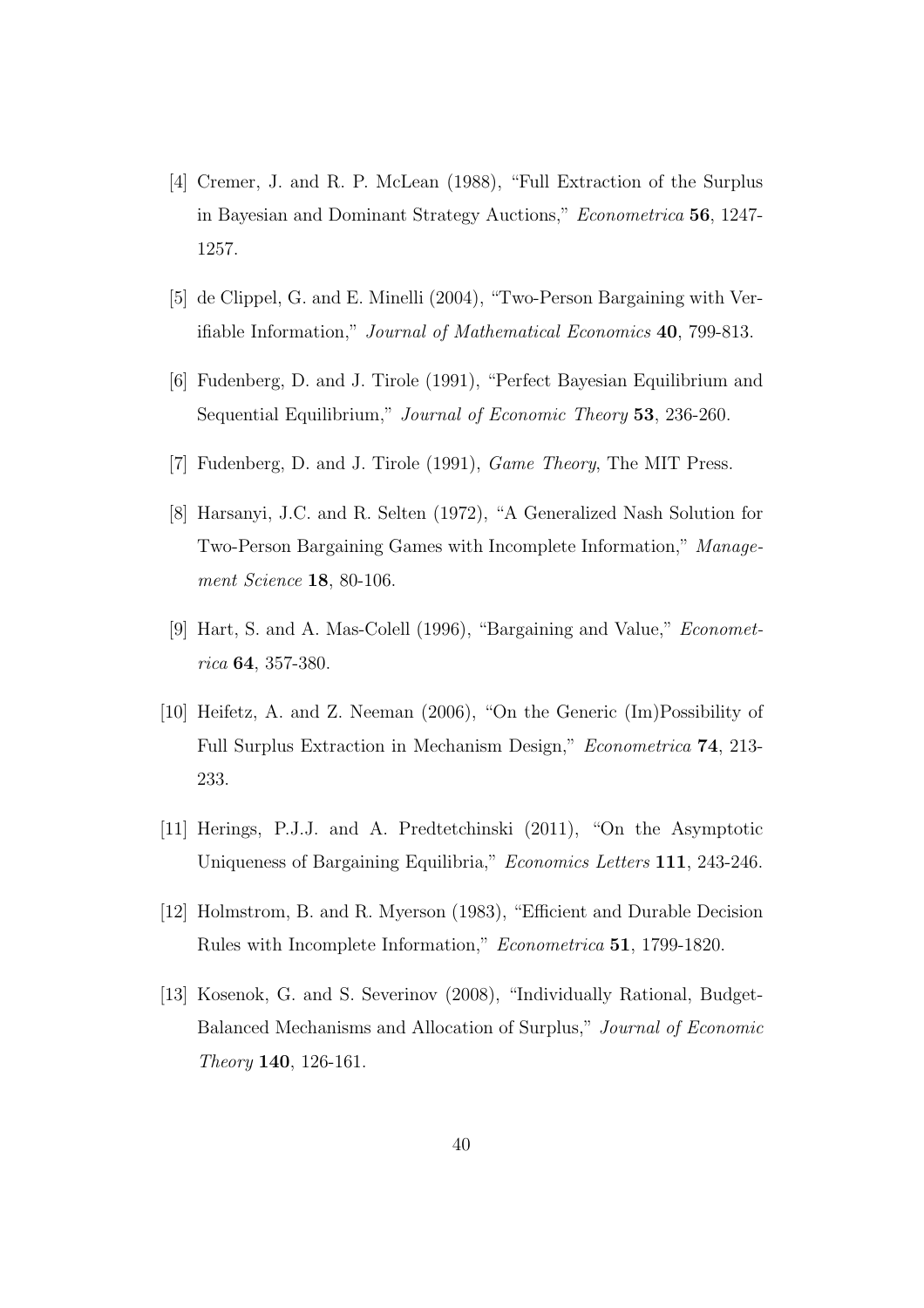- [14] Kreps, D. and R. Wilson (1982), "Sequential Equilibria," *Econometrica* **50**, 863-894.
- [15] Krishna, V. and R. Serrano (1996), "Multilateral Bargaining," *Review of Economic Studies* **63**, 61-80.
- [16] Kultti, K. and H. Vartiainen (2010), "Multilateral Non-Cooperative Bargaining in a General Utility Space," *International Journal of Game Theory* **39**, 677-689.
- [17] Laruelle, A. and F. Valenciano (2008), "Noncooperative Foundations of Bargaining Power in Committees and Shapley-Shubik Index," *Games and Economic Behaviors* **63**, 341-353.
- [18] Maskin, E. and J. Tirole (1992), "The Principal-Agent Relationship with an Informed Principal, II: Common Values," *Econometrica* **60**, 1-42.
- [19] Mezzetti, C. (2004), "Mechanism Design with Interdependent Valuations: Efficiency," *Econometrica* **72**, 1617-1626.
- [20] McAfee, P. R. and P.J. Reny (1992), "Correlated Information and Mechanism Design," *Econometrica* **60**, 395-421.
- [21] Mertens, J.F. and S. Zamir (1985), "Foundation of Bayesian Analysis for Games with Incomplete Information," *International Journal of Game Theory* **10**, 619-632.
- [22] Miyakawa, T. (2008), "Noncooperative Foundation of *n*-Person Asymmetric Nash Bargaining Solution," *Journal of Economics of Kwansei Gakuin University* **62**, 1-18.
- [23] Myerson, R. (1979), "Incentive-Compatibility and the Bargaining Problem," *Econometrica* **47**, 61-73.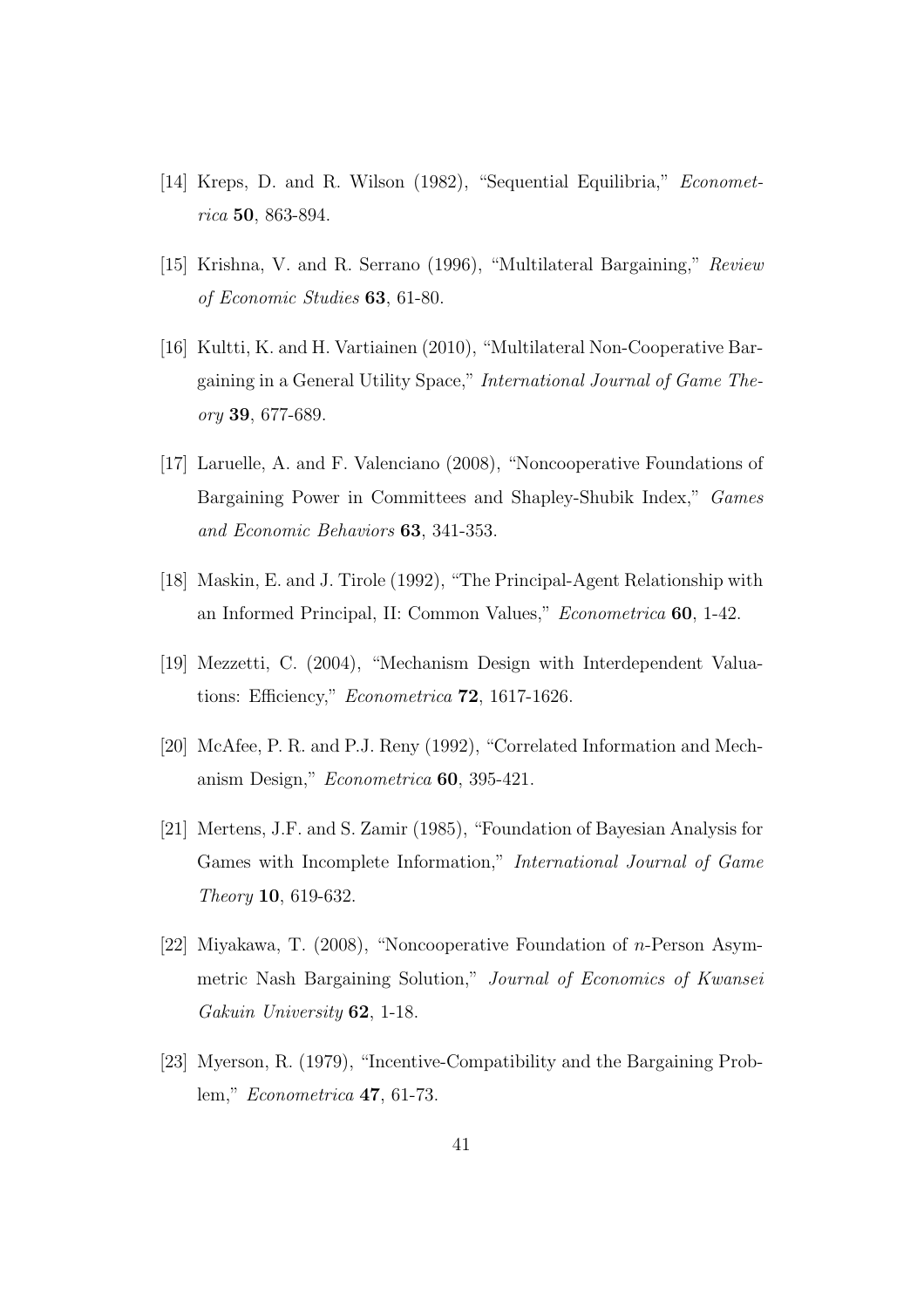- [24] Myerson, R. (1983), "Mechanism Design by an Informed Principal," *Econometrica* **51**, 1767-1797.
- [25] Myerson, R. (1984), "Two-Person Bargaining Problems with Incomplete Information," *Econometrica* **52**, 461-487.
- [26] Myerson, R. and M. Satterthwaite (1983), "Efficient Mechanisms for Bilateral Trading," *Journal of Economic Theory* **28**, 265-281.
- [27] Nash, J. F. (1950), "The Bargaining Problem," *Econometrica* **18**, 155- 162.
- [28] Nash, J. F. (1953), "Two-Person Cooperative Games," *Econometrica* **21**, 128-140.
- [29] Okada, A. (1996), "A Noncooperative Coalitional Bargaining Game with Random Proposers," *Games and Economic Behavior* **16**, 97-108.
- [30] Okada, A. (2007), "International Negotiations on Climate Change: A Noncooperative Game Anaysis of the Kyoto Protocol," in R. Avenhaus and I.W. Zartman, ed. *Diplomacy Games: Formal Models and International Negotiations*, Springer-Verlag.
- [31] Okada, A. (2009), "Non-Cooperative Bargaining and the Incomplete Information Core," Discussion Paper, Graduate School of Economics, No. 2009-03.
- [32] Rockafellar, R.T. (1970), *Convex Analysis*, Princeton University Press.
- [33] Rubinstein, A. (1982), "Perfect Equilibrium in a Bargaining Model," *Econometrica* **50**, 97-109.
- [34] Severinov, S. (2008), "An Efficient Solution to the Informed Principal Problem," *Journal of Economic Theory* **141**, 114-133.